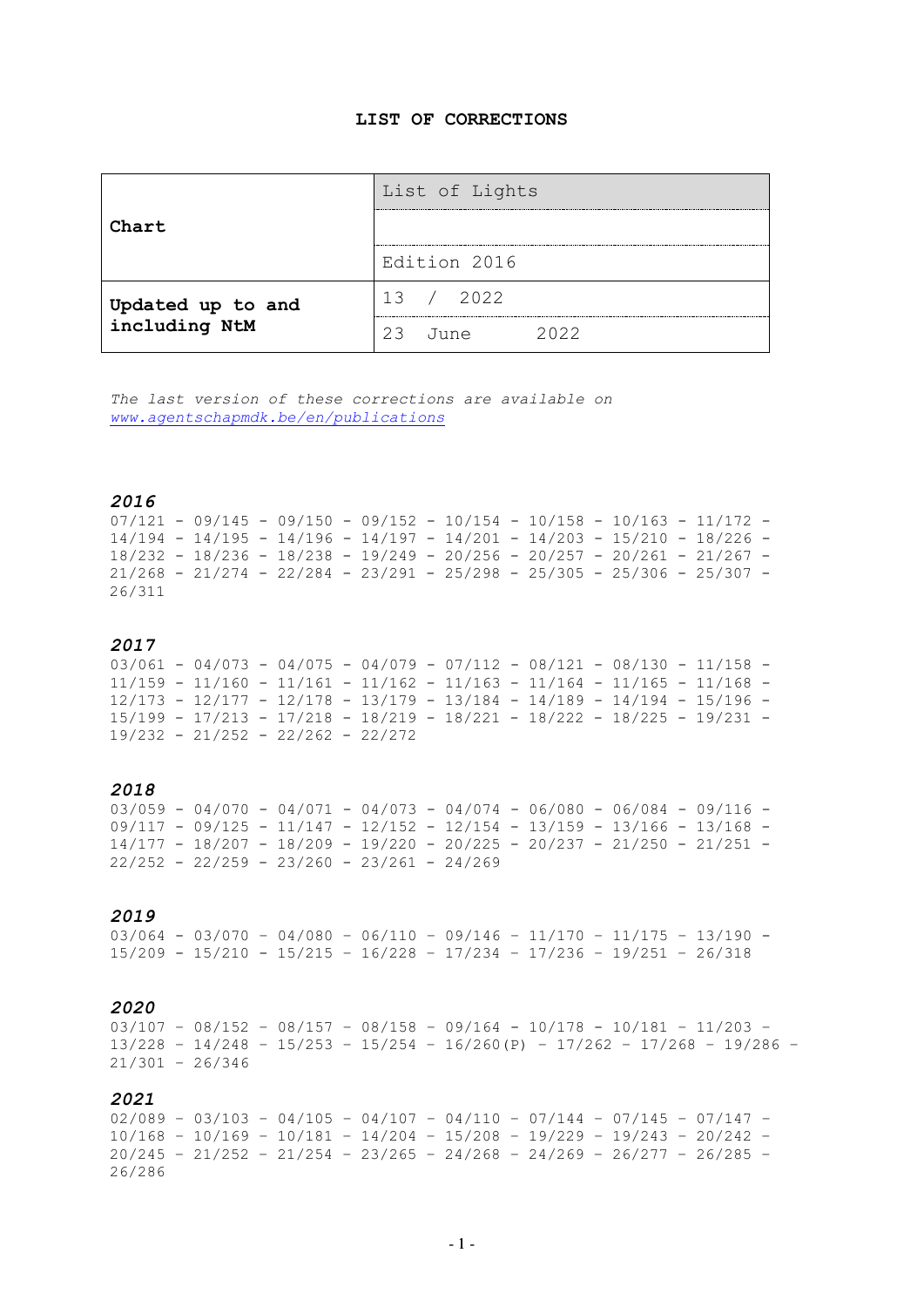# *2022*

02/084 – 02/100 – 02/102 – 04/112 – 04/113 – 05/118 – 05/120 – 05/121 – 06/127 – 06/130 – 08/150 – 08/151 – 09/159 – 10/168 – 12/182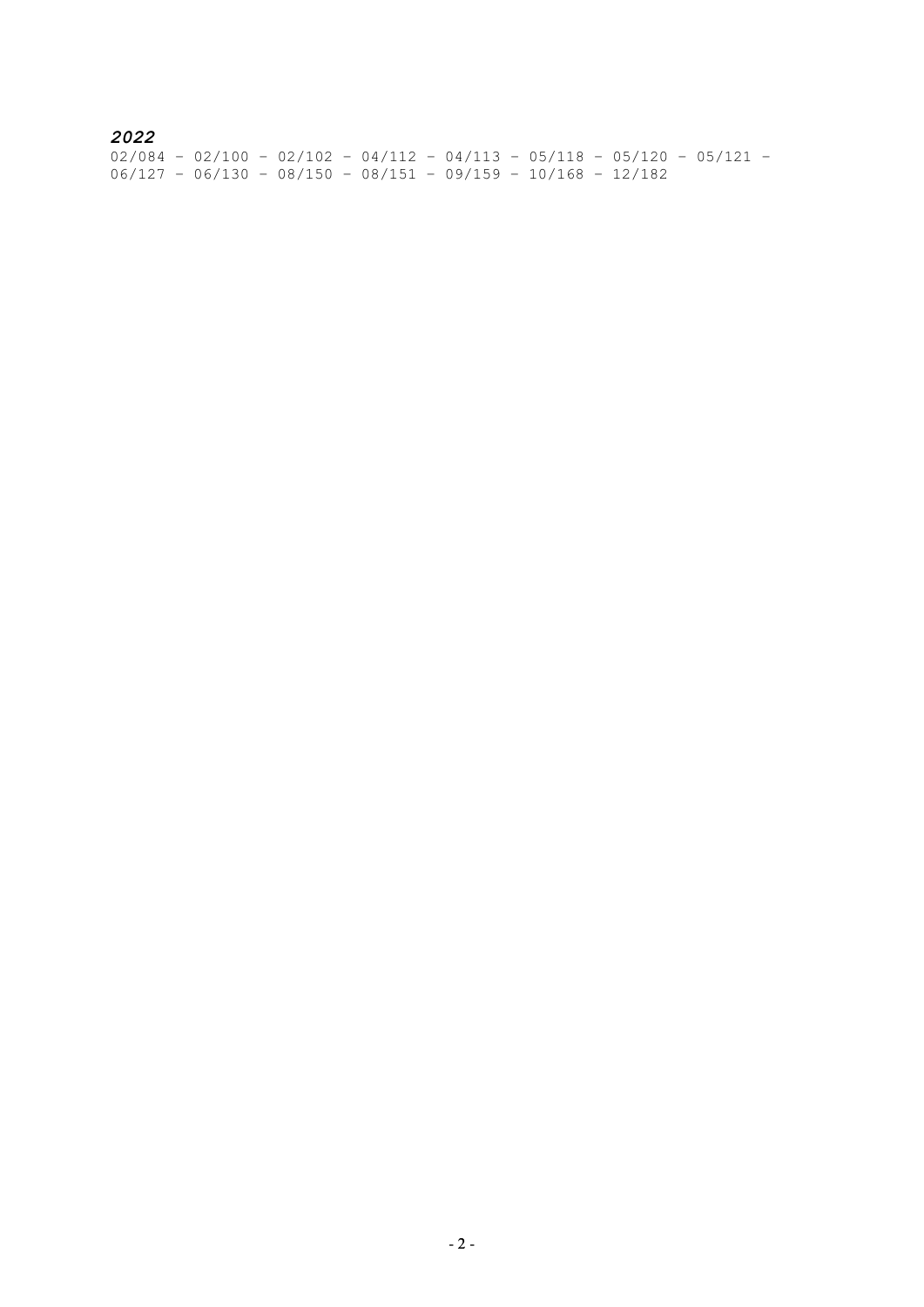## *2016*

### *2016-07/121 IMO ROUTE - WESTHINDER - VICINITY MEASURING POLE "WESTHINDER" - INSTRUMENTS - CORRECTION OF CHARTS AND LIST OF LIGHTS*

*BaZ 2015-12/157(T) is cancelled.* 

*Delete:* 

- *Wave recorder buoy with lettering aKust35 in position 51°22,86'N 002°26,35'E (Belg. LL 0028.1)* 

*Insert:*

- *Wave recorder buoy with lettering aKust1 (yellow spherical with light character Fl(5)Y.20s and radar reflector) in position 51°22,89'N 002°26,22'E.*
- *Special marking buoy HD27 (yellow conical with light character Fl.Y.5s, radar reflector and yellow lying cross as topmark) in position 51°22,85'N 002°26,17'E.*

*The following special marking buoys remain:* 

- *H11 in position 51°22,91'N 002°26,43'E*
- *H12 in position 51°22,95'N 002°26,16'E*

## *2016-09/145 APPROACH WESTERN SCHELDT - VAARGEUL 1 - BUOY ESTABLISHED AND REPLACEMENT WAVE RECORDER BUOY - CORRECTION OF CHARTS AND LIST OF LIGHTS*

*On charts D11, 102 (INT1480), 101 (INT1474):*

*Delete: The wave recorder buoy with lettering aKust32 in position 51°24,97'N 002°49,13'E.* 

*Insert: Wave recorder buoy with lettering aKust3 in position: 51°24,97'N 002°49,13'E. (yellow spherical with light character Fl(5)Y.20s and radar reflector);*

*Special marking buoy HD1 in position 51°24,96'N 002°49,25'E (yellow conical buoy with light character Fl.Y.5s and lying cross as topmark).*

*In List of Lights: Delete: The wave recorder buoy "Akkaert" in position 51°24,97'N 002°49,13'E (Belg. LL 0063.1).*

## *2016-09/150 WESTERN SCHELDT - VARIOUS PLACES - BUOYAGE PARALLEL ROUTES - CORRECTION OF CHARTS AND LIST OF LIGHTS*

*The buoyage of the parallel routes (fietspaden) as being a part of the main fairway in relation with BaZ no. 2016-09/141 is changed as following.*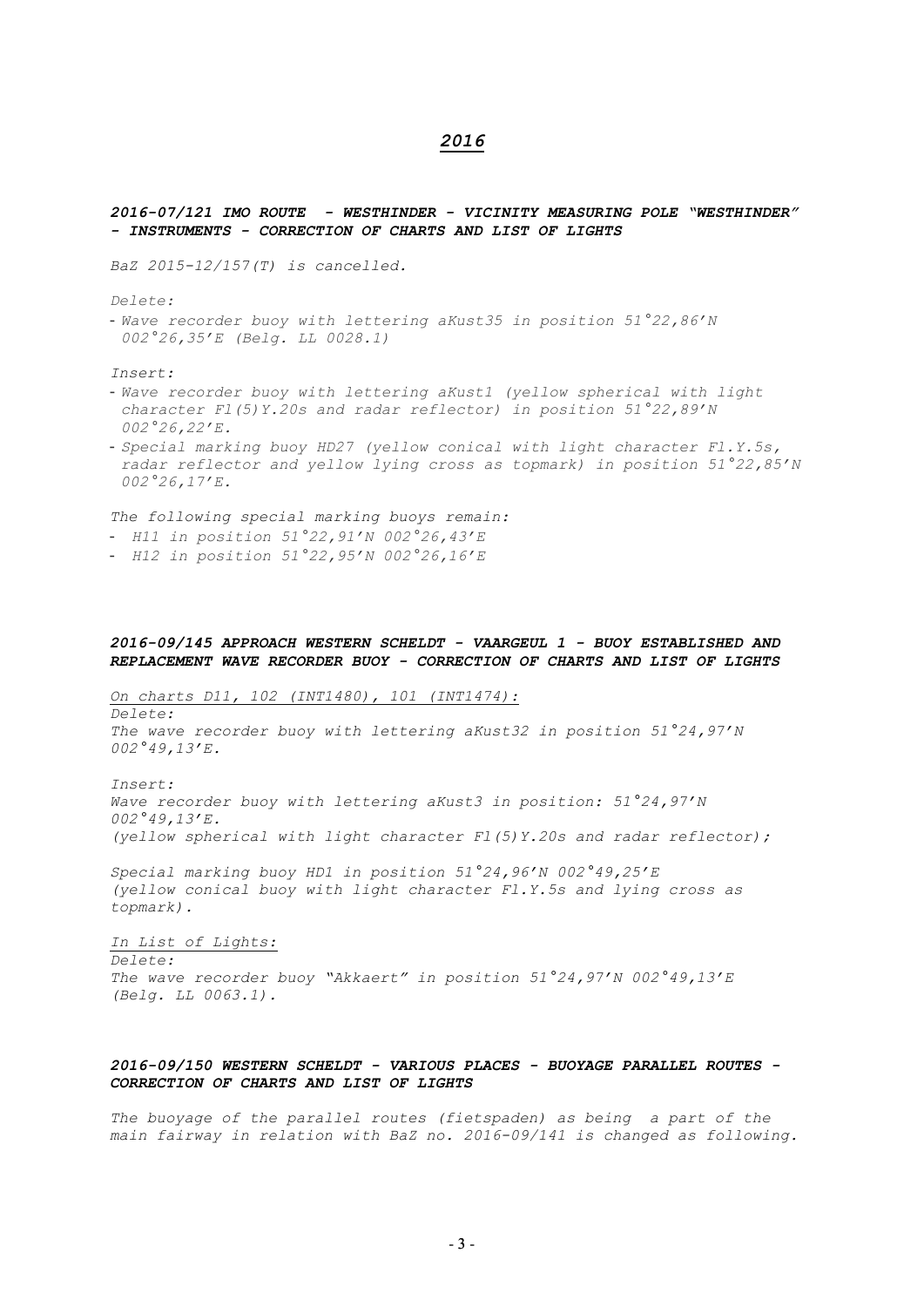*Sheet 104/10:*

*Pas van Borssele: Delete buoys FB 1 and FB 3.*

*Sheet 104/09: Pas van Borssele: Renumber the following buoyage: FB 5 becomes F9 FB 7 becomes F11 FB 9 becomes F13 FB 11 becomes FPvT New parallel route (fietspad) near port of Terneuzen: Insert a yellow buoy in following positions F14 51°21,68'N 003°46,77'E F16 51°21,39'N 003°47,68'E F18 51°21,01'N 003°48,86'E F24 51°21,20'N 003°51,84'E F26 51°21,45'N 003°53,08'E F28 51°21,77'N 003°53,84'E F28A 51°22,21'N 003°54,79'E Insert a red spar buoy 20A in position 51°20,91'N 3°50,00'E. Renumber the following buoyage: WPT2 becomes F20 WPT4 becomes F20A WPT6 becomes F22 FP2 becomes F28B FP4 becomes F30 FP6 becomes F32 FP8 becomes F34 FP1 becomes F31 FP3 becomes F33 FP5 becomes F35 FP7 becomes F37* 

## *Sheet 104/08:*

*Parallel route (fietspad) Zuidergat: Delete buoys FZ1 and FZ2 (nat. no. 0791).*

*Insert a yellow buoy in following positions F42 51°25,67'N 004°01,96'E F47 51°25,98'N 004°00,08'E*

*Renumber the following buoyage: FZ3 becomes F49 FZ5 becomes F51 FZ7 becomes F53 FZ9 becomes F53A FZ11 becomes F55 FZ4 becomes F42A FZ6 becomes F44 FZ8 becomes F46 FZ10 becomes F48*

*FZ12 becomes F48A*

 $-4 -$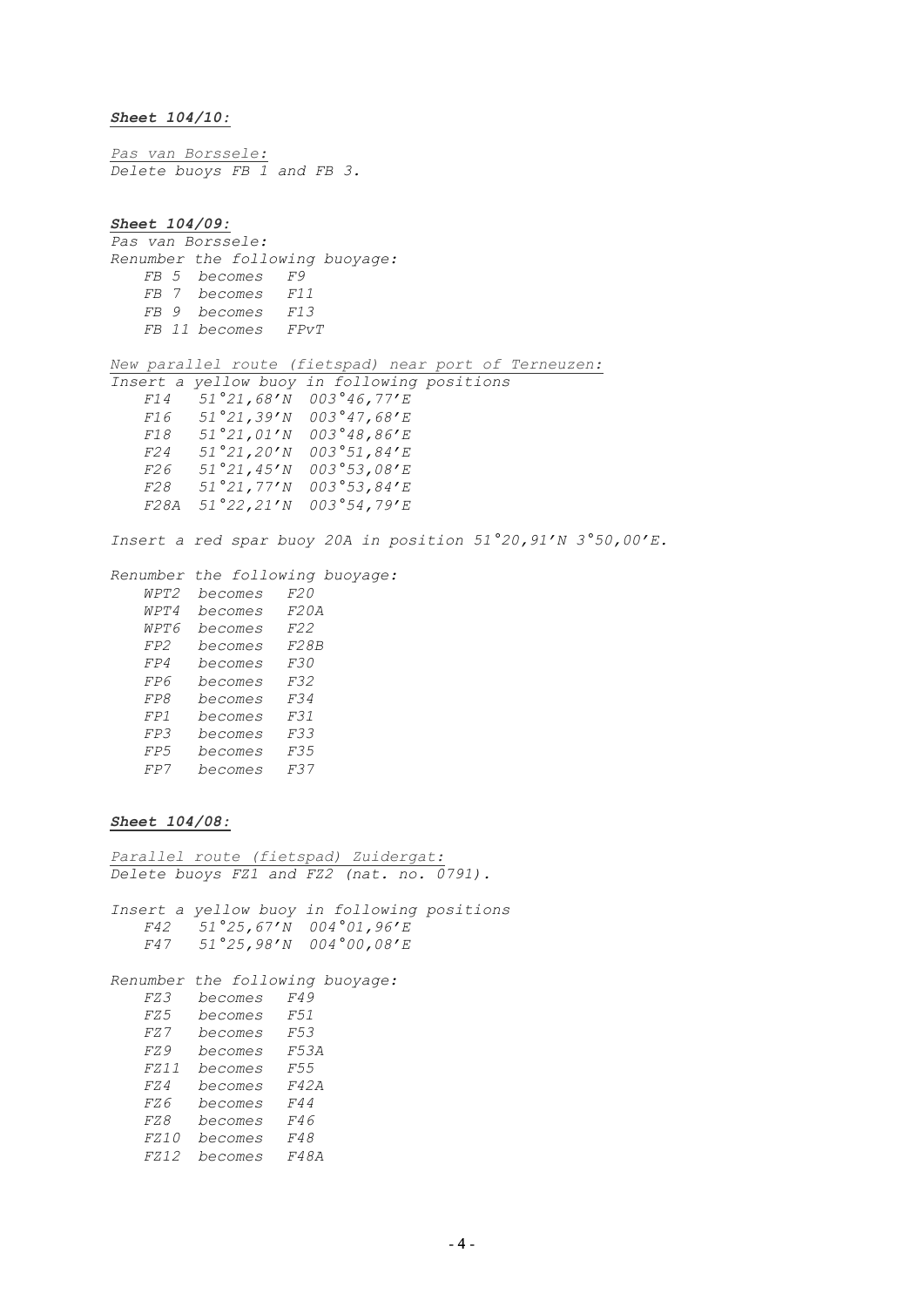*Sheet 104/07:*

| F55 |                                                                                 |                                                                                 |
|-----|---------------------------------------------------------------------------------|---------------------------------------------------------------------------------|
| F44 |                                                                                 |                                                                                 |
| F46 |                                                                                 |                                                                                 |
| F48 |                                                                                 |                                                                                 |
|     |                                                                                 |                                                                                 |
|     | <i>FZ11 becomes</i><br><i>FZ6 becomes</i><br>becomes<br>FZ10 becomes<br>becomes | Parallel route (fietspad) Zuidergat:<br>Renumber the following buoyage:<br>F48A |

Parallel route (fietspad) above Valkenisse incl. changes in the lateral *marking: Delete buoy SvV18.*

*Modify the following buoyage: The red lateral light buoy SvV16 into a South cardinal light buoy SvV16 (nat. no. 0802.2) The South cardinal light buoy FM-SvV (nat. no. 0802.5) into a yellow buoy F60*

*Renumber FM2 into F62.*

### *Sheet 104/06:*

*Parallel route (fietspad) above Valkenisse incl. changes in the lateral marking: Renumber the following buoyage: FM4 becomes F64A FM6 becomes F64B FM8 becomes F66 64A becomes F64B Insert the following light buoys: 64A Iso.R.8s 51°22,72'N 004°08,89'E (nat. no. 0854.1) 69A Iso.G.4s 51°22,74'N 004°09,59'E (nat. no. 0856.1) Parallel route (fietspad) above Saeftinghe: Renumber the following buoyage: S1 becomes F81 S3 becomes F81A S5 becomes F83 S7 becomes F83A S9 becomes F83B* 

## *Sheet 104/05:*

*Parallel route (fietspad) above Saeftinghe: Renumber the following buoyage: S1 becomes F81 S3 becomes F81A S5 becomes F83 S7 becomes F83A S9 becomes F83B S11 becomes F85 S13 becomes F85A*

## *Chart 106 (INT1478) panel A:*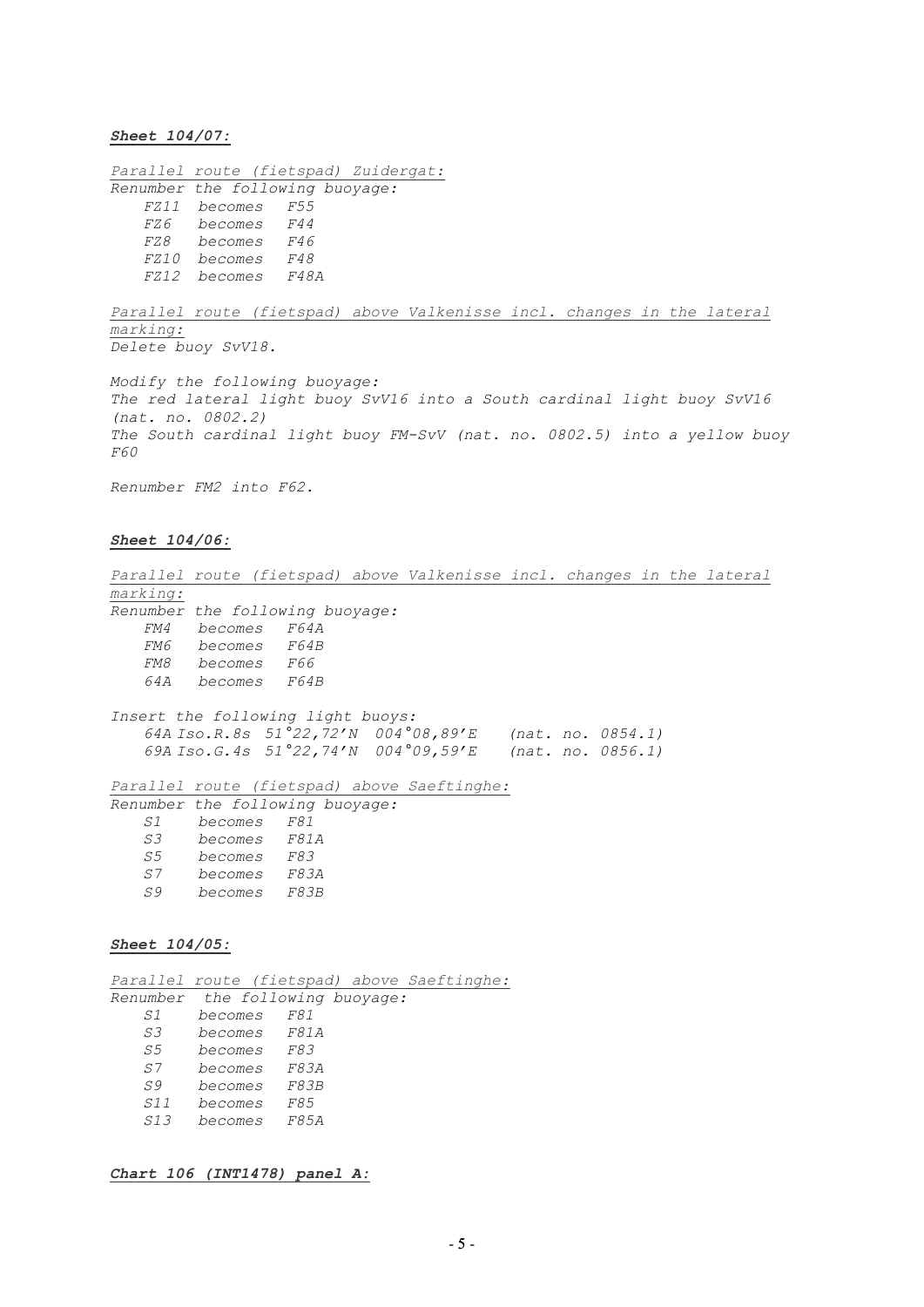*Parallel route (fietspad) above Valkenisse incl. changes in the lateral marking: Delete buoy SvV18. Modify the following buoyage:* - *The red lateral light buoy SvV16 into a South cardinal light buoy SvV16* - *The South cardinal light buoy FM-SvV into a yellow buoy F60 Renumber the following buoyage: FM2 becomes F62 FM4 becomes F64A FM6 becomes F64B FM8 becomes F66 64A becomes F64B Parallel route (fietspad) above Saeftinghe: Renumber the following buoyage: S1 becomes F81 S3 becomes F81A S5 becomes F83 S7 becomes F83A S9 becomes F83B S11 becomes F85 S13 becomes F85A Insert the following light buoys:*

*64A Iso.R.8s 51°22,72'N 4°08,89'E (nat. no. 0854.1) 69A Iso.G.4s 51°22,74'N 4°09,59'E (nat. no. 0856.1)*

## *2016-09/152 WESTERN SCHELDT - EVERINGEN - GEUL VAN BAARLAND - CHANGE OF BUOYAGE - CORRECTION OF CHARTS AND LIST OF LIGHTS*

*BaZ 2016-06/117(T) is cancelled.*

*Following change of buoyage is performed:*

#### *Move*

| Buoy E7        | to position | $51°22, 276'$ N 003°49,168'E              |  |
|----------------|-------------|-------------------------------------------|--|
| Buoy E9        | to position | 51°22,049'N 003°49,930'E                  |  |
| Light buoy E11 | to position | 51°21,808'N 003°50,839'E (Belg.LL 0631.3) |  |
| Light buoy E13 | to position | 51°21,715'N 003°51,592'E (Belg.LL 0631.2) |  |
| Buoy E19       | to position | 51°22,810'N 003°54,046'E                  |  |
| Light buoy E10 | to position | 51°21,947'N 003°50,955'E (Belg.LL 0632.1) |  |
| Light buoy E12 | to position | 51°21,947'N 003°51,623'E (Belg.LL 0631.1) |  |
| Light buoy E14 | to position | 51°22,233'N 003°52,402'E (Belg.LL 0633)   |  |

### *Move and renumber*

*Light buoy E15 (old E17) to position 51°22,034'N 003°52,512'E (light character Q.G and Belg.LL 0632.3) Light buoy E17 (old E15) to position 51°22,386'N 003°53,370'E (delete in the List of Lights: light with nat. no. 0633.2)* 

#### *New insert*

*Buoy E13A in position 51°21,874'N 003°52,198'E*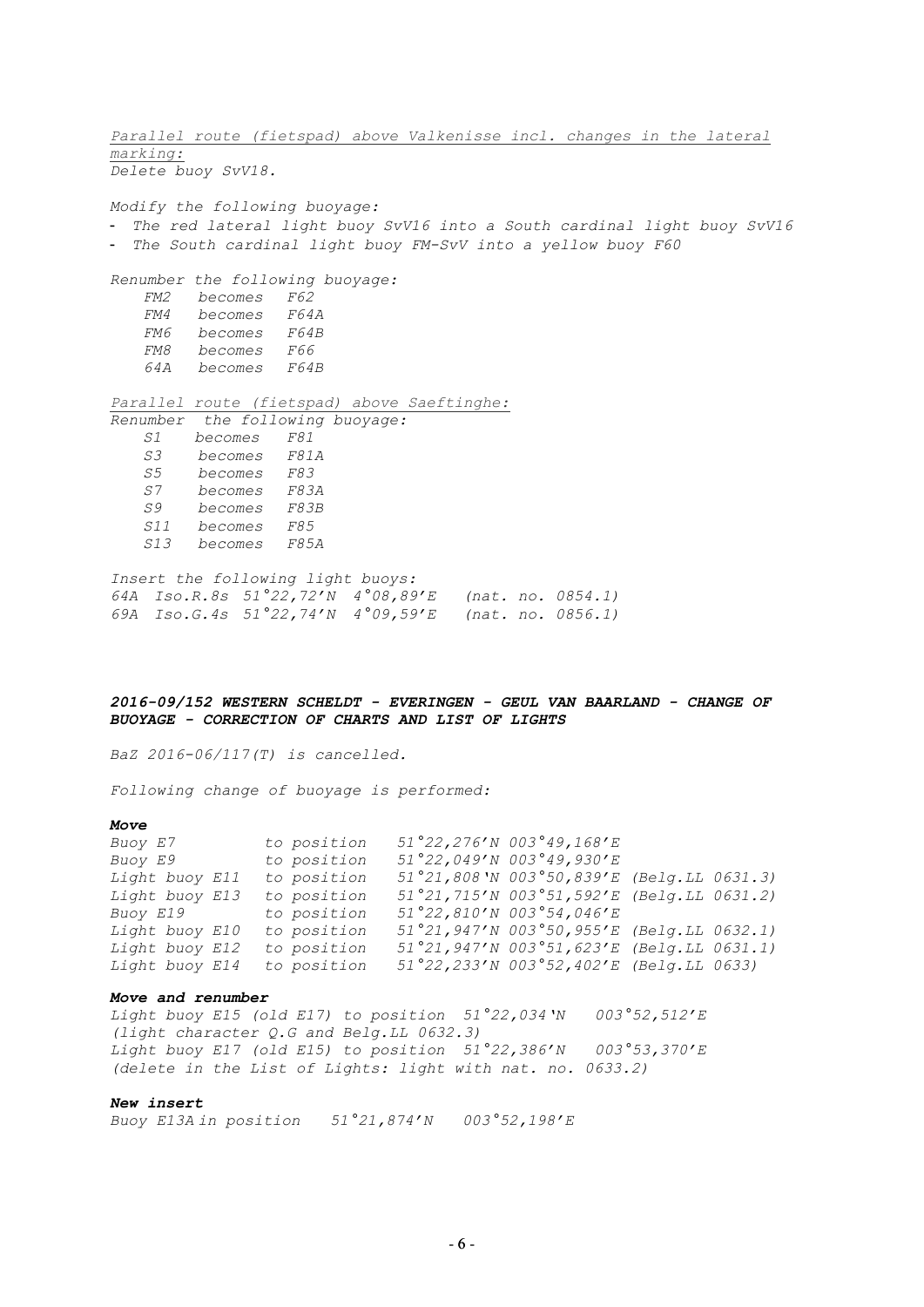#### *2016-10/154 GENERAL NOTICE - NEW PUBLICATION*

*New edition of 2016 of the List of Lights.* 

 *The List of Lights edition 2016 is from now available in the hydrostore for the amount of 15 euro/piece.*

 *For more information to buy this publication, consult [www.vlaamsehydrografie.be](http://www.vlaamsehydrografie.be/) and click on Hydrostore.* 

## *2016-10/158 COASTAL ROUTE - WAVE RECORDER BUOYS AKUST2 AND AKUST5 DEFINITIVELY REMOVED - CORRECTION OF CHARTS AND LIST OF LIGHTS*

*BaZ 2015-26/297(T) and 2015-26/299(T) are cancelled.*

*Delete: Wave recorder buoy aKust2 in position 51°14,81'N 002°55,66'E (LL nat. no. 0439.1) Wave recorder buoy aKust5 in position 51°18,99'N 003°06,10'E (LL nat. no. 0467.1)* 

## *2016-10/163 WESTERN SCHELDT - SCHAAR VAN VALKENISSE - CORRECTION OF CHARTS AND LIST OF LIGHTS*

*BaZ 2016-02/070(T) is cancelled.*

*Following buoyage is moved:*

*Light buoy SvV11 to position 51°22,68'N 004°05,67'E (LL nat. no. 0802.3) Light buoy SvV13 to position 51°22,36'N 004°06,09'E (LL nat. no. 0802.4) Buoy SvV12 to position 51°22,67'N 004°05,94'E Light buoy SvV14 to position 51°22,51'N 004°06,20'E (LL nat. no. 0802.1) Light buoy SvV16 to position 51°22,40'N 004°06,44'E (LL nat. no. 0802.2) Buoy SvV18 to position 51°22,42'N 004°06,80'E*

*2016-11/172 WESTERN SCHELDT - OVERLOOP VAN HANSWEERT - CHANGE OF BUOYAGE - CORRECTION OF CHARTS AND LIST OF LIGHTS*

*The following change of buoyage is performed: Light buoy 41 is moved to position 51°24,71'N 003°57,91'E (LL nat. no. 0742)*

### *2016-13/181 COASTAL ROUTE - OOSTENDE-ZEEBRUGGE - VICINITY MOW 1 - WAVE RECORDER BUOY AKUST13 REMOVED - CORRECTION OF CHARTS AND LIST OF LIGHTS*

*Delete on charts and List of Lights: Wave recorder buoy aKust13 in position 51°21,58'N 003°07,19'E. (LL nat. no. 0122.1)*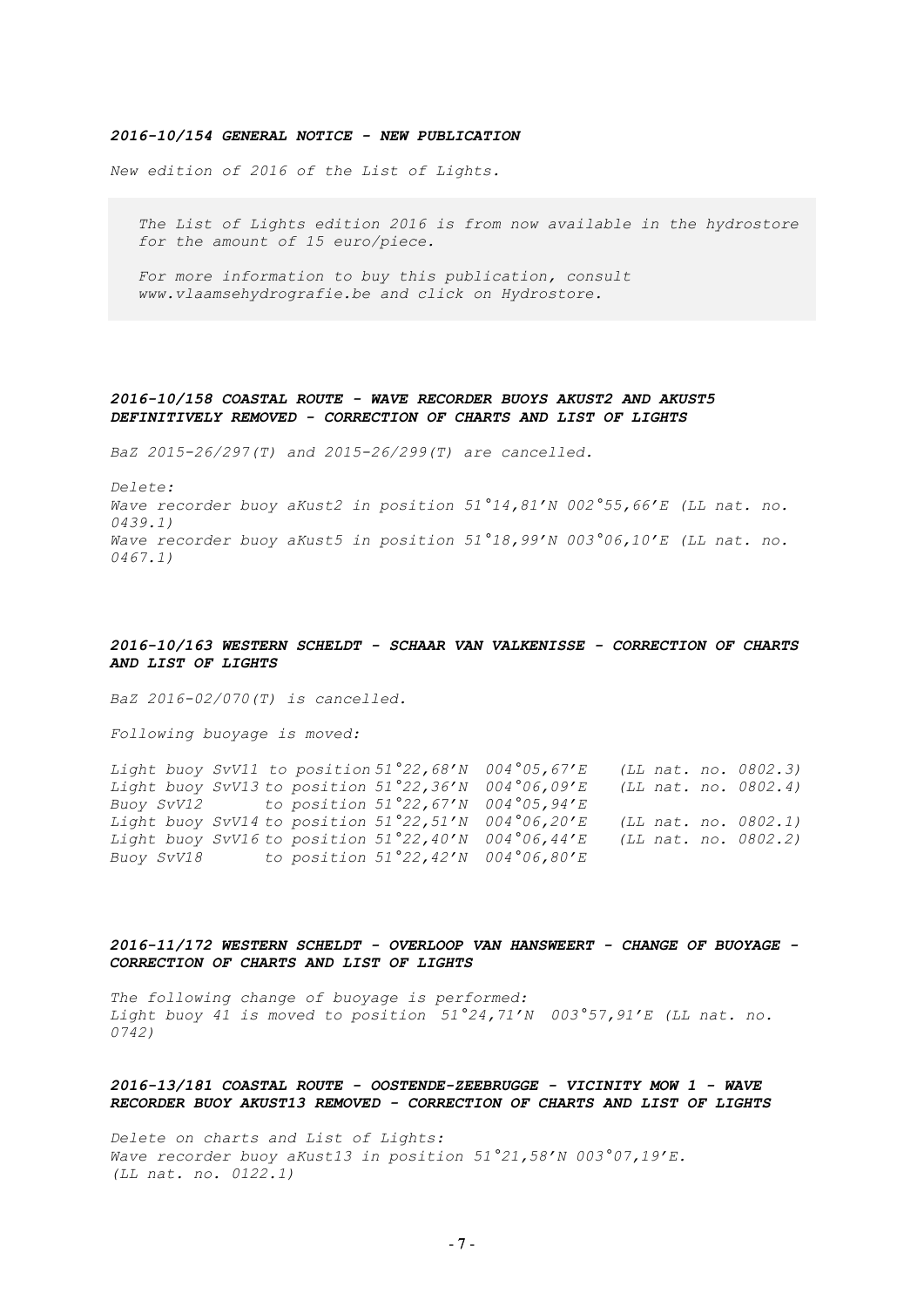## *2016-13/182 APPROACH WESTERN SCHELDT - WIELINGENPAS - VICINITY MOW 3 - WAVE RECORDER BUOY AKUST26 REMOVED - CORRECTION OF CHARTS AND LIST OF LIGHTS*

*Delete on charts and List of Lights: Wave recorder buoy aKust26 in position 51°23,51'N 003°12,03'E. (LL nat. no. 0130.2)*

## *2016-14/194 IMO ROUTE - WESTHINDER - LIGHT BUOY OD1 NEW POSITION - CORRECTION OF CHART AND LIST OF LIGHTS*

*Move: Light buoy OD1 to new position 51°21,47'N 002°30,84'E. (LL INT no. B0146.5 - nat. no. 0030.1)*

## *2016-14/195 IMO ROUTE - WESTHINDER - LIGHT BUOY OOSTDYCKBK REMOVED - CORRECTION OF CHART AND LIST OF LIGHTS*

*Delete: Light buoy OostdyckBk in position 51°21,38'N 002°31,12'E. (LL INT no. B0146.8 - nat. no. 0030)*

## *2016-14/196 IMO ROUTE - WESTHINDER - LIGHT BUOY KBK2 REMOVED – CORRECTION OF CHART AND LIST OF LIGHTS*

*Delete: Light buoy KBk2 in position 51°21,04'N 002°42,22'E. (LL nat. no. 0036)*

## *2016-14/197 IMO ROUTE - WESTHINDER - LIGHT BUOY KBK NEW POSITION - CORRECTION OF CHART AND LIST OF LIGHTS*

*Move: Light buoy KBk to new position 51°21,04'N 002°42,22'E. (LL INT no. B0070 - nat. no. 0037)*

## *2016-14/201 WESTERN SCHELDT - SCHAAR VAN SPIJKERPLAAT - CHANGE OF BUOYAGE - CORRECTION OF CHART AND LIST OF LIGHTS*

*Modify following buoyage:*

*Buoy "SS 5" in position 51°24,71'N 003°38,04'E: Modify into a green spar buoy Delete light on buoy "SS 5" Delete national light no. 0574 in List of Lights*

*Buoy "SS 7" in position 51°24,85'N 003°38,72'E: Modify into a green conical light buoy Insert light on buoy "SS 7" with light character "Iso.G.8s" Insert national light no. 0576 in List of Lights*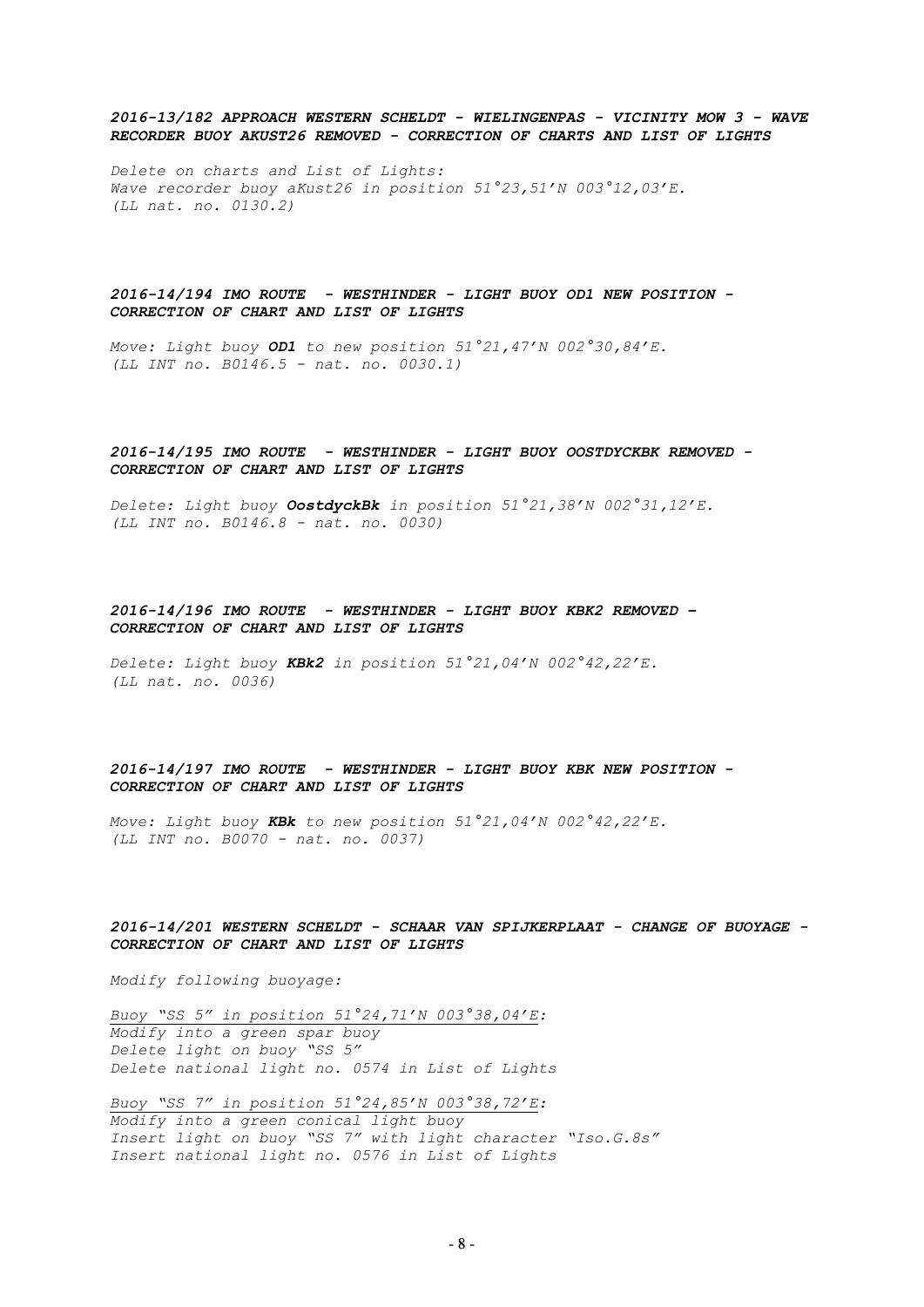## *2016-14/203 WESTERN SCHELDT - SCHAAR VAN VALKENISSE – CORRECTION OF CHART AND LIST OF LIGHTS*

*BaZ 2016-10/163 is cancelled.* 

*Move:*

*Light buoy SvV11 to position 51°22,68'N 004°05,67'E (LL nat. no. 0802.3) Light buoy SvV13 to position 51°22,36'N 004°06,09'E (LL nat. no. 0802.4) Buoy SvV12 to position 51°22,67'N 004°05,94'E Light buoy SvV14 to position 51°22,51'N 004°06,20'E (LL nat. no. 0802.1) Light buoy SvV16 to position 51°22,40'N 004°06,44'E (LL nat. no. 0802.2)*

*Delete: Buoy SvV18.*

### *2016-15/210 APPROACH WESTERN SCHELDT - WIELINGEN - YACHT HARBOUR CADZAND - CORRECTION OF LIST OF LIGHTS*

*Yacht harbour Cadzand:* 

*Insert light numbers to the new harbor lights:*

- *Western jetty light in position 51°22,860'N 003°22,898'E: Int. no. B0158 - nat. no. 0141*
- *Eastern jetty light in position 51°22,823'N 003°22,920'E: Int. no. B0157.5 - nat. no. 0141.1*

### *2016-18/226 APPROACH OOSTENDE - BUOY OOSTENDEBK-E - CORRECTION OF CHARTS AND LIST OF LIGHTS*

*Modify buoy "Oostendebank E" on charts and List of Lights as following:*

*National light no.: 0272 Lettering: OostendeBk-E Position: 51°17,35'N 002°51,92'E Starboard lateral buoy: green, conical with radar reflector Light character: Fl.G.5s Topmark: green cone with point upwards*

## *2016-18/232 CANAL GENT-TERNEUZEN - RIEME - CORRECTION OF CHARTS AND LIST OF LIGHTS*

*Move following buoys: Rieme N to position 51°11,07'N 003°48,04'E (LL nat. no. 1323.1) Rieme Z to position 51°10,83'N 003°47,88'E (LL nat. no. 1323.2)*

*Enlarge the anchorage area, bounded by the magenta dashed line with anchor symbol, to following positions: 51°11,07'N 003°48,04'E 51°10,83'N 003°47,88'E 51°10,85'N 003°47,80'E 51°11,09'N 003°47,97'E*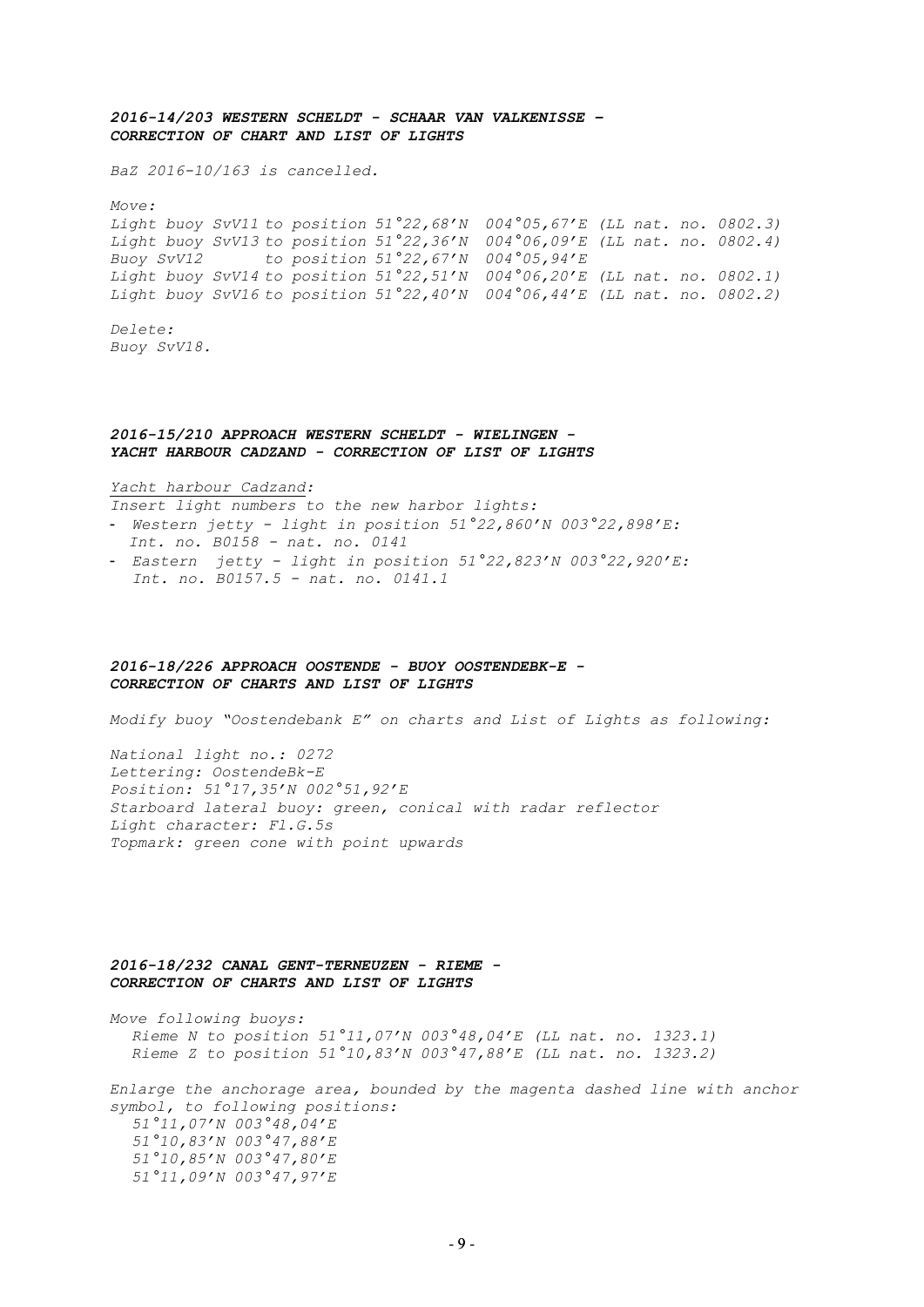## *2016-18/236 WESTERN SCHELDT - SLOEHAVEN - CORRECTION OF CHARTS AND LIST OF LIGHTS*

*Delete:*

*Leading line 059° from position 51°27,32'N 003°40,62'E up to 51°28,12'N 003°42,74'E The light Dir F.WRG & Al.WR + Al.WG in position 51°28,35'N 003°43,36'E (LL nat. no. 0604 - Int. no. B0206.21) Mooring buoy in position 51°27,74'N 003°41,96'E*

## *2016-18/238 WESTERN SCHELDT - SCHAAR VAN DE NOORD - BUOYAGE - CORRECTION OF CHARTS AND LIST OF LIGHTS*

*Following change of buoyage is performed: Move: SN 1 to position 51°23,07'N 004°10,61'E*

| SN 1 | to position | 51 23,0/'N 004 10,61'E   |
|------|-------------|--------------------------|
| SN 3 | to position | $51°23,23'N$ 004°10,97'E |

*Delete:*

*yellow spar buoy SN 6 light buoy SN 4 (LL nat. no. 0875.3)*

#### *Insert:*

*yellow cylindrical buoy SN 6 in position 51°23,50'N 004°12,11'E with light character VQ.Y and LL nat. no. 0875.5 yellow spar buoy SN 4 in position 51°23,54'N 004°11,74'E*

## *2016-19/249 WESTERN SCHELDT - SCHAAR VAN VALKENISSE - BUOYAGE - CORRECTION OF CHARTS AND LIST OF LIGHTS*

*Following buoys are moved: SvV 4 to position 51°24,39'N 004°03,80'E SvV 6 to position 51°24,01'N 004°04,47'E SvV 8 to position 51°23,61'N 004°05,15'E SvV 10 to position 51°23,17'N 004°05,61'E SvV 12 to position 51°22,74'N 004°05,86'E SvV 14 to position 51°22,49'N 004°06,11'E SvV 16 to position 51°22,38'N 004°06,40'E (Light no. 0802.2) SvV 5 to position 51°23,85'N 004°04,26'E SvV 7 to position 51°23,49'N 004°04,94'E SvV 9 to position 51°23,14'N 004°05,36'E SvV 13 to position 51°22,35'N 004°06,04'E (Light no. 0802.4)*

## *2016-20/256 APPROACH OOSTENDE - BUOYAGE - CORRECTION OF CHARTS AND LIST OF LIGHTS*

*The following buoys are fitted with a green cone with point upwards as topmark: O1 in position 51°15,73'N 002°53,41'E (LL nat. no. 0435.1) O3 in position 51°14,93'N 002°54,37'E (LL nat. no. 0435.3) O5 in position 51°14,53'N 002°54,92'E (LL nat. no. 0435.5)*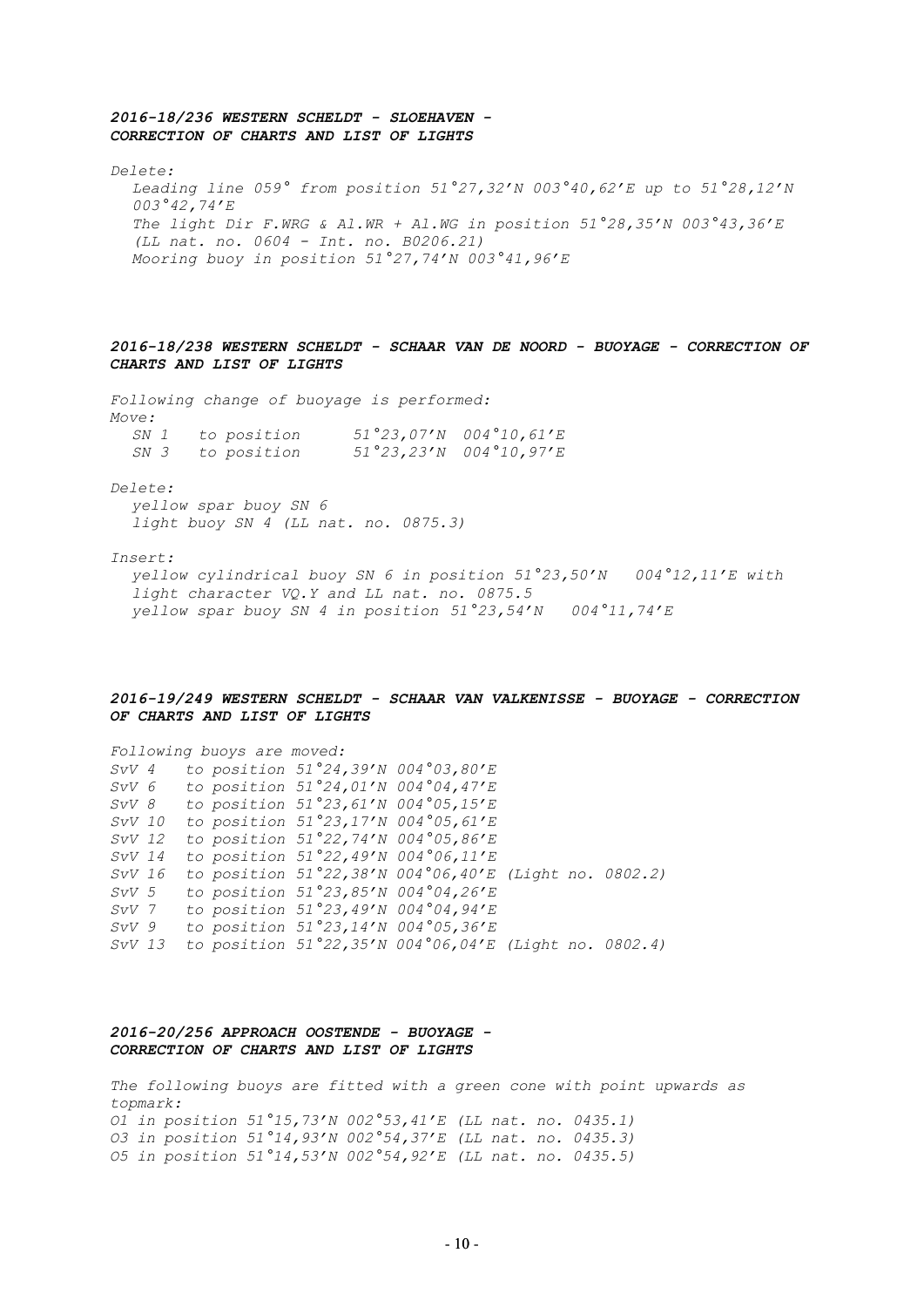*The following buoy is fitted with a red cylinder as topmark: O6 in position 51°14,58'N 002°55,06'E (LL nat. no. 0435.6)*

*The following buoys are fitted with a radar reflector: O2 in position 51°15,83'N 002°53,61'E (LL nat. no. 0435.2) O4 in position 51°15,03'N 002°54,57'E (LL nat. no. 0435.4)*

## *2016-20/257 PORT OF OOSTENDE - WESTERN HARBOUR LIGHT - CORRECTION OF LIST OF LIGHTS*

*Insert international light number B0095 at the western harbour light in position 51°14,44'N 002°54,96'E (nat no.: 0436.2).* 

### *2016-20/261 APPROACH ZEEBRUGGE - DAM NOORD - AKUST25 EN HD07 WITHDRAWN - CORRECTION OF CHARTS AND LIST OF LIGHTS*

*Delete the following buoys: Wave recorder buoy aKust25 in position 51°21,41'N 003°10,27'E (Nat. LL no. 0469.1). Marking buoy HD07 in position 51°21,46'N 003°10,24'E (Nat. LL no. 0469.2).*

## *2016-21/267 FRANCE - VLAAMSEBANKENROUTE - BUOY "RUYTINGEN SE" – CORRECTION OF CHARTS AND LIST OF LIGHTS*

*Light buoy "Ruytingen SE" in position 51°09,20'E 002°08,92'E (LL nat. no. 0396)*

*Insert on charts: A magenta circle with magenta text "AIS" (INT1 symbol S17.2).*

*Insert in the List of Lights: Colum 8: AIS with MMSI no. 992271126.*

*Modify in the List of Lights: Colum 5: replace height 4 by 6 Colum 6: replace range 3 by 4 2016-21/268 FRANCE - DYCKBANK - BUOY "DY3" - CORRECTION OF CHARTS AND LIST OF LIGHTS*

*Light buoy "DY3" in position 51°11,45'E 002°22,42'E (LL nat. no. 0256)*

*Insert on charts: A magenta circle with magenta text "AIS" (INT1 symbol S17.2).*

*Insert in the List of Lights: Colum 8: AIS with MMSI no. 992271118.*

*Modify in the List of Lights: Colum 5: replace height 4 by 5*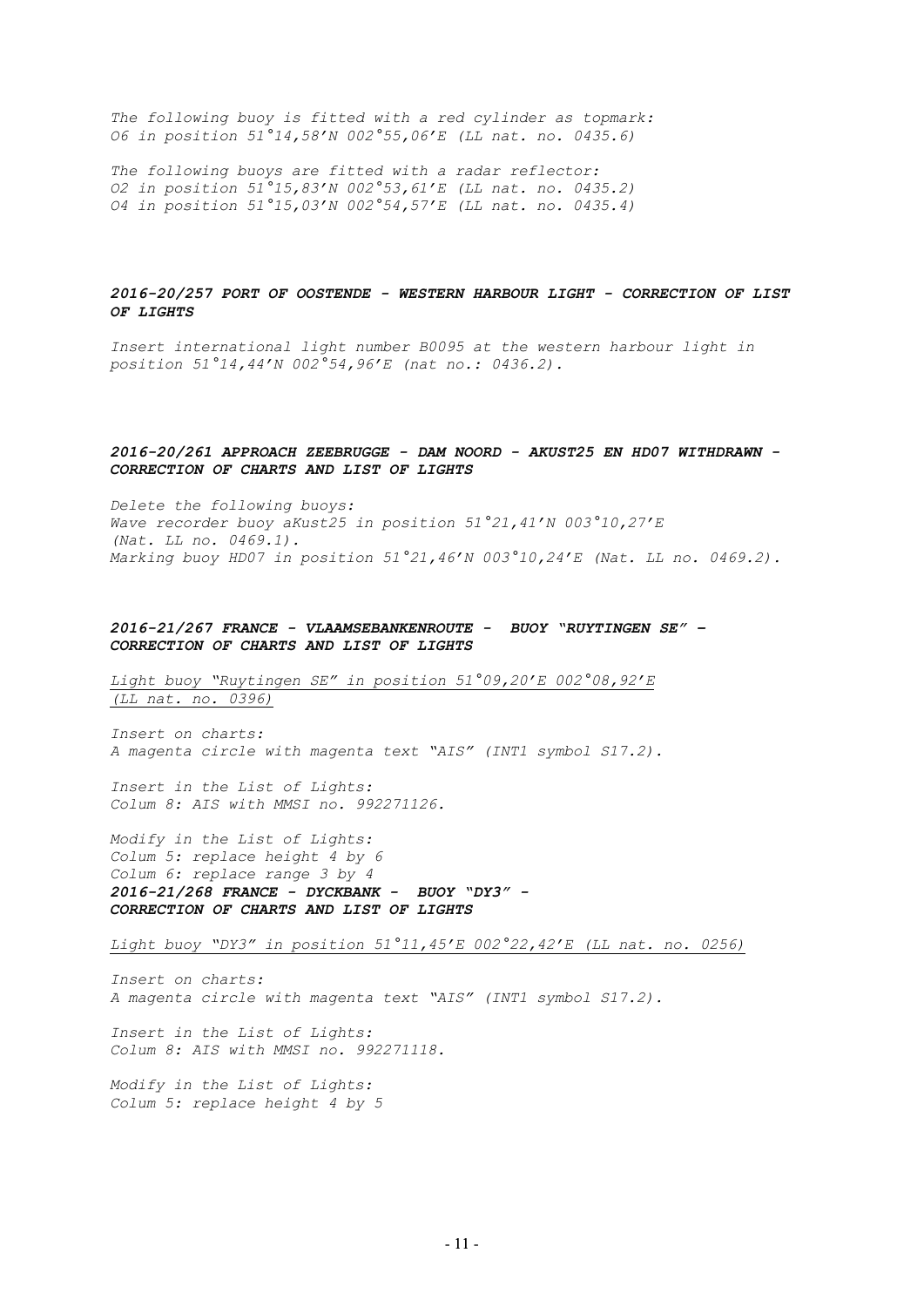*2016-21/274 WESTERN SCHELDT - OOSTGAT-SARDIJNGEUL - BUOYAGE – CORRECTION OF CHARTS AND LIST OF LIGHTS BaZ 2016-02/064(T) is cancelled. Following change of buoyage is performed: Delete: Buoy "Westduin" in position 51°27,39'N 003°31,69'E. Buoy "OG 10A" (Iso.R.2s) in position 51°27,81'N 003°31,27'E. Move: Buoy "OG-DL"to position 51°28,07'N 003°30,62'E (LL no. 0227). Buoy "OG 19"to position 51°27,50'N 003°30,74'E (LL no. 0230). Buoy "OG 14"to position 51°27,43'N 003°31,43'E (LL no. 0232). Modify: The light character of buoy "OG 12" in position 51°27,88'N 003°31,20'E into "Iso.R.2s" (LL no. 0229). Insert: Red can buoy "OG 14A" with light character "Iso.R.4s" in position 51°27,27'N 003°31,66'E (LL no. 0232.1).*

## *2016-22/284 WESTERN SCHELDT - PAS VAN TERNEUZEN - BUOYAGE - CORRECTION OF CHARTS AND LIST OF LIGHTS*

*Modify on chart and List of Lights:*

- *buoy '15' in position 51°23,19'N 003°42,38'E: light character Iso.G.4s (LL no. 0649).*
- *buoy '15a' in position 51°22,84'N 003°42,93'E: green conical with light character VQ.G (LL no. 0650).*

*2016-23/291 WESTERN SCHELDT - EVERINGEN - BUOYAGE - CORRECTION OF CHARTS AND LIST OF LIGHTS E5 to position 51°22,71'N 003°47,80'E LL no. 0628 E-ZE to position 51°22,61'N 003°48,26'E E7 to position 51°22,42'N 003°49,00'E E10 to position 51°21,89'N 003°51,10'E LL no. 0632.1 E12 to position 51°21,90'N 003°51,65'E LL no. 0631.1 E16 to position 51°22,61'N 003°53,13'E LL no. 0632.2 E11 to position 51°21,76'N 003°50,94'E LL no. 0631.3 E13 to position 51°21,71'N 003°51,74'E LL no. 0631.2 E13A to position 51°21,83'N 003°52,36'E E15 to position 51°22,05'N 003°52,73'E LL no. 0632.3*

*2016-25/298 FRANCE - DYCKBANK - "BUOY DY1" - CORRECTION OF CHARTS AND LIST OF LIGHTS*

*Light buoy "DY1" in position 51°08,96'E 002°14,92'E (LL nat. no. 0252)*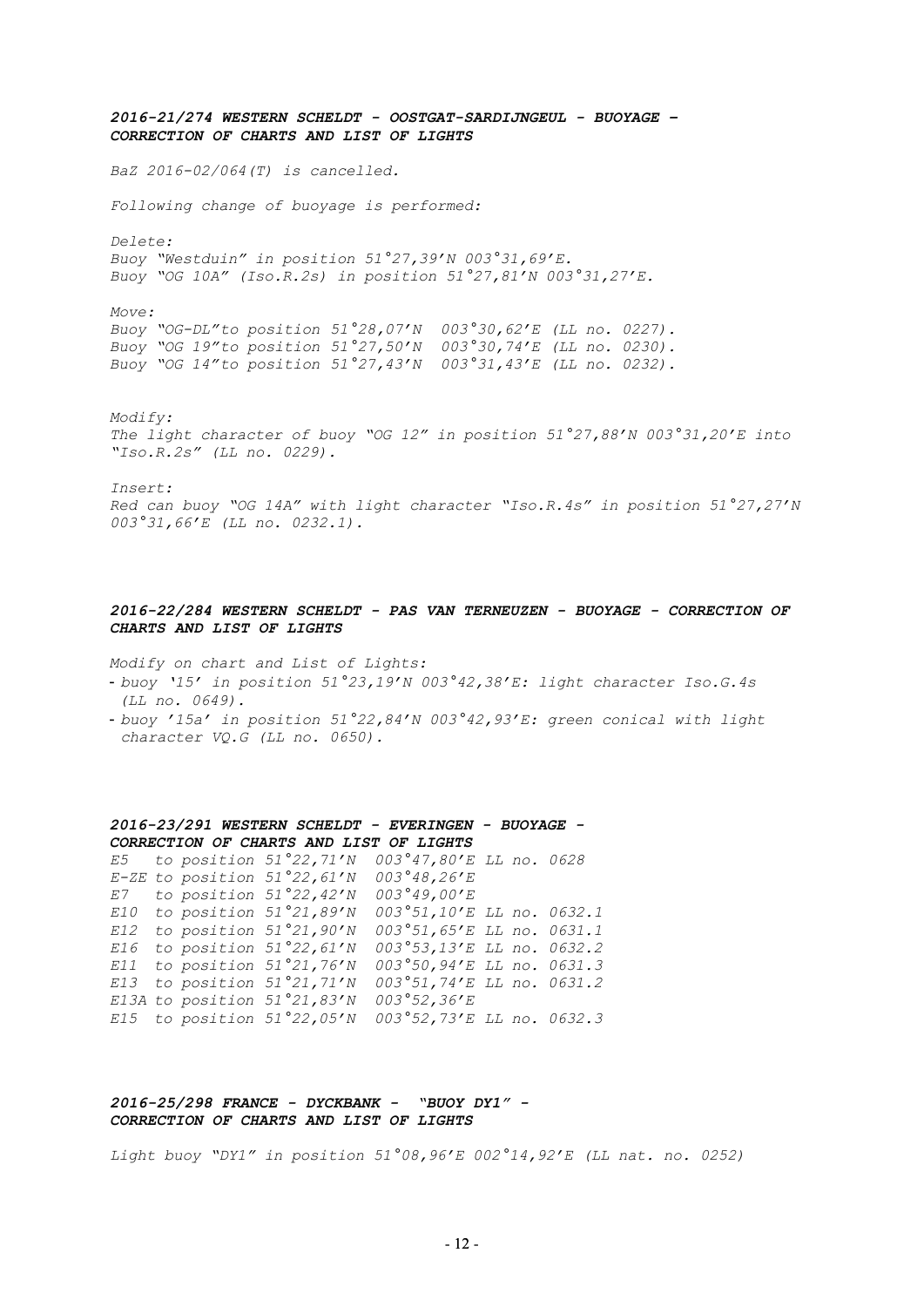*Insert on the charts: A magenta circle with the magenta text "AIS" (INT1 symbol S17.2).*

*Insert in the List of Lights: Column 8: AIS with MMSI no. 992271129.* 

*Modify in the List of Lights: Column 5: replace height 4 by 5 Column 6: replace range 3 by 4*

*2016-25/305 WESTERN SCHELDT - VAARWATER LANGS HOOFDPLAAT - BUOYAGE - CORRECTION OF CHARTS AND LIST OF LIGHTS*

*Insert on charts 101 (INT1474), 104/10: Light (Iso.G.4s) on buoy 'VH 1' in position 51°23,17'N 003°37,10'E.* 

*Insert in the List of Lights:* 

*Green spar buoy VH1 in position 51°23,17'N 003°37,70'E with light character Iso.G.4 and Belgian light no. 0585.*

## *2016-25/306 WESTERN SCHELDT - SCHAAR VAN VALKENISSE - CORRECTION OF CHARTS AND LIST OF LIGHTS*

*A shoal is found in the southern entrance of the Schaar van Valkenisse. The southern entrance seams to shift in its entirety to the western direction.*

*Move:* 

*Buoy 58to position 51°22,28'N 004°06,00'E (LL no. 0847) SvV 13 to position 51°22,36'N 004°05,98'E (LL no. 0802.4) SvV 16 to position 51°22,38'N 004°06,32'E (LL no. 0802.2)* 

## *2016-25/307 WESTERN SCHELDT - SCHAAR VAN DE NOORD - FAIRWAY RESTRICTION - CORRECTION OF CHARTS AND LIST OF LIGHTS*

*BaZ 2016-22/286(T) is cancelled.*

*The shoal in the Schaar van de Noord has evolved, the depths in the Schaar van de Noord are strongly subject to modification due to natural phenomena and this fairway is extremely unstable and unreliable. Because of the instability and unreliability of this fairway, it is decided, after consultation and with immediate effect, to apply draught restrictions at the Schaar van de Noord.*

*The least depth for the Schaar van de Noord is on 11 November 2016: 13 dm referred to LAT.*

#### *Draught restriction Schaar van de Noord:*

*The draught restrictions are depending on the current water level Bath involving each vessel, because of the instability and unreliability of the fairway, to have a keel clearance of at least 6 dm. In other words, the maximum allowable draught on the basis of the current readings is the sum of*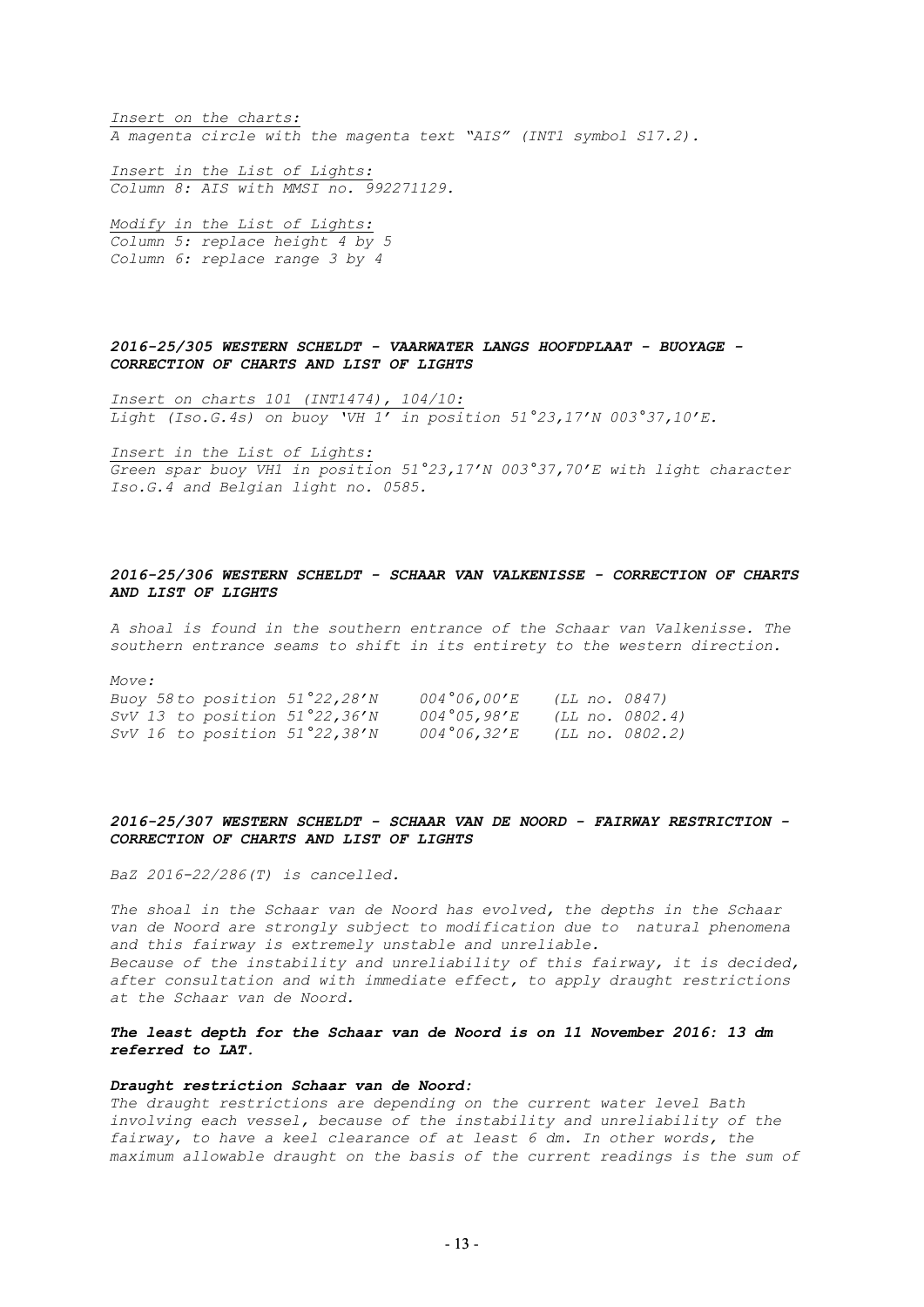*the current water level Bath referred to LAT +7 dm. The GNA can always orally adjust this formula through the traffic center Zandvliet.*

#### *Modify the buoyage:*

*Delete: Light buoy SN 6 (LL no. 0875.5) Buoy SN 11 Buoy SN 13*

*Move to position: Buoy Alca-N 51°23,23'N 004°11,11'E (topmark: 2 black cones upwards) Buoy SN 2 51°23,50'N 004°11,21'E (topmark: lying cross) Buoy SN 4 51°23,50'N 004°11,85'E (topmark: lying cross) Buoy SN 3 51°23,25'N 004°11,50'E (topmark: lying cross) Light buoy SN 5 51°23,26'N 004°11,90'E (topmark: lying cross) (LL no. 0875.4) Buoy SN 7 51°23,15'N 004°12,28'E (topmark: lying cross) Buoy SN 9 51°22,89'N 004°12,58'E (topmark: lying cross)*

*Insert light on buoy: SN 4 VQ.Y (LL no. 0875.3) Alca-N Q.W (LL no. 0872.1)* 

## *Modify in the List of Lights:*

*insert: "SN 4": 51°23,50'N 004°11,85'E, yellow can light buoy with light character VQ.Y and lying cross as topmark (LL no. 0875.3) "Alca-N": 51°23,23'N 004°11,11'E, north-cardinal light buoy with light character Q.W (LL no. 0872.1)*

*Move: "SN 5" to position 51°23,26'N 004°11,90'E (LL no. 0875.4)*

*Delete: "SN 6" in position 51°23,50'N 004°12,11'E (LL no. 0875.5)* 

## *2016-26/311 WESTERN SCHELDT - VAARWATER LANGS HOOFDPLAAT - CORRECTION OF LIST OF LIGHTS*

*Modify in the List of Lights: The position of the spar buoy VH1 is 51°23,17'N 003°37,10'E (LL no. 0585).*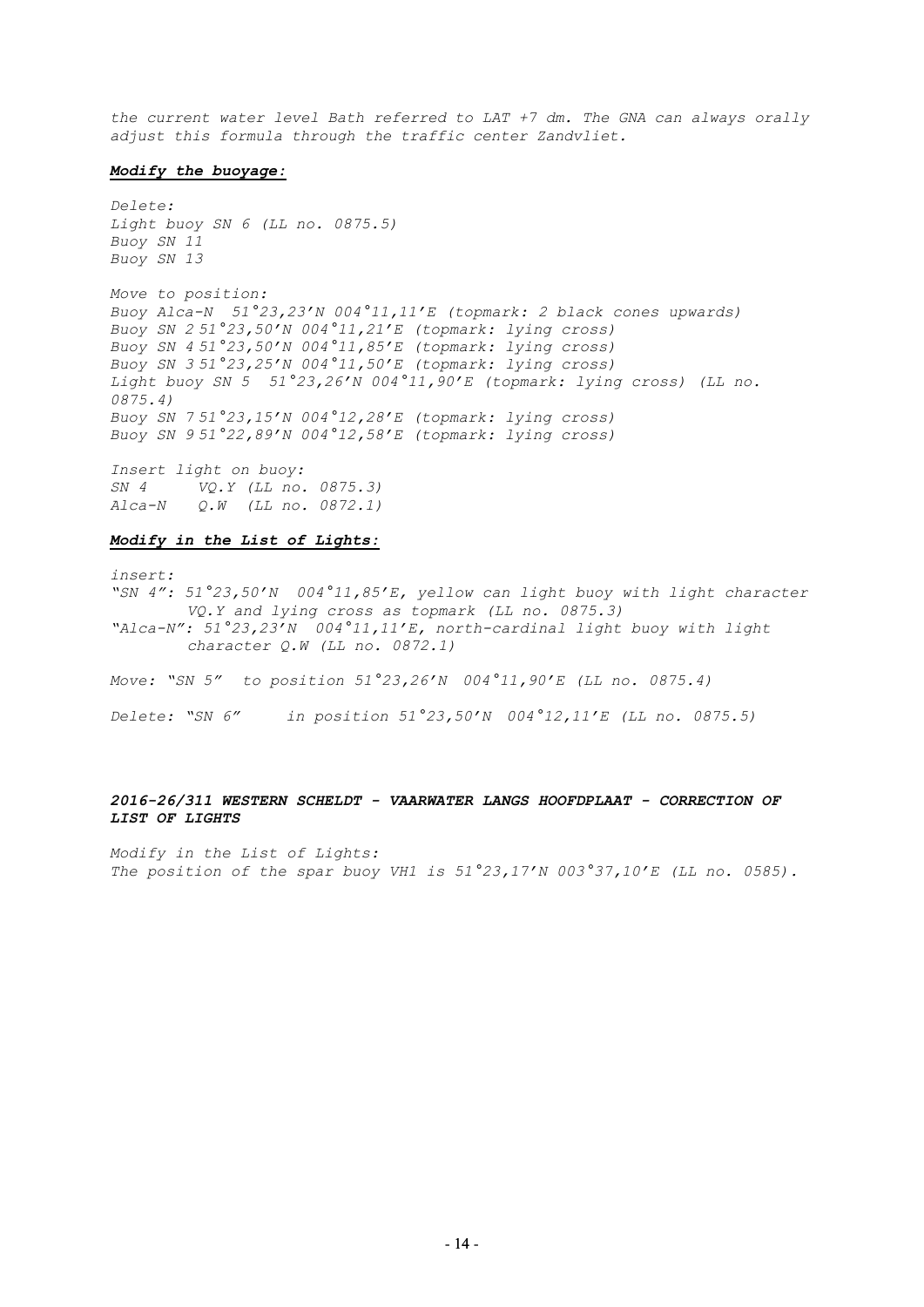## *2017*

*2017-03/061 FAIRYBANK - BUOY "FAIRY OUEST" - CORRECTION OF CHARTS AND LIST OF LIGHTS*

*Light buoy "Fairy Ouest" in position 51°23,89'E 002°09,27'E (LL Intern. No. A0993 - nat. no. 0012)* 

*Insert on the charts: A magenta circle with the magenta text "AIS" (INT1 symbol S17.2).*

*Insert in the List of Lights: Column 8: AIS with MMSI no. 992271127.*

#### *2017-04/073 COASTAL ROUTE - DE PANNE-OOSTENDE - VICINITY NIEUWPOORT - WAVE RECORDER BUOY AKUST18 REMOVED - CORRECTION OF CHARTS AND LIST OF LIGHTS*

*Delete on charts and List of Lights:*

*Wave recorder buoy aKust18 in position 51°09,65'N 002°41,43'E (LL nat. no. 0405.1).*

### *2017-04/075 COASTAL ROUTE - DE PANNE-OOSTENDE - VICINITY RAVERSIJDE - WAVE RECORDER BUOY AKUST30 REMOVED - CORRECTION OF CHARTS AND LIST OF LIGHTS*

*Delete on charts and List of Lights:*

*Wave recorder buoy aKust30 in position 51°13,23'N 002°52,17'E (LL nat. no. 0433).*

## *2017-04/079 WESTERN SCHELDT - PAS VAN TERNEUZEN - DOW CHEMICAL – CORRECTION OF CHARTS AND LIST OF LIGHTS*

*Delete: Pile and light Fl.R.3s in position 51°21,03'N 003°47,26'E (LL B0238.2 - 0680.1)*

*Replace light: Fl.R.3s by Fl(3)R.10s in position 51°21,03'N 003°47,29'E (LL B0238.4 - 0680.2)*

*Insert: Pile and light Fl(3)Y.10s in position 51°21,04'N 003°47,25'E (LL 0682.1) Pile and light Fl(3)Y.10s in position 51°21,03'N 003°47,31'E (LL 0682.2)*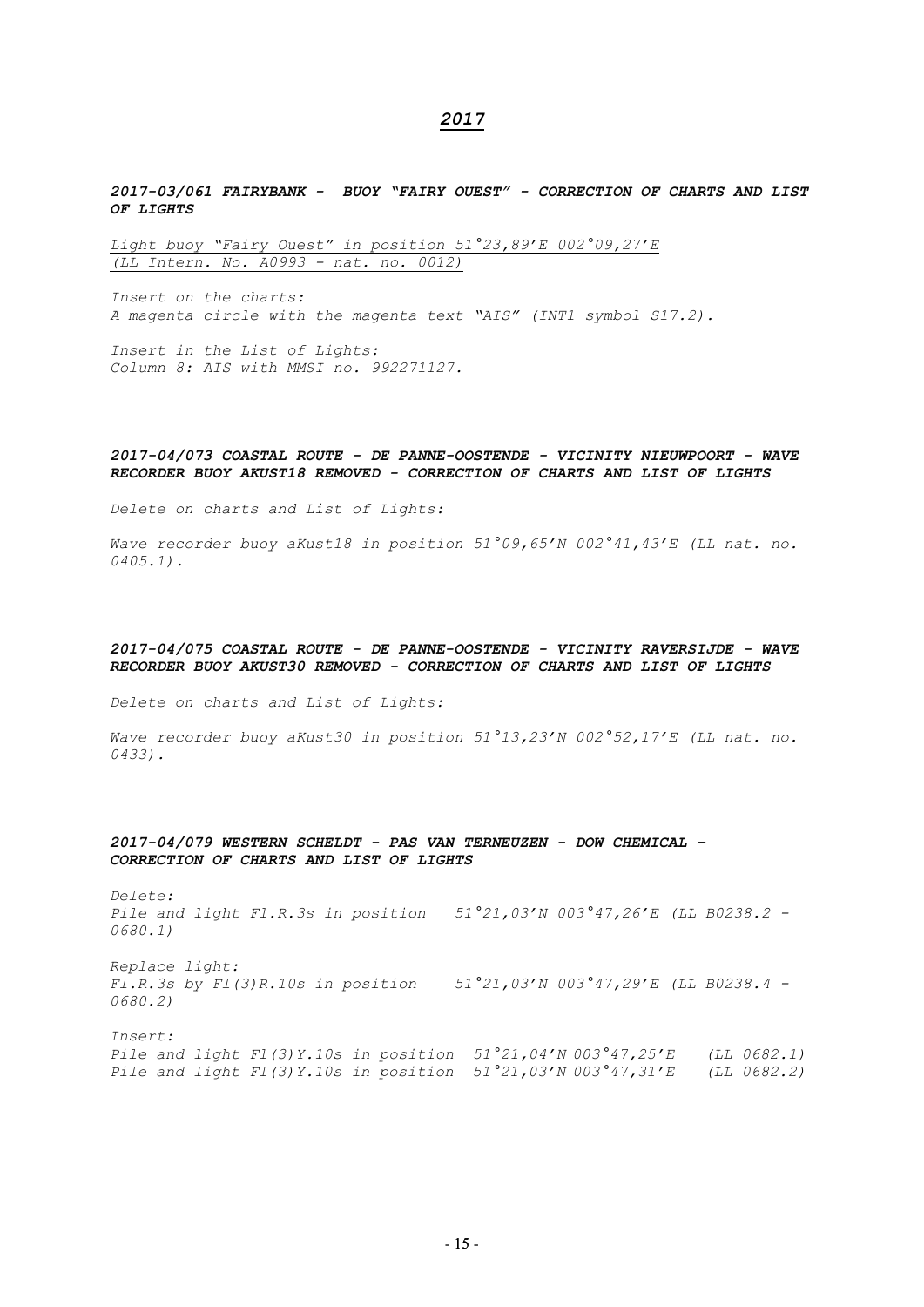## *2017-07/112 WESTERN SCHELDT - WALSOORDEN - OEVER LIGHT "OUDE HOOFD WALSOORDEN" - CORRECTION OF CHARTS AND LIST OF LIGHTS*

*The sector bearings of the oever light Oude Hoofd Walsoorden are modified as following (LL int. no. B0296 - nat. no. 0804):*

- *red: 132° to 175,5° (from the shore to the green light buoy 53A)*

- *white: 175,5° to 271° (over the red light buoy 48)* 

- *green: 271° to 323,5° (over the red light buoy 50)* 

- *white: 323,5° to 336,5° (over the green light buoy 59)*

- *red: 336,5° to 012° (over the shore)*

*2017-08/121 APPROACH WESTERN SCHELDT - WIELINGENPAS - BUOY NIPPON DEFINITIVELY MOVED - CORRECTION OF CHARTS AND LIST OF LIGHTS*

*BaZ 2017-07/109(T) is cancelled.*

*The south cardinal light buoy Nippon remains definitively moved in position 51°22,58'N 003°05,36'E. (LL nat. no. 0118)*

### *2017-08/130 WESTERN SCHELDT - EVERINGEN - BUOYAGE - CORRECTION OF CHARTS AND LIST OF LIGHTS*

## *Move:*

*E7 to position 51°22,47'N 003°49,01'E E9 to position 51°22,10'N 003°49,77'E E11 to position 51°21,70'N 003°51,05'E LL no. 0631.3 E13 to position 51°21,69'N 003°51,77'E LL no. 0631.2 E15 to position 51°22,03'N 003°52,56'E LL no. 0632.3 E8 to position 51°22,30'N 003°50,22'E E10 to position 51°21,87'N 003°51,04'E LL no. 0632.1 E12 to position 51°21,86'N 003°51,66'E LL no. 0631.1 E14 to position 51°22,18'N 003°52,39'E LL no. 0633*

*Insert: E9A in position 51°21,85'N 003°50,39'E* 

*Delete: E13A*

## *2017-11/158 BLIGHBANK - WIND FARM: BELWIND-NOBELWIND - LIGHTS AND FOG SIGNALS - CORRECTION OF CHARTS AND LIST OF LIGHTS*

*Delete:* 

*light with character Mo(U)Y.15s and fog signal with character Horn Mo(U)15s in positions: Turbine BB F5 51°42,16'N 002°48,54'E (light no. B0148 - 0025.1) Turbine BB A5 51°40,46'N 002°47,52'E (light no. B0148.2 - 0025.2) Turbine BB A10 51°38,75'N 002°46,50'E (light no. B0148.4 - 0025.3) Turbine BB E5 51°39,83'N 002°48,72'E (light no. B0148.8 - 0025.5)*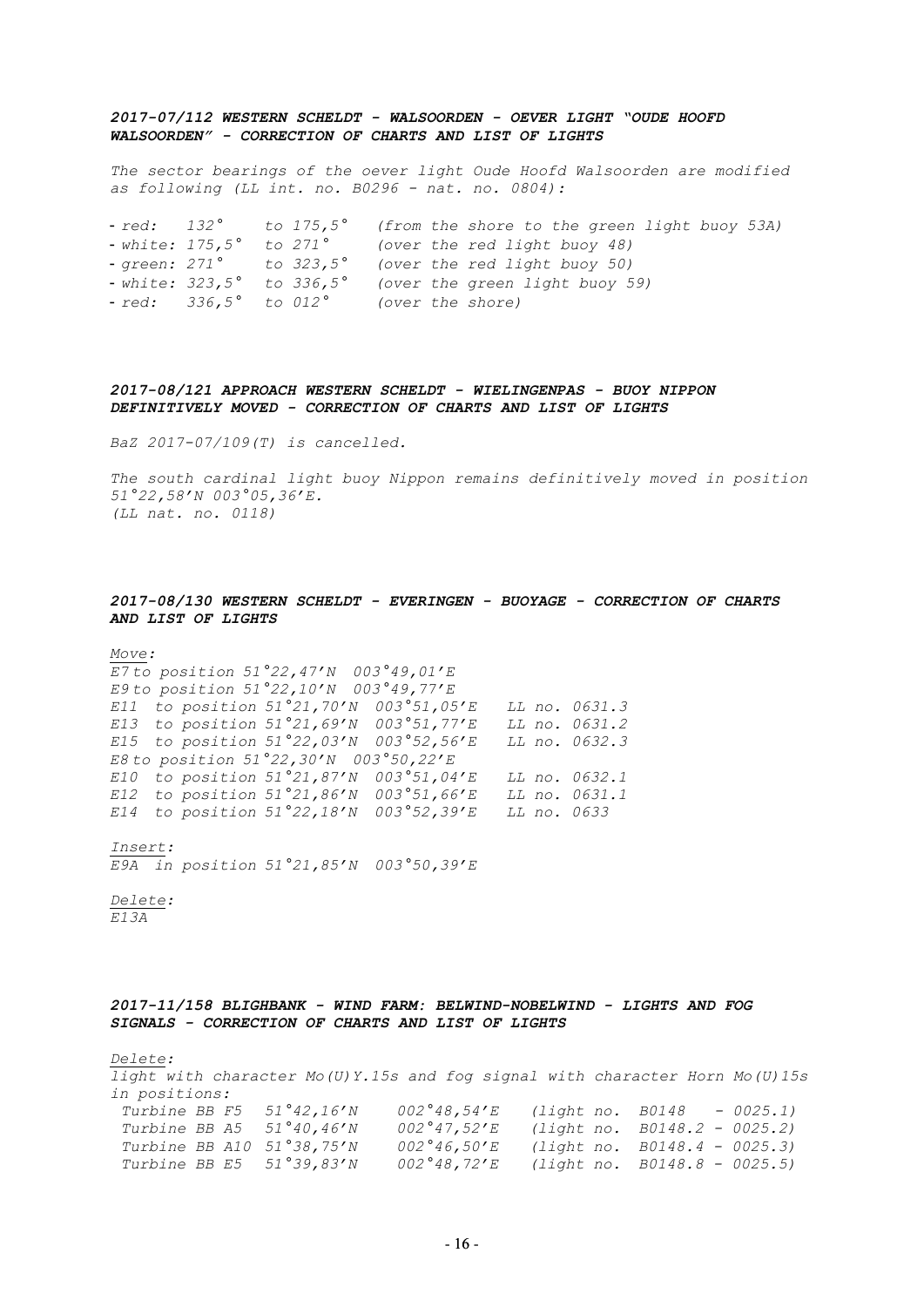*Insert: light with character Mo(U)Y.15s in position: Turbine BB K09 51°39,18'N 002°45,98'E (light nr. 0025.9) Insert: light with character Mo(U)Y.15s and fog signal with character Horn Mo(U)15s in positions: Turbine BB K10 51°38,94'N 002°46,05'E (light no. 0025.10) Turbine BB K05 51°41,09'N 002°47,12'E (light no. 0025.11) Turbine BB K02 51°42,68'N 002°48,06'E (light no. 0025.12) Turbine BB J05 51°40,33'N 002°51,97'E Turbine BB I07 51°38,81'N 002°50,03'E (light no. 0025.14) Turbine BB G10 51°37,28'N 002°48,09'E (light no. 0025.15) The following lights with character Mo(U)Y.15s and fog signal with character Horn Mo(U)15s remain in positions: Turbine BB E10 51°38,13'N 002°47,70'E (light no. B0148.6 - 0025.4) Turbine BB L01 51°41,30'N 002°50,19'E (light no. B0148.11 - 0025.6)*

## *2017-11/159 TSS NOORDHINDER SOUTH - TSS OFF NOORDHINDER - LIGHT BUOY NHR-SE MOVED - CORRECTION OF LIST OF LIGHTS*

*Light buoy NHR-SE, in position 51°45,42'N 002°39,92'E, is removed. (LL nat. no. 0024)*

*Special marking buoy NHR-SE, yellow pillar with light character Fl.Y.5s and a yellow lying cross as topmark, is established in position 51°43,44'N 002°37,21'E. (LL nat. no. 0024)* 

## *2017-11/160 TSS OFF NOORDHINDER - LIGHT BUOY OHR7 ESTABLISHED - CORRECTION OF LIST OF LIGHTS*

*West cardinal buoy OHR7, with light character VQ(9)10s, is established in position 51°44,11'N 002°42,45'E. (LL nat. no. 0024.1)*

## *2017-11/161 TSS OFF NOORDHINDER - LIGHT BUOY OHR2 ESTABLISHED - CORRECTION OF CHARTS AND LIST OF LIGHTS*

*Oost cardinal buoy OHR2, with light character VQ(3)5s, is established in position 51°37,20'N 002°38,41'E. (LL nat. no. 0024.2)*

### *2017-11/162 TSS OFF NOORDHINDER - LIGHT BUOY OHR1 ESTABLISHED - CORRECTION OF LIST OF LIGHTS*

*West cardinal buoy OHR1, with light character VQ(9)10s, is established in position 51°38,02'N 002°47,15'E. (LL nat. no. 0024.3)*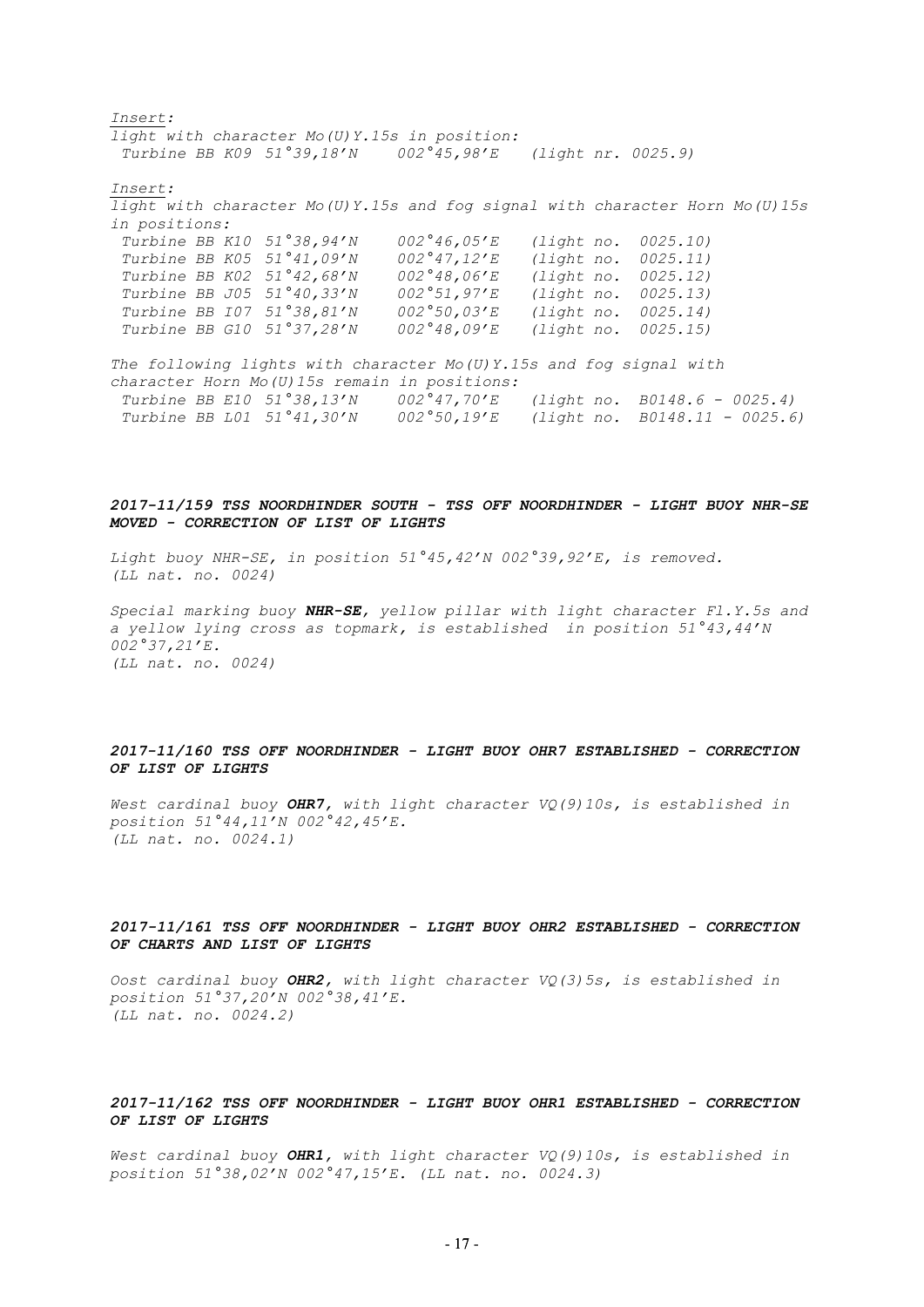### *2017-11/163 APPROACH WESTERN SCHELDT - THORNTONBANK - LIGHT BUOY SW THORNTON REMOVED - CORRECTION OF CHARTS AND LIST OF LIGHTS*

*Light buoy SW Thornton, in position 51°30,95'N 002°50,92'E, is removed. (LL nat. no. 0048)*

## *2017-11/164 WESTPIT - LIGHT BUOY WP2 ESTABLISHED - CORRECTION OF CHARTS AND LIST OF LIGHTS*

*Backboard red can light buoy WP2, with light character Iso.R.2s and a red cylinder as topmark, is established in position 51°30,51'N 003°02,68'E. (LL nat. no. 0053.2)*

### *2017-11/165 WESTPIT - LIGHT BUOY WP1 ESTABLISHED - CORRECTION OF CHARTS AND LIST OF LIGHTS*

*Starboard green conical light buoy WP1, with light character Iso.G.2s, radar reflector and a green cone as topmark, is established in position 51°29,24'N 003°04,32'E. (LL nat. no. 0053.1)*

## *2017-11/168 WESTERN SCHELDT - SCHAAR VAN VALKENISSE - CORRECTION OF CHARTS AND LIST OF LIGHTS*

*Move: SvV 12 to 51°22,72'N 004°05,84'E SvV 14 to 51°22,55'N 004°05,98'E LL: nat.no. 0802.1 SvV 16 to 51°22,37'N 004°06,23'E LL: nat.no. 0802.2*

## *2017-12/173 APPROACH WESTERN SCHELDT - VAARWATER SCHEUR - APPROACH WESTERN SCHELDT MOW 4 - LIGHT BUOY REPLACED - CORRECTION OF CHARTS AND LIST OF LIGHTS*

*Light buoy HD4 in position 51°25,05'N 003°17,96'E, is replaced by a yellow conical special marking buoy HD7, with light character Fl.Y.5s, radar reflector and a yellow lying cross as topmark.* 

*Delete in the List of Lights: Light buoy HD4 (nat. no. 0102.1)*

## *2017-12/177 SCHELDT ESTUARY - WESTPIT - LIGHT BUOYS WP3, WP5 ESTABLISHED, "WESTPIT" REMOVED - CORRECTION OF CHARTS AND LIST OF LIGHTS*

*The following light buoys are established:*

- *Lateral starboard buoy WP3, Iso.G.2s, in position 51°33,59'N 003°11,03'E (nat. no. 0053.3)*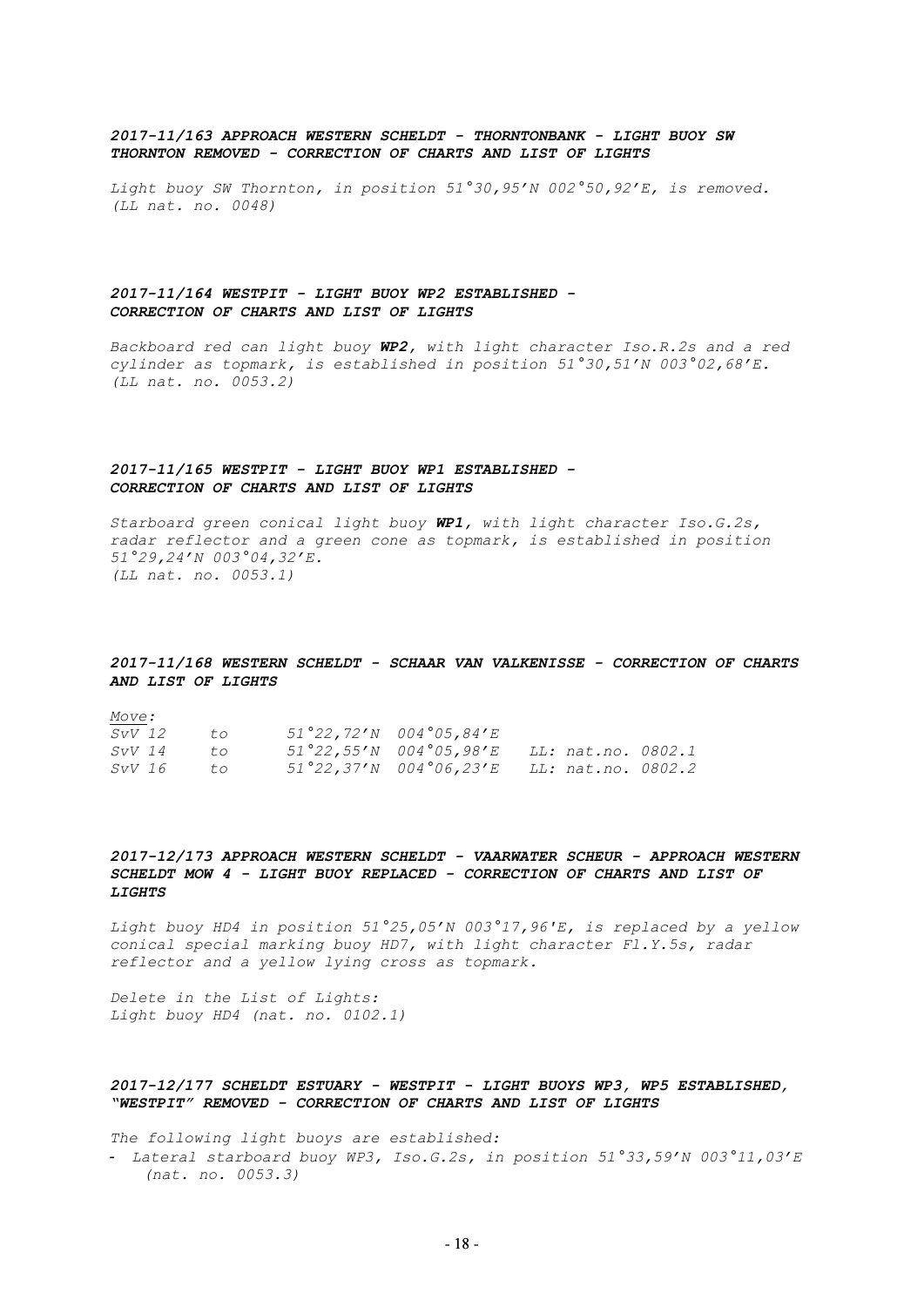- *Lateral backboard buoy WP4, Iso.R.8s, in position 51°34,48'N 003°08,68'E (nat. no. 0053.4)*

*The following light buoy is removed:*

- *Safe water buoy Westpit in position 51°33,65'N 003°09,92'E (nat. no. 0180).*

## *2017-12/178 SCHELDT ESTUARY - OOSTGAT - CHANGE OF BUOYAGE - CORRECTION OF CHARTS AND LIST OF LIGHTS*

*Delete light buoy: OG in 51°33,57'N 003°25,10'E (nat. no. 0201)*

*Insert light buoys: OG 2 Q.R in 51°37,11'N 003°23,49'E (nat. no. 0187) OG 4 Iso.R.4s in 51°35,91'N 003°24,19'E (nat. no. 0195) OG 6 Q.R in 51°33,79'N 003°25,70'E (nat. no. 0197)*

*Move light buoys: OG 1 Q.G to 51°36,37'N 003°20,73'E (nat. no. 0186)*

| OG 3  | Iso.G.4s   |  | to $51^{\circ}35,24'N$ 003 $^{\circ}22,40'E$ (nat. no. 0194)                   |  |  |
|-------|------------|--|--------------------------------------------------------------------------------|--|--|
| OG 5  | Iso.G.8s   |  | to $51^{\circ}34,10^{\prime}N$ 003 $^{\circ}23,88^{\prime}E$ (nat. no. 0198)   |  |  |
| OG-DR | 0 (9) 15 s |  | to $51^{\circ}34, 51^{\prime}N$ 003 $^{\circ}25, 02^{\prime}E$ (nat. no. 0199) |  |  |

*Modify name of (light) buoys:*

*OG 17A into OG 19 Iso.G.8s at 51°28,50'N 003°30,22'E (nat. no. 0222) OG 19 into OG 21 VQ.G at 51°27,50'N 003°30,74'E (nat. no. 0230) OG 21 into OG 23 Iso.G.4s at 51°27,05'N 003°31,53'E (nat. no. 0233) OG 2 into OG 8 VQ.R at 51°31,26'N 003°26,04'E (nat. no. 0213) OG 4 into OG 10 Iso.R.8s at 51°30,47'N 003°27,42'E (nat. no. 0215) OG 6 into OG 12 at 51°30,00'N 003°28,44'E OG 8 into OG 14 Iso.R.4s at 51°29,48'N 003°29,50'E (nat. no. 0220) OG 10 into OG 16 Iso.R.8s at 51°28,52'N 003°30,59'E (nat. no. 0223) OG 12 into OG 18 Iso.R.2s at 51°27,88'N 003°31,20'E (nat. no. 0229) OG 14 into OG 20 VQ.R at 51°27,43'N 003°31,43'E (nat. no. 0232) OG 14A into OG 22 Iso.R.4s at 51°27,27'N 003°31,66'E (nat. no. 0232.1) OG 16 into OG 24 Iso.R.8s at 51°27,13'N 003°32,36'E (nat. no. 0235)*

## *2017-13/179 DUNKERQUE WESTERN HABOUR - LEADING LIGHTS - CORRECTION OF CHARTS AND LIST OF LIGHTS*

*Modify on D11: The light character into Dir Fl.4s20M of the lights in position: 51°01,67'N 002°11,92'E and 51°01,51'N 002°12,37'E.*

*Modify in the List of Lights: front light (int. no. A1126 - nat. no. 0322.1) in position 51°01,67'N 002°11,92'E and rear light (int. no. A1126.1 - nat. no. 0322.2) in position 51°01,51'N 002°12,37'E: - Column 3: Dir Fl.W.4s - Column 6: 20*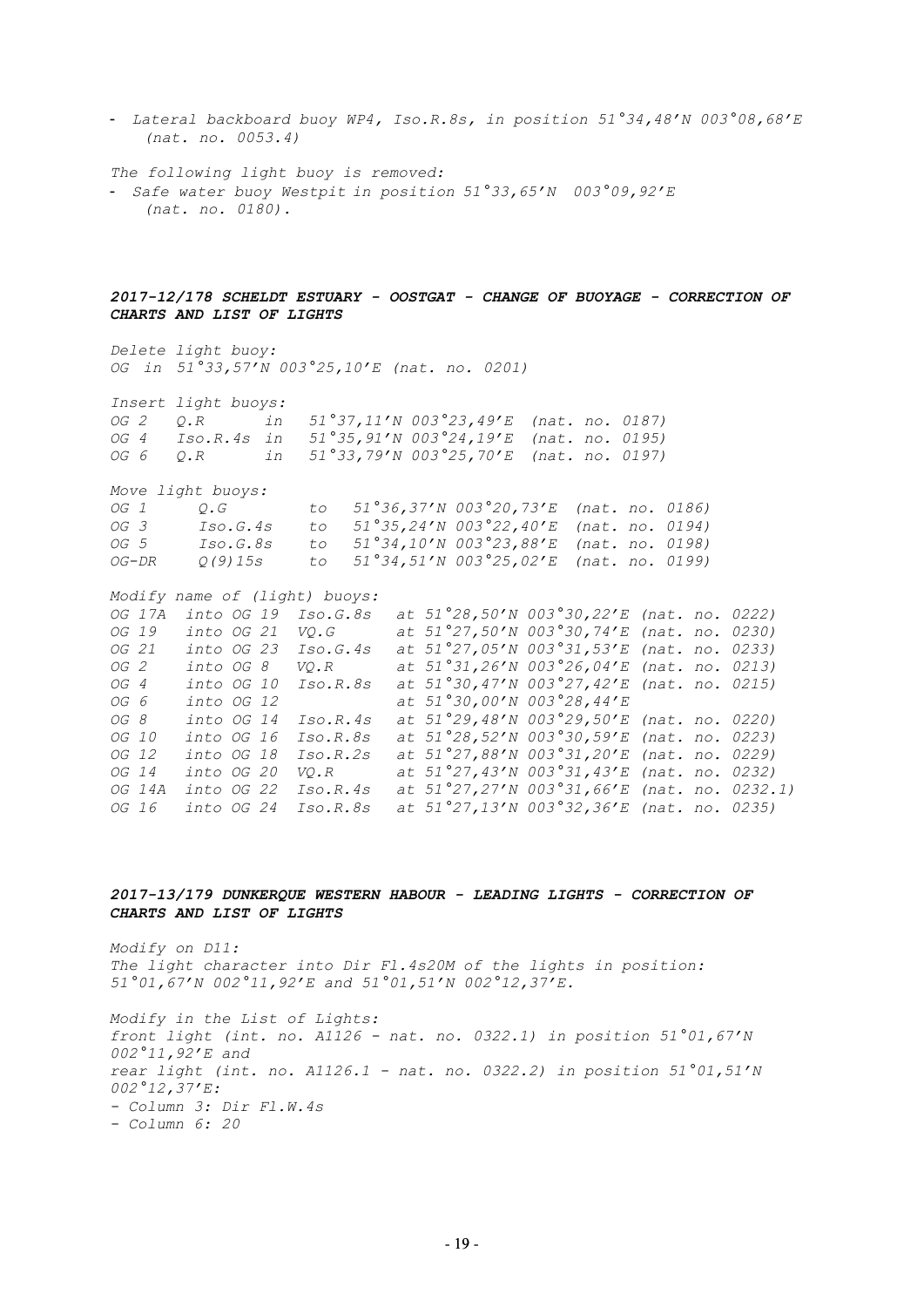## *2017-13/184 APPROACH WESTERN SCHELDT - OOSTGAT - CHANGE OF BUOYAGE - CORRECTION OF CHARTS AND LIST OF LIGHTS*

*Delete light buoy: OG-WG in 51°37,18'N 003°23,82'E (nat. no. 0190)*

## *2017-14/189 APPROACH WESTERN SCHELDT - VAARGEUL 1 - LIGHT BUOYS VG5 AND VG6 MOVED - CORRECTION OF CHARTS AND LIST OF LIGHTS*

*Move:*

*Light buoy VG5 to position 51°24,73'N 002°56,78'E (nat. light no 0066) Light buoy VG6 to position 51°25,22'N 002°56,24'E (nat. light no 0067)*

## *2017-14/194 APPROACH WESTERN SCHELDT - OOSTGAT - CHANGE OF BUOYAGE - CORRECTION OF CHARTS AND LIST OF LIGHTS*

*Insert: Measuring buoy DORA, yellow spherical, Fl(5)Y.20s, in position 51°37,13'N 003°23,62'E*

*Delete from the List of Lights: Buoy DORA (nat. no 0191)*

## *2017-15/196 TSS - WESTHINDER - VICINITY BUOY KBk - LIGHT BUOYS AND INSTRUMENTS - CORRECTION OF CHARTS AND LIST OF LIGHTS*

*Replace: Wave recorder buoy aKust29 by wave recorder buoy aKust21 in position 51°20,95'N 002°42,44'E.*

*Insert: Special marking buoy HD11, yellow conical with light character Fl.Y.5s and a yellow lying cross as topmark, in position 51°20,96'N 002°42,51'E.* 

*Delete from the List of Lights: Wave recorder buoy aKust29 (nat. no. 0036.1)*

## *2017-15/199 CANAL GENT-TERNEUZEN - MOERVAART - LIGHT BUOYS AMT 1 AND AMT 2 REMOVED - CORRECTION OF CHARTS AND LIST OF LIGHTS*

*Delete on chart and in the List of Lights:*

*the 2 red conical buoys in following positions: AMT 1: 51°08,41'N 3°46,66'E (Belg. LL no.: 1329.1) AMT 2: 51°08,33'N 3°47,01'E (Belg. LL no.: 1329.2)*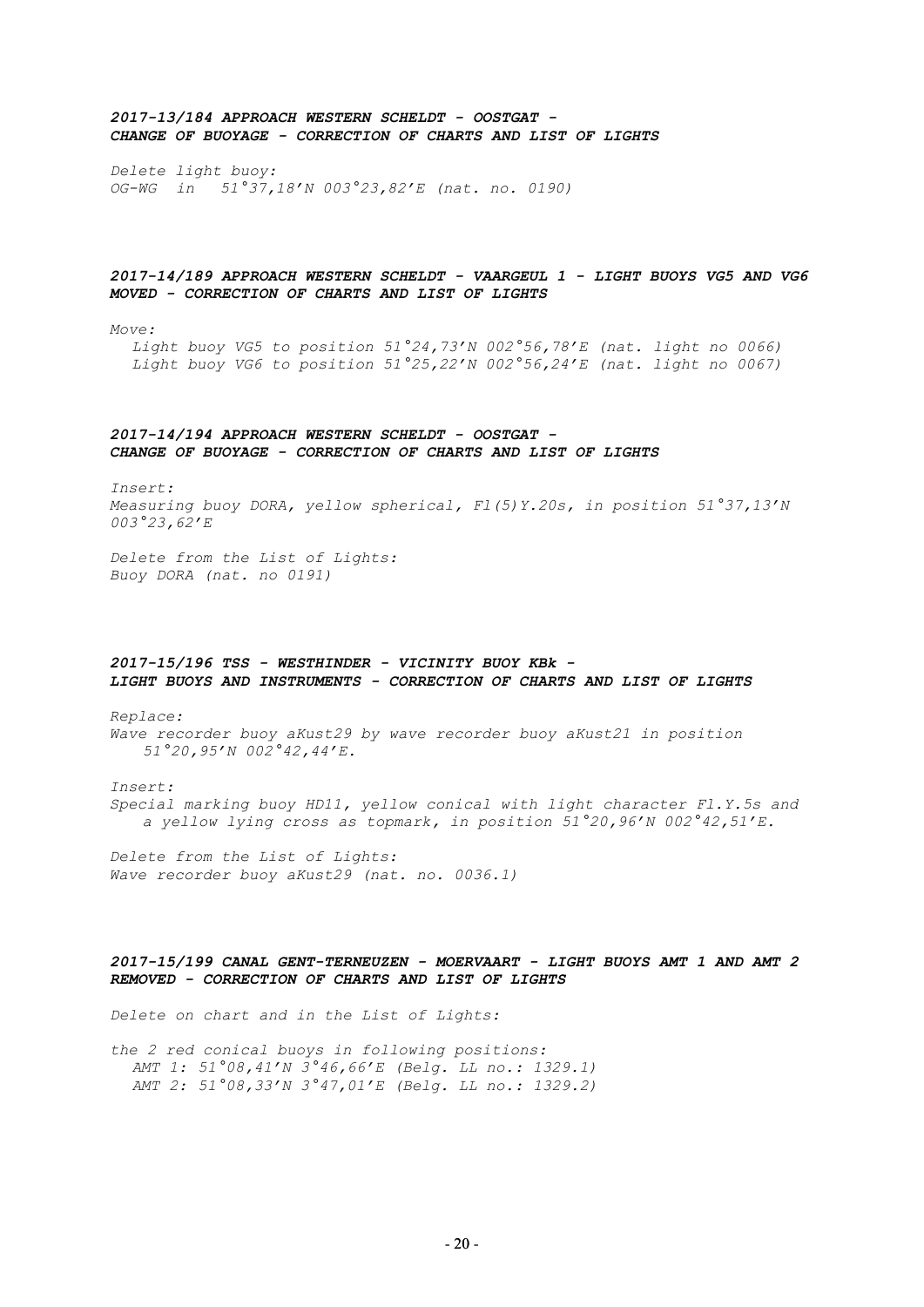## *2017-17/213 PORT OF ZEEBRUGGE - BUOYS ZW1 AND ZW3 MOVED - CORRECTION OF CHARTS AND LIST OF LIGHTS*

*Move:*

*Light buoy ZW1 to position 51°21,55'N 003°11,33'E (nat. no. 0476) Light buoy ZW3 to position 51°21,55'N 003°11,21'E (nat. no. 0477.1)*

## *2017-17/218 WESTERN SCHELDT - EVERINGEN - CHANGE OF BUOYAGE - CORRECTION OF CHARTS AND LIST OF LIGHTS*

*The following change of buoyage is performed:* 

| move:          |                 |                                                           |              |                    |  |                        |
|----------------|-----------------|-----------------------------------------------------------|--------------|--------------------|--|------------------------|
| E11            | to position     | 51°21,68'N                                                | 003°51,05'E  | LL no. 0631.3      |  |                        |
|                | E13 to position | $51°21,66'$ N                                             | 003°51,74' E | LL no. 0631.2      |  |                        |
|                | E15 to position | 51°22,02'N                                                | 003°52,63'E  | LL no. 0632.3      |  |                        |
|                | E8 to position  | 51°22, 33'N                                               | 003°50,07'E  |                    |  |                        |
|                | E10 to position | 51°21,81'N                                                | 003°51,08'E  | LL no. 0632.1      |  |                        |
|                | E12 to position | 51°21,81'N                                                | 003°51,67'E  | LL no. 0631.1      |  |                        |
|                | E14 to position | 51°22, 15'N                                               | 003°52,49'E  | <i>LL no. 0633</i> |  |                        |
|                | E16 to position | 51°22,59'N                                                | 003°53,20'E  | LL no. 0632.2      |  |                        |
| <i>Insert:</i> |                 |                                                           |              |                    |  |                        |
|                |                 |                                                           |              |                    |  |                        |
|                | E8A in position | $51^{\circ}22,04^{\prime}N$ 003 $^{\circ}50,52^{\prime}E$ |              |                    |  | Iso.R.4s LL no. 0631.4 |

## *2017-18/219 DYCKBANK - "BUOY DY2" – CORRECTION OF CHARTS AND LIST OF LIGHTS*

*Light buoy "DY2" in position 51°09,45'E 002°19,42'E (LL nat. no. 0254)*

*Insert on the charts: A magenta circle with the magenta text "AIS" (INT1 symbol S17.2).*

*Insert in the List of Lights: Column 8: AIS with MMSI no. 992271133.*

*Modify in the List of Lights: Column 5: replace height 4 by 5 Column 6: replace range 3 by 4*

## *2017-18/221 COASTAL ROUTE - OOSTENDE-ZEEBRUGGE - VICINITY BLANKENBERGE - LIGHT BUOY HBL REMOVED - CORRECTION OF CHARTS AND LIST OF LIGHTS*

*Delete on the charts and in the List of Lights:*

*Light buoy HBL in position 51°19,03'N 003°06,09'E (LL nat. no. 0467.2).*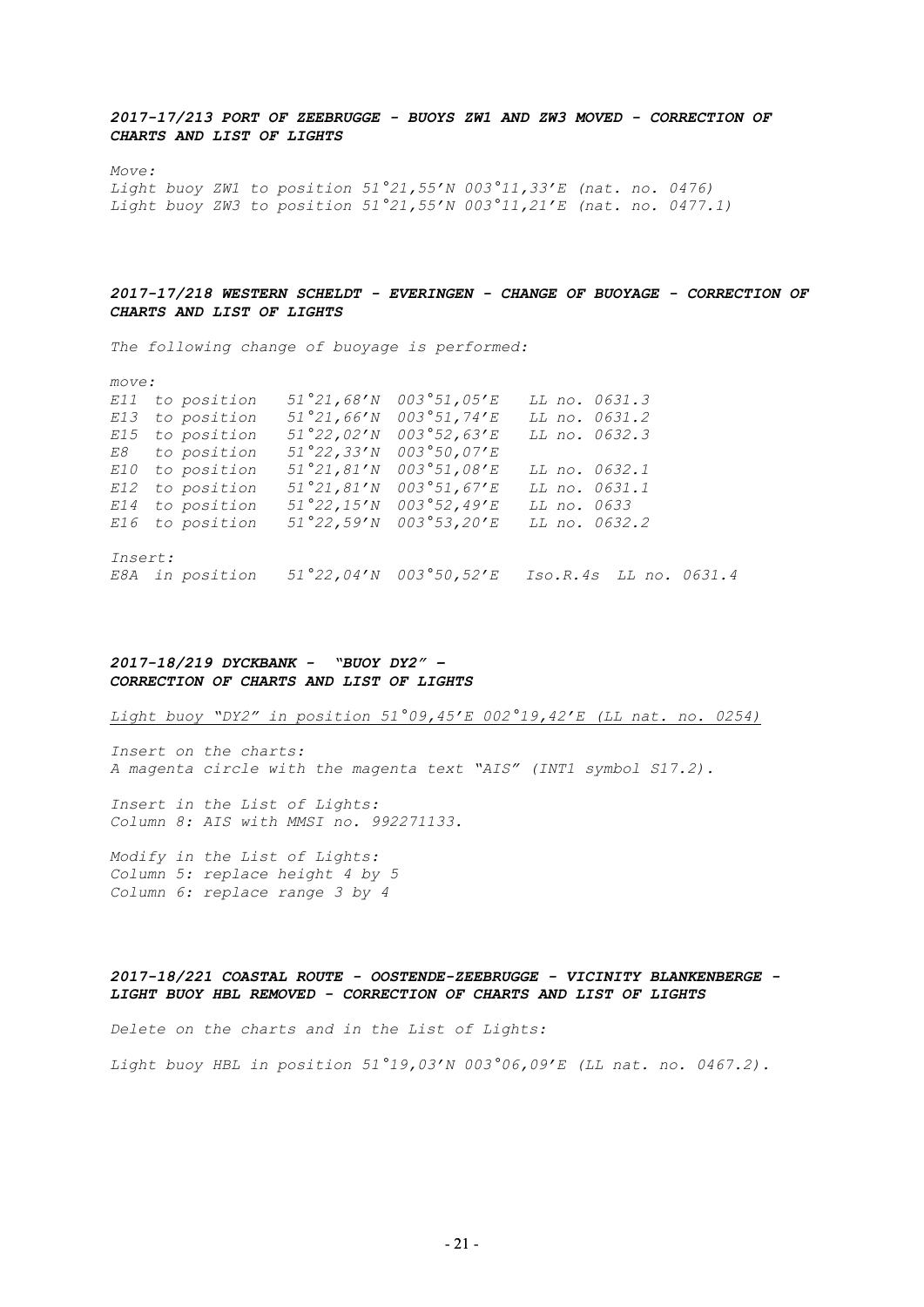## *2017-18/222 PORT OF ZEEBRUGGE - FOG SIGNAL HEAD LEOPOLD II JETTY OUT OF USE - CORRECTION OF CHARTS AND LIST OF LIGHTS*

*Delete on the charts and in the List of Lights:* 

*Fog signal "Horn(3+1)90s" at the head of the Leopold II jetty in position 51°20,86'N 003°12,18'E (see light: nat. no. 0496 - Int. no. B0122)* 

## *2017-18/225 COASTAL ROUTE - ZEEBRUGGE-CADZAND - LIGHT BUOY HD4 REMOVED - CORRECTION OF CHARTS AND LIST OF LIGHTS*

*Delete on the charts and in the List of Lights: Light buoy HD4 in position 51°21,75'N 003°17,45'E (LL nat. no. 0102.1).*

### *2017-19/231 COASTAL ROUTE - HAUT-FOND DE GRAVELINES - BUOY "H.F. GRAVELINES" - CORRECTION OF CHART AND LIST OF LIGHTS*

*Light buoy "H.F. Gravelines" in position 51°04,05'E 002°05,02'E (LL nat. no. 0294)*

*Insert on the charts: A magenta circle with the magenta text "AIS" (INT1 symbol S17.2).*

*Insert in the List of Lights: Column 8: AIS with MMSI no. 992271134.*

*Replace in the List of Lights: Column 5: height 4 by 5* 

## *2017-19/232 COASTAL ROUTE - DE PANNE-OOSTENDE - TRAPEGEER - LIGHT BUOYS AKUST8 AND HD2 REMOVED - CORRECTION OF CHART AND LIST OF LIGHTS*

*Remove from the charts and the List of Lights:*

- *Wave recorder buoy aKust8 in position 51°08,25'N 002°34,98'E (LL nat. no. 0390.1).*
- *Light buoy HD2 in position 51°08,31'N 002°34,86'E (LL nat. no. 0390.2).*

### *2017-21/252 COASTAL ROUTE - HAUT-FOND DE GRAVELINES - BUOY "H.F. GRAVELINES" MOVED - CORRECTION OF CHART AND LIST OF LIGHTS*

*Move: Light buoy "H.F. Gravelines" to position 51°04,10'N 002°05,10'E. (LL nat. no. 0294)*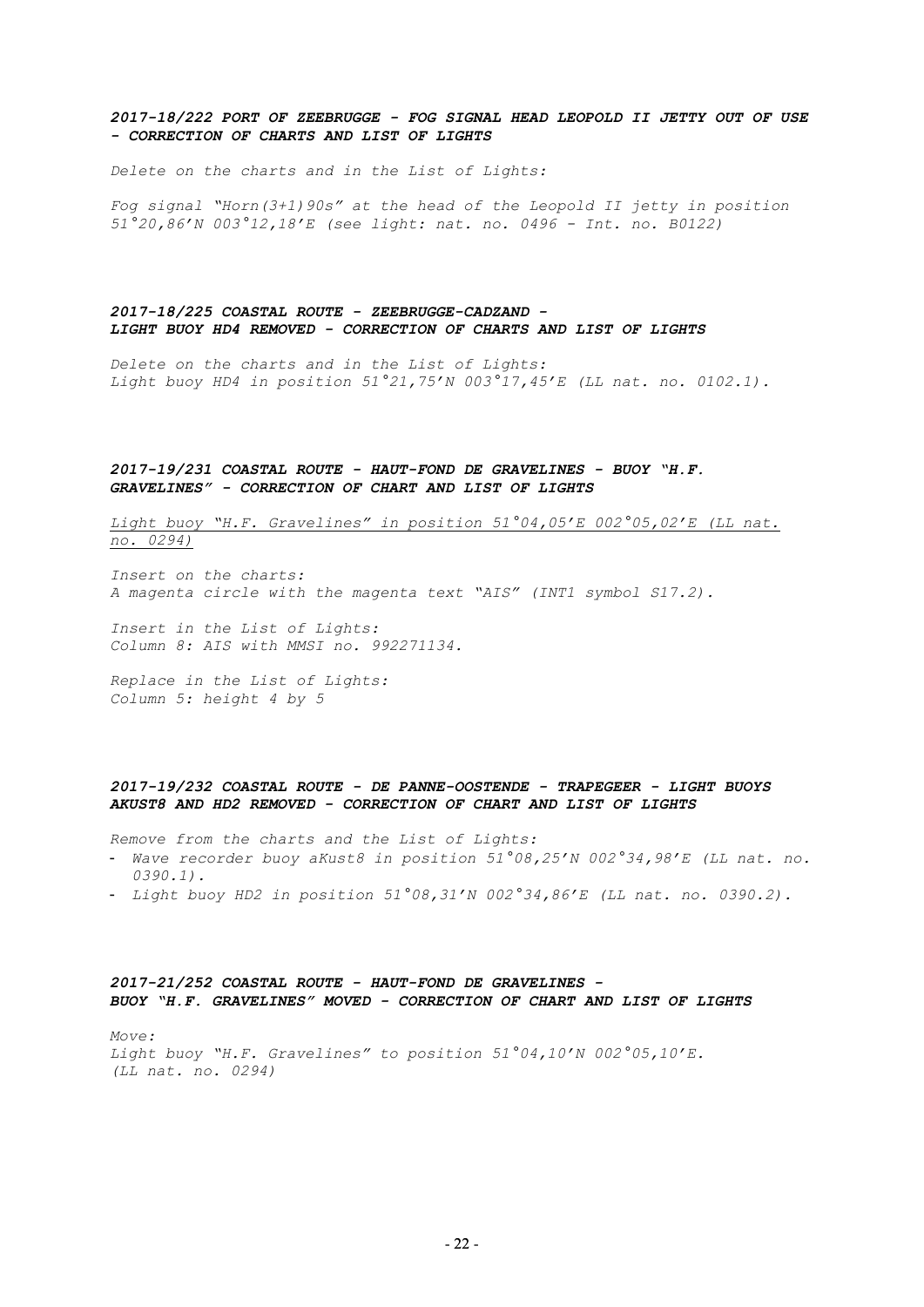*2017-22/262 PORT OF ZEEBRUGGE - WAVE RECORDER BUOY REPLACED - CORRECTION OF LIST OF LIGHTS*

*Replace: Wave recorder buoy aKust12 by wave recorder buoy aKust97 in the same position 51°21,34'N 003°11,57'E.*

*Delete in the List of Lights: Wave recorder buoy in position 51°21,34'N 003°11,57'E (nat. no. 0482.1).*

## *2017-22/272 WESTERN SCHELDT - EVERINGEN - CORRECTION OF CHARTS AND LIST OF LIGHTS*

*The light characters of the buoys in Everingen are modified.*

*Insert: E 7 in position 51°22,47'N 003°49,01'E LL no. 0630.1 Iso.G.4s Modify: E 11 in position 51°21,68'N 003°51,05'E LL no. 0631.3 to Q.G E 13 in position 51°21,66'N 003°51,74'E LL no. 0631.2 to VQ.G E 15 in position 51°22,02'N 003°52,63'E LL no. 0632.3 to Iso.G.4s E 10 in position 51°21,81'N 003°51,08'E LL no. 0632.1 to Q.R E 12 in position 51°21,81'N 003°51,67'E LL no. 0631.1 to VQ.R E 14 in position 51°22,15'N 003°52,49'E LL no. 0633 to Iso.R.4s*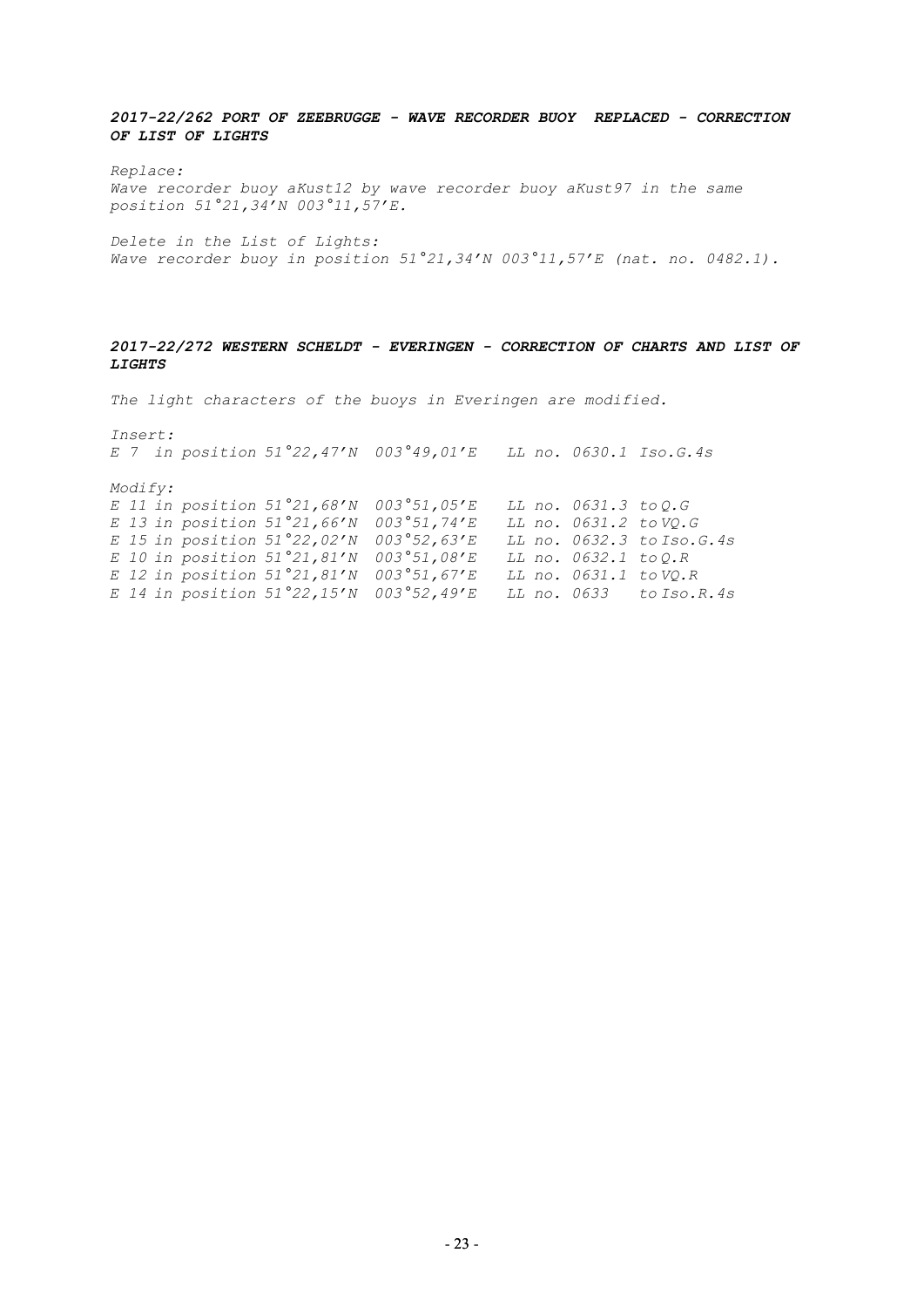## *2018*

#### *2018-03/059 APPROACH WESTERN SCHELDT - WESTPIT - LIGHT BUOY WP3 - CORRECTION OF CHARTS AND LIST OF LIGHTS*

*Modify: the light character of the light buoy WP3, in position 51°33,59'N 003°11,03'E, into Iso.G.8s. (nat. no. 0053.3)*

## *2018-04/070 WESTERN SCHELDT - SCHAAR VAN SPIJKERPLAAT - CHANGE OF BUOYAGE - CORRECTION OF CHARTS AND LIST OF LIGHTS*

*NtM 2018-02/054(P) cancelled.*

*Move: Buoy SS 2 to position 51°25,64'N 003°37,63'E insert cylindrical topmark Buoy SS 4 to position 51°25,23'N 003°37,82'E Buoy SS 6 to position 51°25,30'N 003°38,85'E insert cylindrical topmark Lightbuoy SS 8 to position 51°25,26'N 003°39,83'E insert light Iso.R.4s (LL no. 0577) Lightbuoy SS 10 to position 51°24,89'N 003°40,84'E insert cylindrical topmark Lightbuoy SS 12 to position 51°24,36'N 003°41,43'E insert light Q.R (LL no. 0577.1) Lightbuoy SS 7 to position 51°24,90'N 003°38,73'E (LL no. 0576) Lightbuoy SS 9 to position 51°24,95'N 003°39,66'E insert light Iso.G.4s (LL no. 0576.1) Lightbuoy SS 11 to position 51°24,60'N 003°40,52'E insert cylindrical topmark and light Iso.G.8s (LL no. 0576.2) Buoy SS 13 to position 51°24,18'N 003°41,08'E Modify following buoys into spar buoys: SS 6 SS 8 SS 10*

*2018-04/071 WESTERN SCHELDT - DREMPEL VAN BORSSELE - CHANGE OF BUOYAGE - CORRECTION OF CHARTS AND LIST OF LIGHTS*

*NtM 2018-02/055(P) cancelled.*

*Move: Lightbuoy 13 to position 51°24,30'N 003°42,43'E Iso.G.8s (LL no.0644) Lightbuoy PvT-SS to position 51°23,92'N 003°42,47'EVQ(3)5s (LL no.0646) Buoy 13a to position 51°23,57'N 003°41,85'E Lightbuoy PvT-E to position 51°24,42'N 003°42,73'E VQ(9)10s (LL no.0642) Buoy WAAK to position 51°24,38'N 003°42,77'E*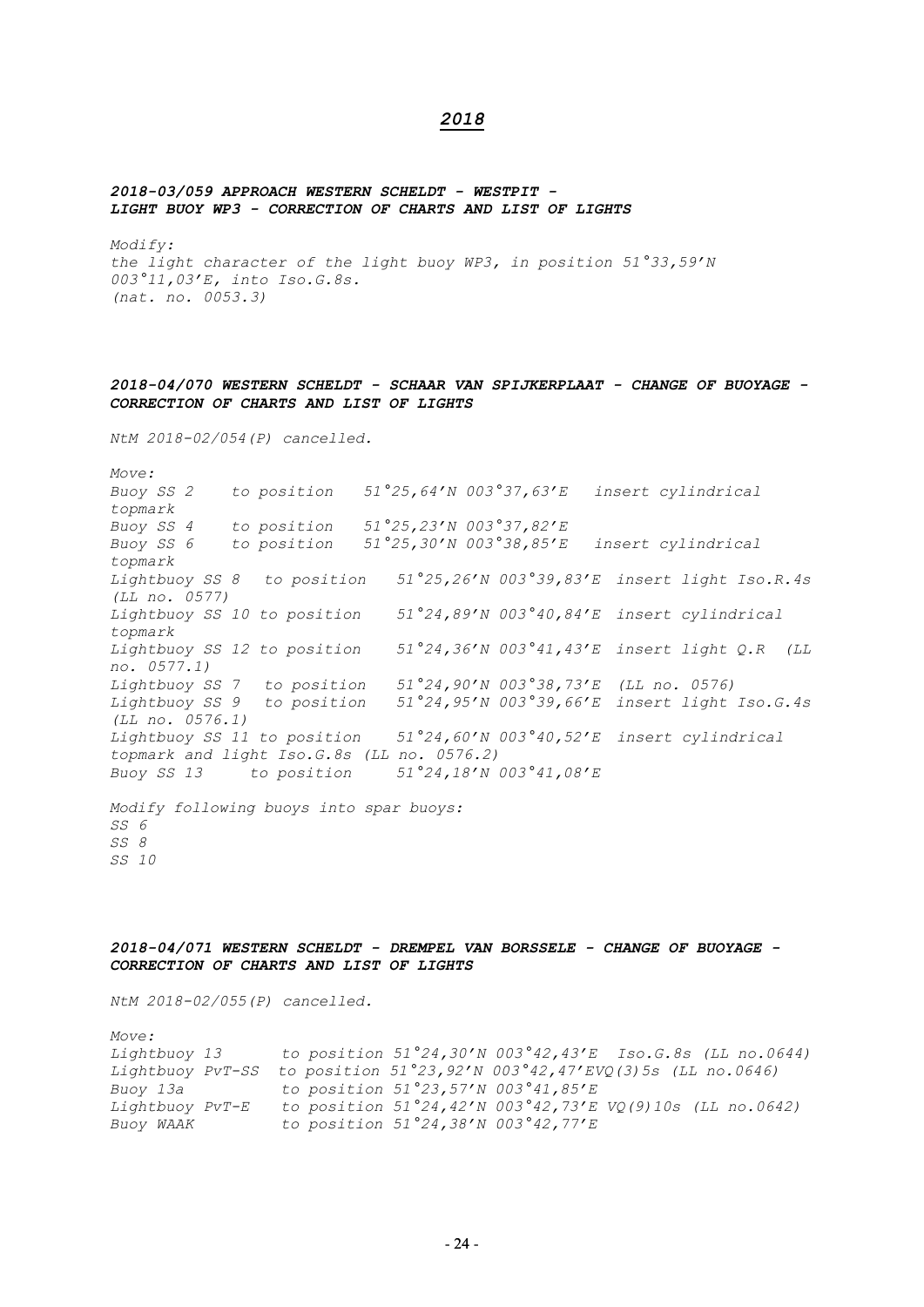*2018-04/073 WESTERN SCHELDT - MIDDELGAT - CHANGE OF BUOYAGE - CORRECTION OF CHARTS AND LIST OF LIGHTS*

*NtM 2017-26/296(P) cancelled.*

*Lightbuoy Middelgat in position 51°27,00'N 003°58,30'E (LL no 0640) Move: MG 8a to position 51°26,59'N 003°55,85'E MG 12 to position 51°26,88'N 003°57,52'E MG 14 to position 51°26,87'N 003°58,82'E modify into red can buoy with light Oc(2)R.10s (LL no. 0639.1) MG 11 to position 51°26,38'N 003°56,07'E (LL no. 0638) MG 13 to position 51°26,65'N 003°56,41'E (LL no. 0638.1) MG 15 to position 51°26,74'N 003°56,82'E modify into green conical buoy with light Iso.G.8s (LL no. 0638.2) MG 17 to position 51°26.73'N 003°57'47'E delete topmark*

*Insert:*

*Delete:*

*MG 19 in position 51°26,72'N 003°58,30'E green conical buoy with light Oc(2)G.10s (LL no. 0638.3)*

## *2018-04/074 WESTERN SCHELDT - SCHAAR VAN VALKENISSE - CHANGE OF BUOYAGE - CORRECTION OF CHARTS AND LIST OF LIGHTS*

*NtM 2017-26/297(P) cancelled.*

| Move:          |             |                                                                      |  |
|----------------|-------------|----------------------------------------------------------------------|--|
| SvV 13         | to position | $51^{\circ}22,36^{\prime}N004^{\circ}05,94^{\prime}E$ (LL no.0802.4) |  |
| SvV 16         | to position | $51^{\circ}22,36^{\prime}N004^{\circ}06,23^{\prime}E$ (LL no.0802.2) |  |
| F 60           | to position | $51°22, 37'N$ 004°06,76'E                                            |  |
|                |             |                                                                      |  |
| <i>Insert:</i> |             |                                                                      |  |

*F 60A in position 51°22,43'N 004°07,26'E yellow spar buoy*

*2018-06/080 APPROACH DUNKIRK EAST - BUOY DW30 MOVED - CORRECTION OF CHARTS AND LIST OF LIGHTS*

*Move: Light buoy DW30 to position 51°04,150'N 002°20,235'E. (LL no. 0358)*

## *2018-06/084 PORT OF OOSTENDE - WESTERN JETTY - WESTERN HARBOUR LIGHT DEFINITIVELY REMOVED - CORRECTION OF CHARTS AND LIST OF LIGHTS*

*NtM 2017-21/256(T) is cancelled.*

*The western harbour light on the western jetty within the port of Oostende in position 51°14,31'N 002°55,03'E is definitively removed. (Int. no. B0094 - nat. no. 0436)*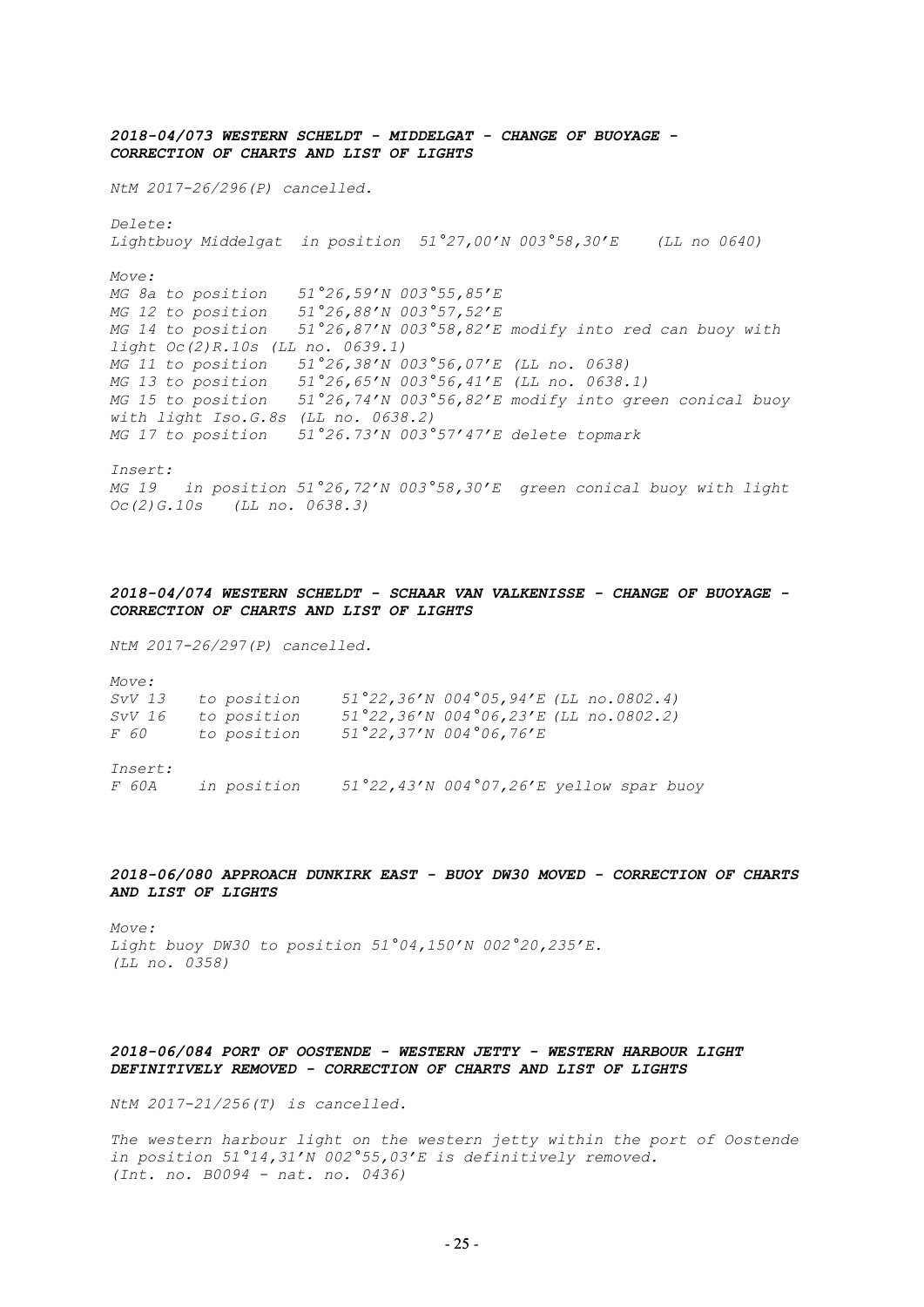## *2018-09/116 PORT OF ZEEBRUGGE - LNG-DOK - NAVIGATION LINES - CORRECTION OF CHARTS AND LIST OF LIGHTS*

*Insert the following navigation lines in the LNG-dok in Zeebrugge: Navigation line 1: 168° Upper (rear) light 1: 51°20,639'N 003°12,959'E (nat. no. 0519.1) Lower (front) light 1: 51°20,666'N 003°12,949'E (nat. no. 0519.2) Navigation line 2: 168° Upper (rear) light 2: 51°20,696'N 003°13,077'E (nat. no.. 0519.3) Lower (front) light 2: 51°20,715'N 003°13,070'E (nat. no.. 0519.4)*

*Navigation line 3: 348° Upper (rear) light 3: 51°21,298'N 003°12,694'E (nat. no. 0519.5) Lower (front) light 3: 51°21,272'N 003°12,703'E (nat. no. 0519.6)*

*The character of the lights is F.Bu and the range is 2 NM. The height of the light source of the front lights is 12,7 m and of the rear lights 20,2 m. The support of the lights is a metal mast alternately red, white painted.*

## *2018-09/117 PORT OF ZEEBRUGGE - LNG-DOK - LIGHT BUOY LNG2 ESTABLISHED - CORRECTION OF CHARTS AND LIST OF LIGHTS*

*Insert: Special, yellow conical, marking buoy LNG2, with light character FL Y.5s, radar reflector and a yellow lying cross as topmark, in position 51°20,97'N 003°12,76'E (LL nat. no. 0520).*

#### *2018-09/125 WESTERN SCHELDT - OVERLOOP VAN VALKENISSE - CHANGE OF BUOYAGE - CORRECTION OF CHARTS AND LIST OF LIGHTS*

*Delete:*

*Buoy 69 A in position 51°22,74'N 004°09,59'E (LL no. 0856.1)*

*Insert: Light on buoy MA 1 in position 51°22,59'N 004°09,44'E: Fl(2)Y.10s (LL no.0856.2)*

## *2018-11/147 UPPER SEA SCHELDT - RUPELMONDE - BUOYAGE - CORRECTION OF CHARTS AND LIST OF LIGHTS*

*Following buoys are removed:*

*TW in position 51°07,42'N 004°18,45'E (LL nat. no. 1085.1) TW 1 in position 51°07,40'N 004°18,46'E (LL nat. no. 1085.2) TW 2 in position 51°07,42'N 004°18,43'E (LL nat. no. 1085.3)*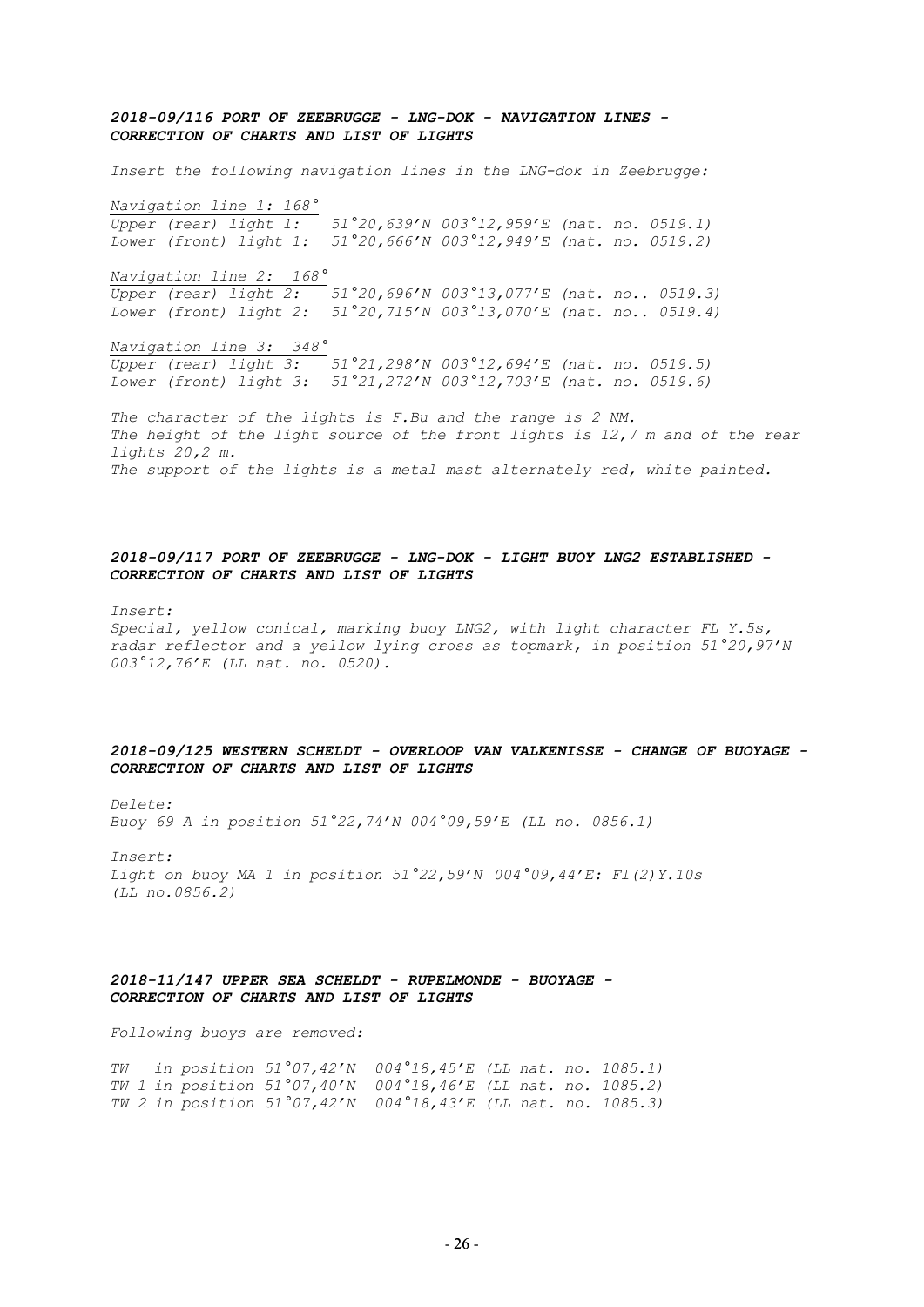## *2017-12/152 LOWER SEA SCHELDT - DEURGANCKDOK - CORRECTION OF CHARTS AND LIST OF LIGHTS*

*Modify the light character of southern navigation line in the Deurganckdok as following: Front light in position 51°16,78'N 004°15,00'E Oc.W.5s (B0372.6 - nat. 0951.22) Rear light in position 51°16,64'N 004°14,86'E Oc.W.5s (B0372.601 - nat. 0951.21)*

*2018-12/154 WESTERN SCHELDT - VAARWATER LANGS HOOFDPLAAT - CORRECTION OF CHARTS AND LIST OF LIGHTS*

*Insert: Light Iso.R.2s on buoy VH 2 in position 51°24,34'N 003°33,90'E (LL no. 0566).*

## *2018-13/159 PORT OF ZEEBRUGGE - LNG-DOK - NAVIGATION LINES - LIST OF LIGHTS CORRECTION*

*Ref: NtM 2018-09/116.*

*Insert the following international light numbers:*

*Navigation line 1: 168° Upper (rear) light 1: 51°20,639'N 003°12,959'E (nat. no. 0519.1): Int. no. B0126.81 Lower (front) light 1: 51°20,666'N 003°12,949'E (nat. no. 0519.2): Int. no. B0126.8*

*Navigation line 2: 168° Upper (rear) light 2: 51°20,696'N 003°13,077'E (nat. no. 0519.3): Int. no. B0123.61 Lower (front) light 2: 51°20,715'N 003°13,070'E (nat. no. 0519.4): Int. no. B0123.6*

*Navigation line 3: 348° Upper (rear) light 3: 51°21,298'N 003°12,694'E (nat. no. 0519.5): Int. no. B0127.41 Lower (front) light 3: 51°21,272'N 003°12,703'E (nat. no. 0519.6): Int. no. B0127.4*

## *2018-13/166 UPPER SEA SCHELDT - RUPELMONDE - SECTORLIGHT GROENENDIJK - LIST OF LIGHTS CORRECTION*

*Insert in the List of Lights at p. 69: Column 1: 1096 (INT. B0398.03) Column 2: BORNEM-WINTAM Sectorlicht Groenendijk Column 3: 51°07,33'N 4°17,87'E Column 4: Oc.WRG.5s Column 6: 4 Column 7: Zelfde paal als 1094.1 Column 8: 093,1-R-97,9-G-239,9-W-246,4-R-261-Ob-093,1*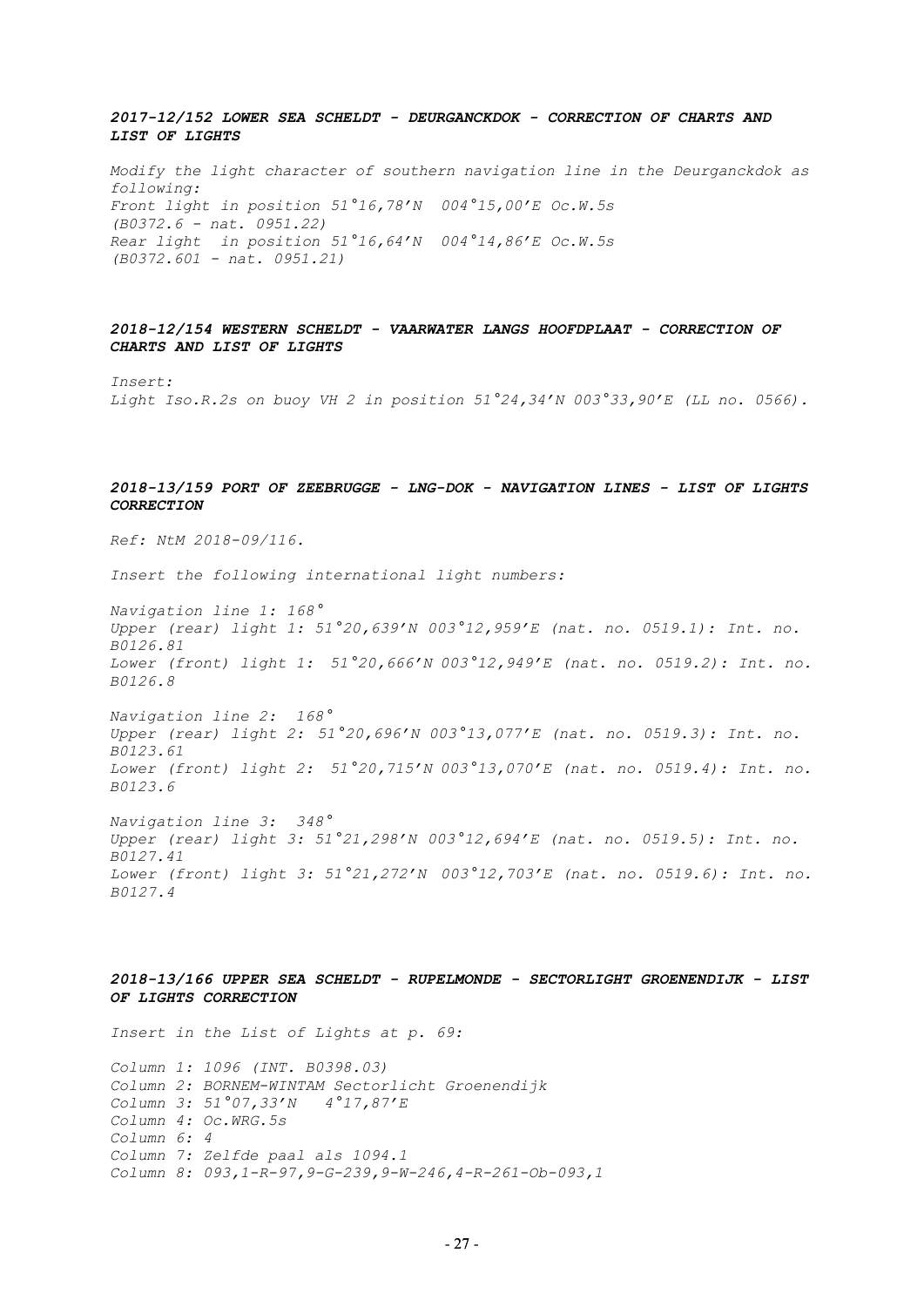*2018-13/168 WESTERN SCHELDT - MIDDELGAT - BUOYAGE - CORRECTION OF CHARTS AND LIST OF LIGHTS*

*Insert: Light "Iso.R.8s" on buoy "MG 12" in position 51°26,88'N 003°57,52'E (LL no. 0639.2).*

## *2018-14/177 APPROACH WESTERN SCHELDT - WESTPIT - LIGHTBUOY WP4 MOVED - CORRECTION OF CHARTS AND LIST OF LIGHTS*

*Move:*

*the lightbuoy WP4 to position 51°34,38'N 003°08,68'E (LL nat. no. 0053.4).*

#### *2018-18/207 PORT OF ZEEBRUGGE - BRITTANNIADOK - FIXED LIGHTS AND TEMPORARY MARKING PILES WITH LIGHTS REMOVED - CORRECTION OF LIST OF LIGHTS*

*NtM 2017-19/234(T) is cancelled.*

*The works in the Brittanniadok are ended. The following temporary marking piles with lights are removed in the following positions: 51°20,595'N 003°12,906'E 51°20,592'N 003°12,960'E 51°20,636'N 003°13,046'E 51°20,543'N 003°12,976'E 51°20,556'N 003°13,037'E 51°20,576'N 003°13,092'E 51°20,523'N 003°12,741'E 51°20,538'N 003°12,732'E 51°20,552'N 003°12,740'E 51°20,536'N 003°12,951'E 51°20,530'N 003°12,972'E 51°20,516'N 003°12,974'E*

*The following fixed lights are removed in positions: 51°20,50'N 003°12,73'E, FR (LL int. B0134.4 - nat. 0511.2) 51°20,51'N 003°12,77'E, FG (LL int. B0134.5 - nat. 0511.3) 51°20,61'N 003°12,99'E, FR (LL int. B0126.4 - nat. 0515.3)*

## *2018-18/209 PORT OF ZEEBRUGGE - BRITTANNIADOK - NEW LIGHTS - CORRECTION OF LIST OF LIGHTS*

*Insert the following lights (F.R - range 3 NM - height 7,2m MSL) on metal tubular piles, marking an underwater wall in positions: 51°20,67'N 003°12,86'E (LL no. 0515.4) 51°20,63'N 003°12,90'E (LL no. 0515.5) 51°20,61'N 003°12,94'E (LL no. 0515.6) 51°20,62'N 003°12,98'E (LL no. 0515.7) 51°20,66'N 003°13,07'E (LL no. 0515.8)*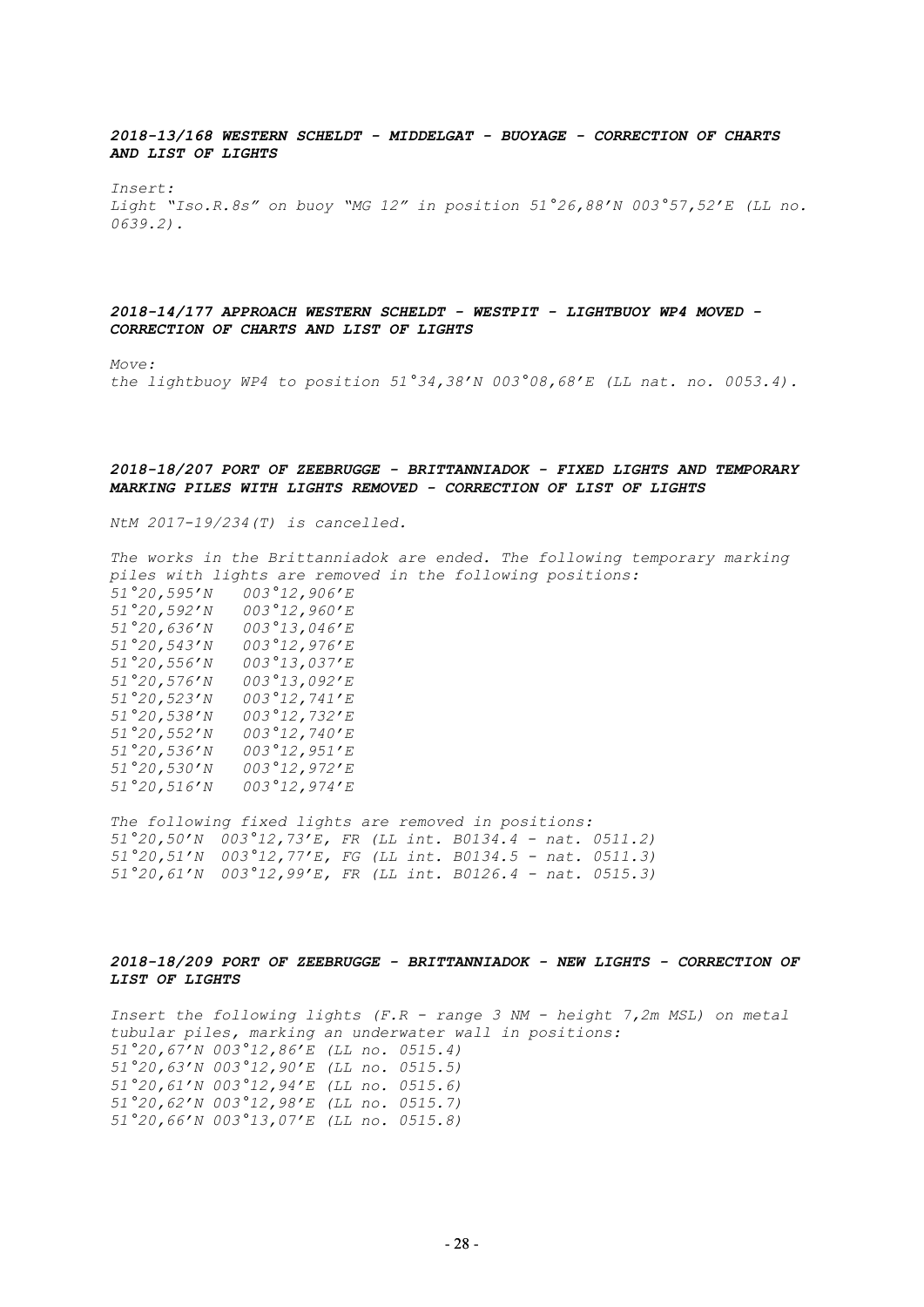*2018-19/220 WESTERN SCHELDT - ZUIDERGAT - CHANGE OF BUOYAGE - CORRECTION OF CHARTS AND LIST OF LIGHTS*

*Remove:* 

*Lightbuoy 42A (LL no. 0792) Buoy F 42A*

*Insert:*

*Lightbuoy ZG-SvV in position 51°25,29'N 004°02,14'E, west cardinal buoy, VQ(9)10s (LL no. 0792.1) Buoy F ZG in position 51°25,30'N 004°02,66'E, yellow spar*

*Move:*

*Buoy F42 to position 51°25,70'N 004°02,07'E* 

## *2018-20/225 PORT OF ZEEBRUGGE - BRITTANNIADOK - CORRECTION OF LIST OF LIGHTS*

*Insert international light numbers by the lights in the following positions: 51°20,67'N 003°12,86'E (LL nat. no. 0515.4): int. no. B0126.45 51°20,63'N 003°12,90'E (LL nat. no. 0515.5): int. no. B0126.44 51°20,61'N 003°12,94'E (LL nat. no. 0515.6): int. no. B0126.43 51°20,62'N 003°12,98'E (LL nat. no. 0515.7): int. no. B0126.41 51°20,66'N 003°13,07'E (LL nat. no. 0515.8): int. no. B0126.4*

#### *2018-20/237 WESTERN SCHELDT - EVERINGEN - CHANGE OF BUOYAGE - CORRECTION OF CHARTS AND LIST OF LIGHTS*

*Insert: E12a (Iso.R.2s) in position 51°21,85'N 003°52,11'E (LL no. 0631.5) Verplaatsen: E8a (Iso.R.4s) to position 51°21,93'N 003°50,61'E (LL no. 0631.4) E9 to position 51°22,09'N 003°49,76'E E9a to position 51°21,77'N 003°50,43'E E10 (Q.R) to position 51°21,75'N 003°51,30'E (LL no. 0632.1) E11 (Q.G) to position 51°21,61'N 003°51,23'E (LL no. 0631.3) E12 (VQ.R) to position 51°21,75'N 003°51,76'E (LL no. 0631.1) E13 (VQ.G) to position 51°21,62'N 003°52,03'E (LL no. 0631.2) E14 (Iso.R.4s) to position 51°22,05'N 003°52,46'E (LL no. 0633) E15 (Iso.G.4s) to position 51°21,96'N 003°52,61'E (LL no. 0632.3)*

## *2018-21/250 WESTERN SCHELDT - EVERINGEN - CHANGE OF BUOYAGE - CORRECTION OF CHARTS AND LIST OF LIGHTS*

*Ref: NtM 2018-20/237.*

*E8A (Iso.R.4s) in position 51°21,93'N 003°50,61'E: can red buoy (LL no 0631.4) E12A (Iso.R.2s) in position 51°21,85'N 003°52,11'E: red spar (LL no 0631.5)*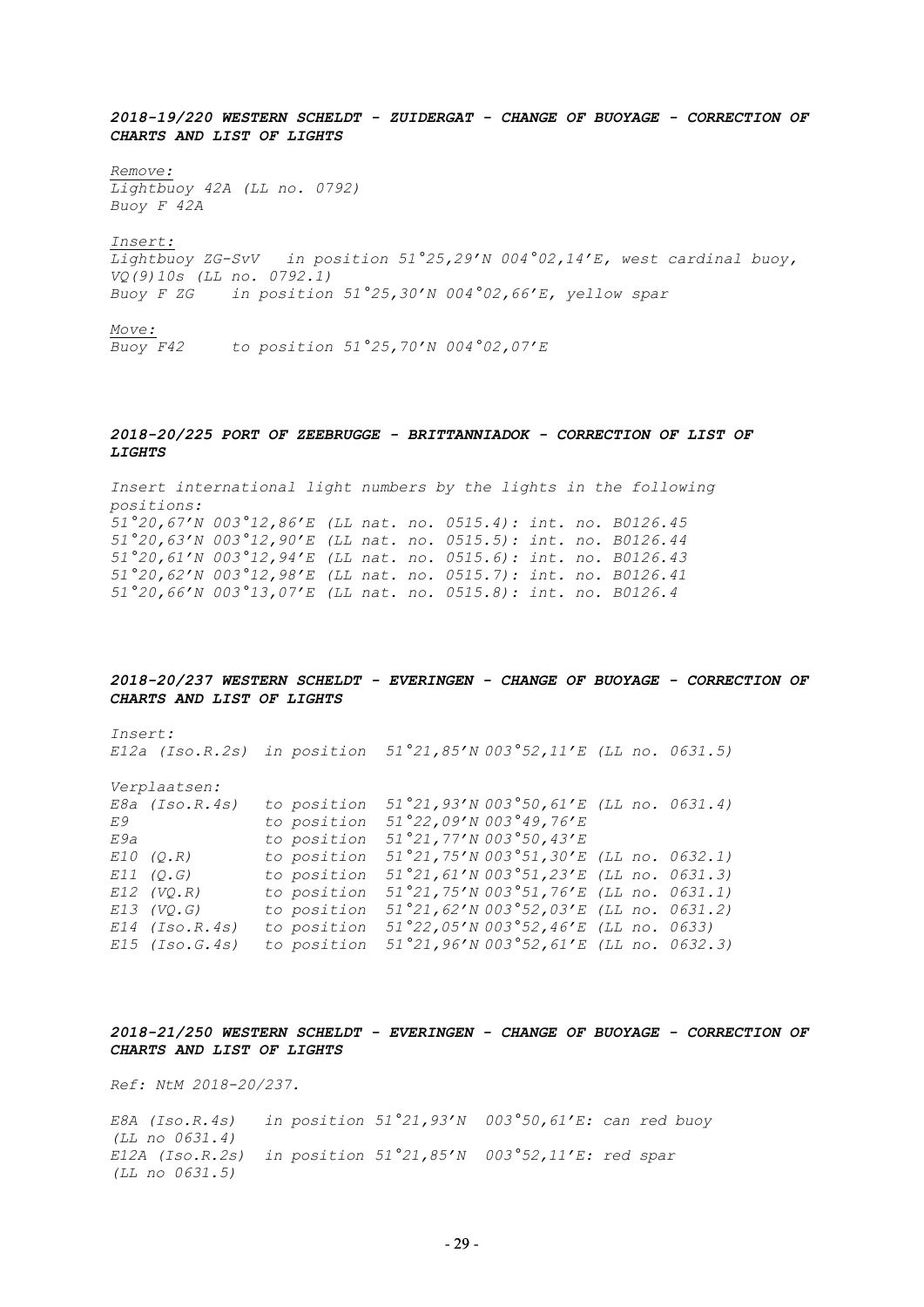*2018-21/251 WESTERN SCHELDT - SCHAAR VAN VALKENISSE - CHANGE OF BUOYAGE - CORRECTION OF CHARTS AND LIST OF LIGHTS Delete: SvV 9 SvV 10 SvV 11 (LL. no 0802.3) SvV 12 SvV 13 (LL. no 0802.4) SvV 14 (LL. no 0802.1) SvV 16 (LL. no 0802.2) Insert: SvV X (Fl.Y.5s) in position 51°23,14'N 004°05,36'E, yellow conical buoy (LL. no 0801.1) SvV Y (Fl.Y.5s) in position 51°22,71'N 004°05,61'E, yellow conical buoy (LL. no 0801.3) SvV Z (Q.Y) in position 51°22,35'N 004°05,87'E, yellow spar buoy (LL. no 0801.5) SvV A (Fl(3)Y.10s) in position 51°23,21'N 004°05,59'E, yellow can buoy (LL. no 0801.2) SvV B (Fl(3)Y.10s) in position 51°22,78'N 004°05,88'E, yellow can buoy (LL. no 0801.4) SvV C (VQ.Y) in position 51°22,35'N 004°06,25'E, yellow spar buoy (LL. no 0801.6)*

## *2018-22/252 WINDFARM - THORNTONBANK-LODEWIJKBANK - RENTEL - LIGHTS AND MISTHORNS - CORRECTION OF CHARTS AND LIST OF LIGHTS*

#### *Insert:*

*lights with character Mo(D)Y.16s and misthorns with character Horn Mo(U)30s in positions: Turbine R A1 51°35,45'N 002°53,44'E (nat. light no 0049.1)*

| TULULIIL IN IIL     | UI UUITU IV | UUZ UU,TT H | 1100.22110.110.0017.17 |
|---------------------|-------------|-------------|------------------------|
| Turbine R G1        | 51°37,09'N  | 002°57,31'E | (nat. light no 0049.2) |
| <i>Turbine R G8</i> | 51°35,49'N  | 003°00,06'E | (nat. light no 0049.3) |
| <i>Turbine R A7</i> | 51°33,84'N  | 002°56,31'E | (nat. light no 0049.4) |

#### *Insert:*

|                     | lights with character Fl.Y.4s in positions: |              |  |                        |
|---------------------|---------------------------------------------|--------------|--|------------------------|
| <i>Turbine R D1</i> | 51°36, 19'N                                 | 002°55,49'E  |  | (nat. light no 0049.5) |
| Turbine R G5        | 51°36, 19'N                                 | 002°58,89′E  |  | (nat. light no 0049.6) |
| Turbine R D6        | 51°34.82'N                                  | 002°57,88'E  |  | (nat. light no 0049.7) |
| Turbine R A4        | 51°34,62'N                                  | 002°54,81' E |  | (nat. light no 0049.8) |

### *2018-22/259 WESTERN SCHELDT - SCHAAR VAN VALKENISSE - CHANGE OF BUOYAGE - CORRECTION OF CHARTS AND LIST OF LIGHTS*

*(Ref.: NtM 2018-21/251)*

*Modify: SvV C (VQ) in position 51°22,35'N 004°06,25'E, yellow spar buoy (LL no 0801.6) SvV Z (VQ) in position 51°22,35'N 004°05,87'E, yellow spar buoy (LL no 0801.5)*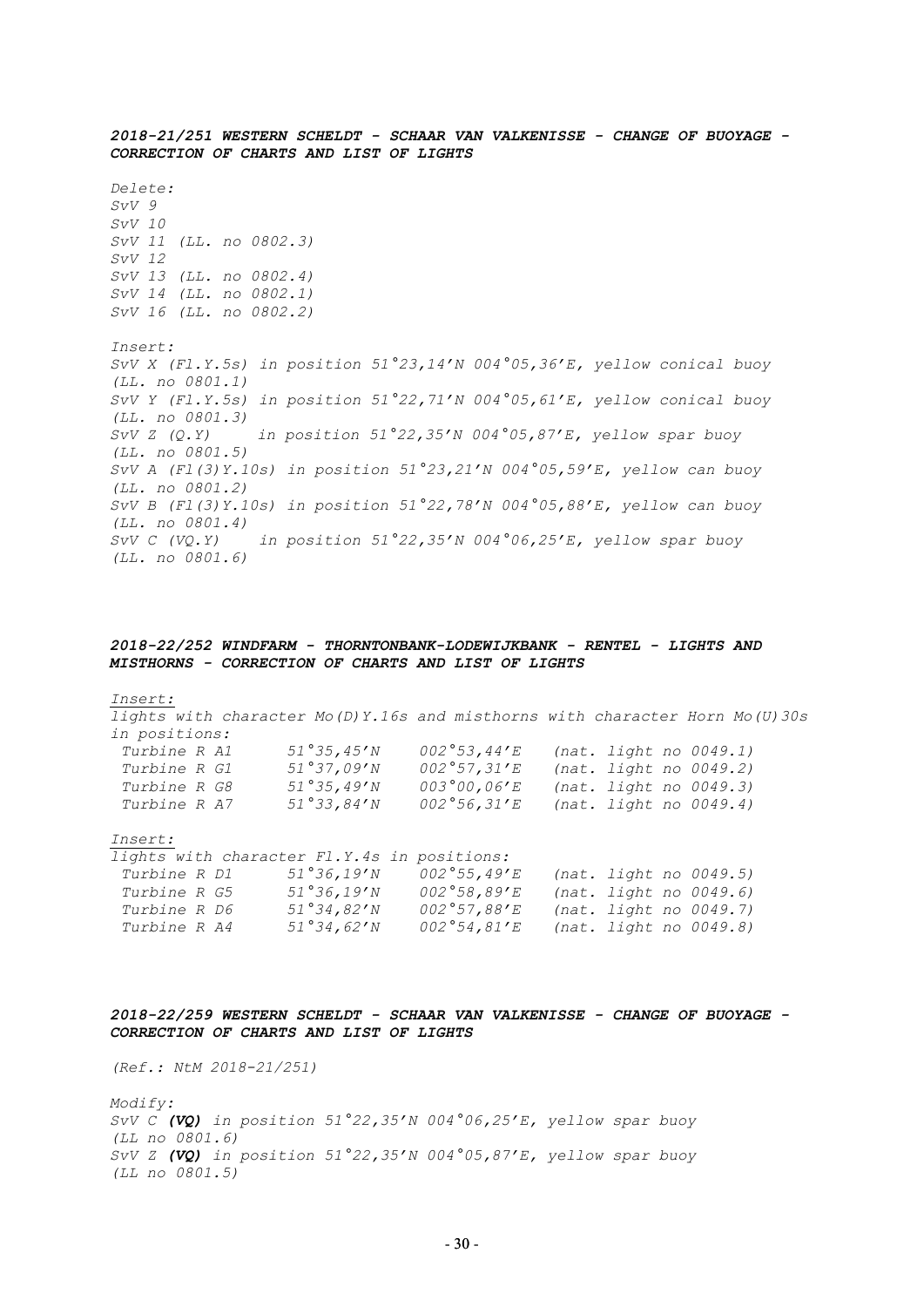*2018-23/260 VICINITY DUINKERKE WEST - LIGHT BUOYS REMOVED - CORRECTION OF CHARTS AND LIST OF LIGHTS*

*Delete: Lightbuoy, Fl.Y.2,5s, in position 51°05,90'N 002°09,45'E (nat. light no 0301.1) Lightbuoy, Fl.Y.2,5s, in position 51°04,45'N 002°11,25'E (nat. light no 0301.2)*

## *2018-23/261 WINDFARM - THORNTONBANK-LODEWIJKBANK - RENTEL - INTERNATIONAL LIGHT NUMBERS - CORRECTION OF LIST OF LIGHTS*

*Insert international light no: Turbine R A1 51°35,45'N 002°53,44'E (nat. light no 0049.1): int. no B0149.22 Turbine R G1 51°37,09'N 002°57,31'E (nat. light no 0049.2): int. no B0149.26 Turbine R G8 51°35,49'N 003°00,06'E (nat. light no 0049.3): int. no B0149.3 Turbine R A7 51°33,84'N 002°56,31'E (nat. light no 0049.4): int. no B0149.34 Turbine R D1 51°36,19'N 002°55,49'E (nat. light no 0049.5): int. no B0149.24 Turbine R G5 51°36,19'N 002°58,89'E (nat. light no 0049.6): int. no B0149.28 Turbine R D6 51°34,82'N 002°57,88'E (nat. light no 0049.7): int. no B0149.32 Turbine R A4 51°34,62'N 002°54,81'E (nat. light no 0049.8): int. no B0149.36*

## *2018-24/269 WIELINGEN - MEASURING MAST MOW 0 - LIGHT MODIFIED - CORRECTION OF CHART AND LIST OF LIGHTS*

*Modify: The colour of the light of the measuring mast MOW 0, in position 51°23,67'N 003°02,75'E, from yellow into white. (LL B0119 - 0074)*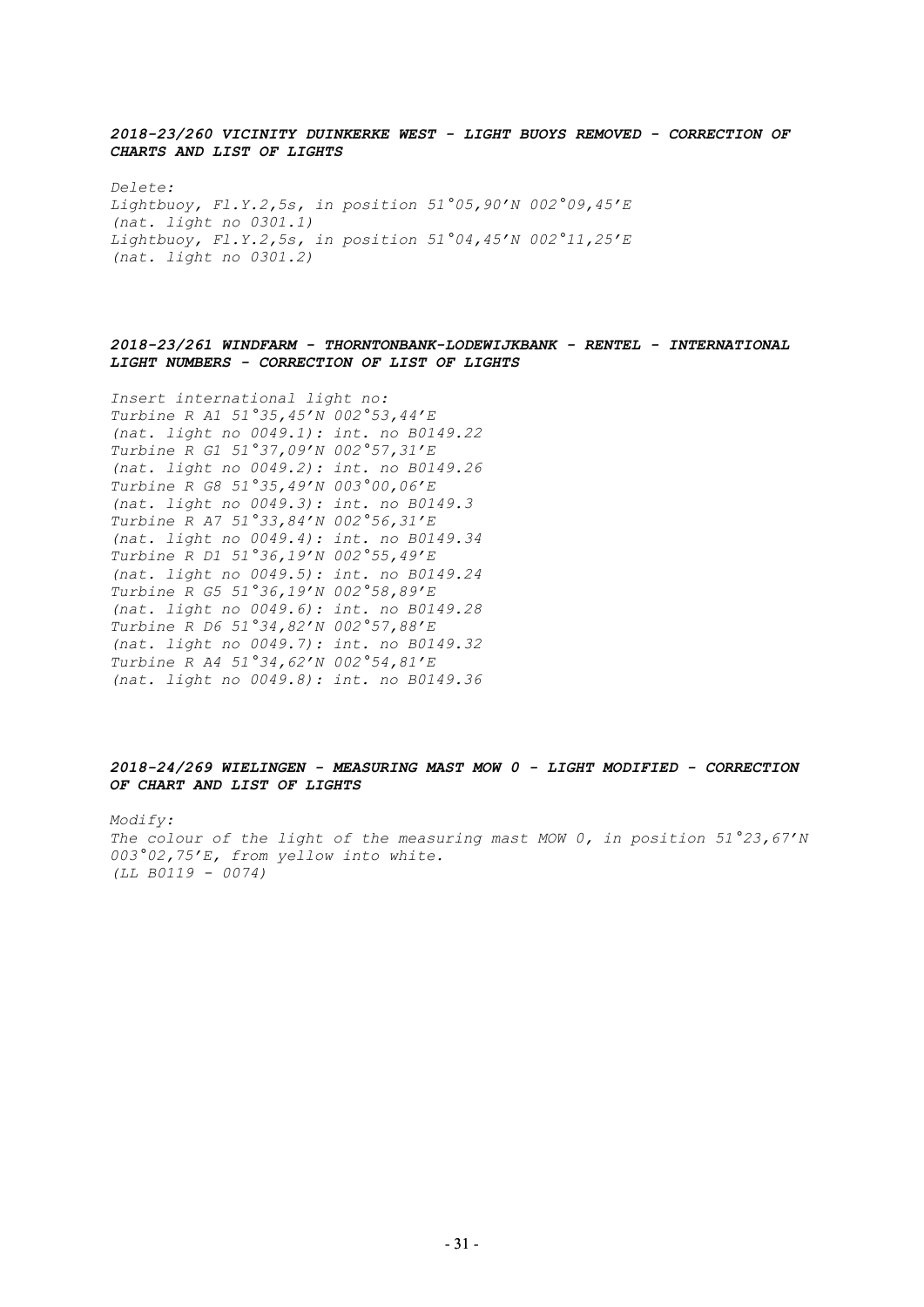## *2019*

*2019-03/064 SCHEUR - MEASURING POLE MOW 4 - LIGHT MODIFIED - CORRECTION OF CHARTS AND LIST OF LIGHTS* 

*Modify:*

*The light colour of measuring pole MOW 4, in position 51°25,10'N 003°17,91'E, from yellow to white. (LL B0120 - 0102)*

## *2019-03/070 WESTERN SCHELDT - EVERINGEN - CHANGE OF BUOYAGE - CORRECTION OF CHARTS AND LIST OF LIGHTS*

*Following change of buoyage is performed:*

*Move:*

| E10 (Q.R)              | to position | $51°21,733'N$ 003°51,289'E (LL no. 0632.1)                                    |  |
|------------------------|-------------|-------------------------------------------------------------------------------|--|
| $E12$ (VO.R)           | to position | $51^{\circ}21, 726^{\prime}N$ 003 $^{\circ}51, 798^{\prime}E$ (LL no. 0631.1) |  |
| $E12a$ (Iso.R.2s)      | to position | 51°21,814'N 003°52,174'E (LL no. 0631.5)                                      |  |
| E13 (VQ.G) to position |             | $51^{\circ}21, 585^{\prime}N$ 003 $^{\circ}52, 126^{\prime}E$ (LL no. 0631.2) |  |
| $E14$ (Iso.R.4s)       | to position | $51°22,018'$ N 003°52,460'E (LL no. 0633)                                     |  |
| $E15$ (Iso.G.4s)       | to position | $51°21,922'N$ 003°52,550'E (LL no. 0632.3)                                    |  |

## *2019-04/080 APPROACH WESTERN SCHELDT - SARDIJNGEUL - CORRECTION OF CHARTS AND LIST OF LIGHTS*

*Lower light in position 51°26,43'N 003°34,14'E: replace light character 'Oc.R.5s7m7M' by 'Oc.R.5s7m5M' (B0192 - 0248.1) Upper light in position 51°26,30'N 003°34,56'E: replace light character 'Oc.WR.5s10m8M' by 'Oc.WR.5s10m5M' (B0192.1 - 0248.2)*

## *2019-06/110 WESTERN SCHELDT - SCHAAR VAN VALKENISSE - SCHAAR VAN DE NOORD - CHANGING LIGHT CHARACTERS - CORRECTION OF CHART AND LIST OF LIGHTS*

*Changing light character: SvV C in position 51°22,35'N 004°06,25'E to Fl(3)Y.10s (LL no 0801.6) SvV Z in position 51°22,35'N 004°05,87'E to Fl.Y.5s (LL no 0801.5 SN 4 in position 51°23,50'N 004°11,85'E to Fl(3)Y.10s (LL no 0875.3) SN 5 in position 51°23,26'N 004°11,90'E to Fl.Y.5s (LL no 0875.4)*

## *2019-09/146 WESTERN SCHELDT - HANSWEERT - CHANGE OF BUOYAGE - CORRECTION OF CHARTS AND LIST OF LIGHTS*

*Move on chart 104/07: Buoy 50 to position 51°22,86'N 004°02,77'E.*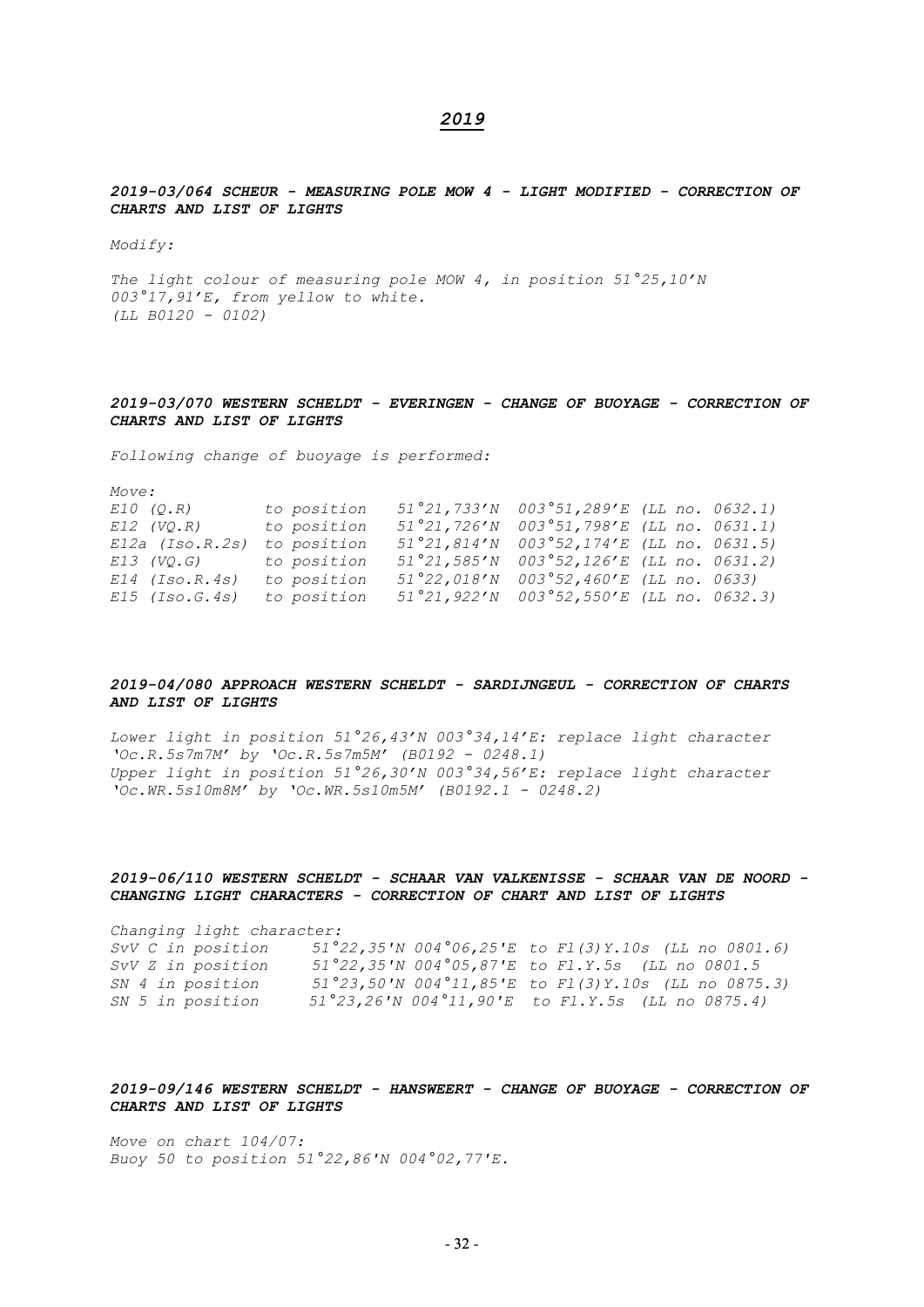*Modify on charts 104/07, 104/08, 104/09: Print accompanying blocks. Pay attention to the scale when printing, see printer settings.*

## *2019-11/170 SCHEUR - MEASURING POLE MOW 4 - MODIFY LIGHT CHARACTER - CORRECTION OF CHARTS AND LIST OF LIGHTS*

*Modify the light character of the light on the measuring pole MOW 4, in position 51°25,10'N 003°17,91'E, to Fl(5)20s. (LL B0120 - 0102)*

## *2019-11/175 APPROACH WESTERN SCHELDT - GEUL VAN DE RASSEN - DEURLOO - CHANGE OF BUOYAGE - CORRECTION OF CHARTS AND LIST OF LIGHTS*

*The following change of buoyage is performed:*

*Move: Lightbuoy OG 7 to position 51°32,755'N 003°24,872'E and change light character into VQ.G (LL nat. no. 0207) Lightbuoy OG-GR to position 51°32,000'N 003°25,068'E (LL nat. no 0203) Buoy GR 1 to position 51°32,217'N 003°24,884'E Buoy GR 2 to position 51°31,922'N 003°24,882'E Buoy GR 3 to position 51°31,941'N 003°24,656'E Buoy GR 4 to position 51°31,423'N 003°24,723'E Buoy GR 5 to position 51°31,454'N 003°24,532'E Buoy GR 6 to position 51°30,998'N 003°24,809'E Buoy GR 7 to position 51°30,917'N 003°24,479'E Buoy DL 1 to position 51°30,270'N 003°25,078'E Buoy DL 2 to position 51°30,409'N 003°25,560'E Buoy DL 3 to position 51°29,481'N 003°26,028'E Buoy DL 4 to position 51°29,753'N 003°26,713'E Buoy DL 5 to position 51°28,785'N 003°27,123'E Buoy DL 6 to position 51°29,157'N 003°27,941'E Buoy DL 7 to position 51°28,347'N 003°28,513'E and change buoy shape into "spar" Buoy DL 8 to position 51°28,545'N 003°29,150'E Buoy DL 9 to position 51°27,840'N 003°29,840'E Buoy DL 10 to position 51°27,958'N 003°30,284'E Lightbuoy OG-DL to position 51°27,961'N 003°30,672'E (LL nat. no 0227)*

*Delete: Buoy GR 9 Buoy DL 12*

## *2019-13/190 PORT OF OOSTENDE - HARBOUR AND TRAFFIC LIGHTS - CORRECTION OF CHARTS AND LIST OF LIGHTS*

*On the charts: Move signal station (INT1: T20) and light Q.Y from position 51°14,25'N 002°55,45'E to position 51°14,51'N 002°55,18'E.*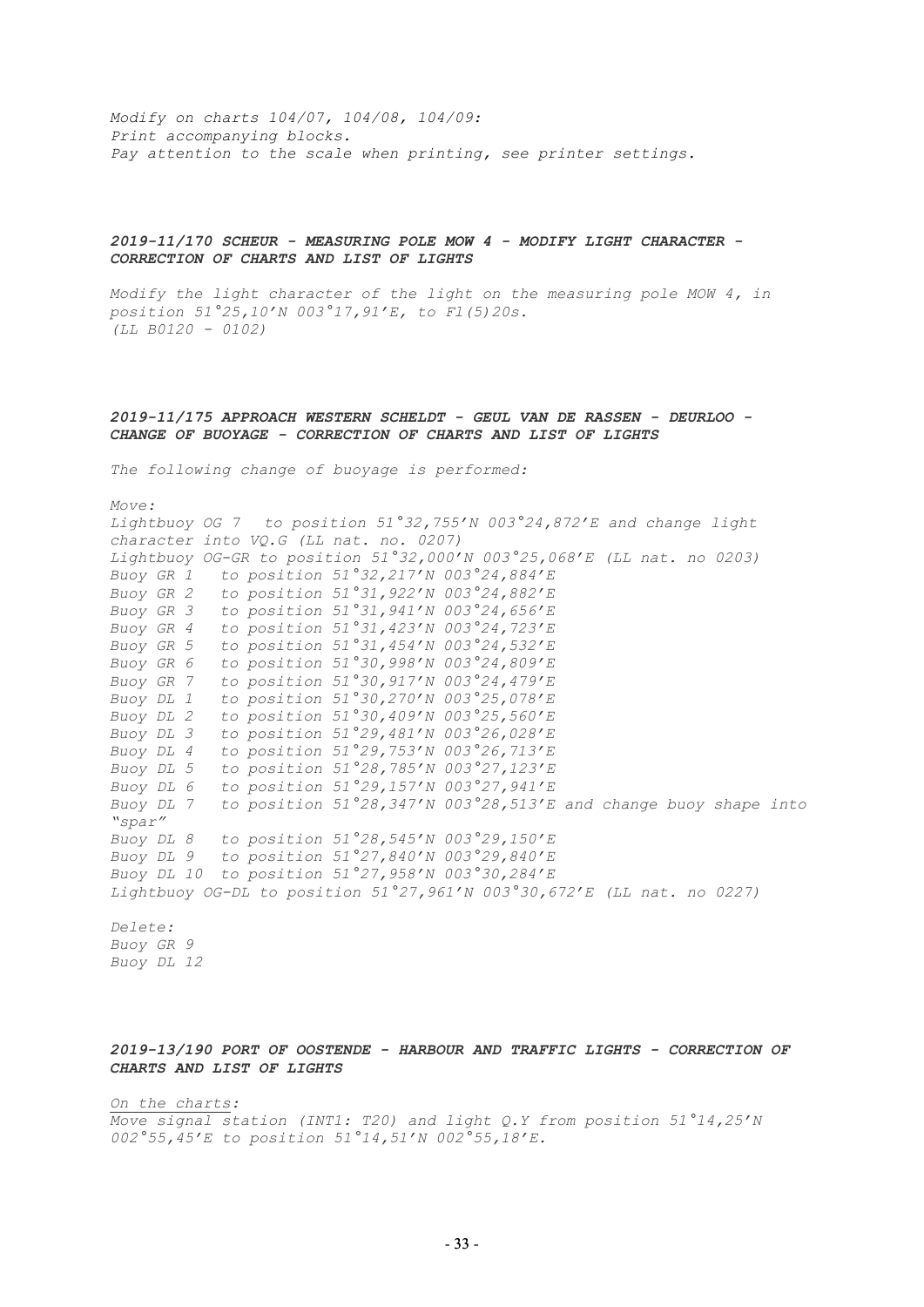*In the List of Lights: Modify by the red harbour light in position 51°14,51'N 002°55,18'E (nat. no. 0436.3): - Column 5: 11m - Column 7: metal mast in white framework 12m Modify by the signal station and light Q.Y (Int. no. B0098 - nat. no. 0439): - Column 3: replace 51°14,25'N 002°55,45'E by 51°14,51'N 002°55,18'E*

*- Column 5: 18m* 

## *2019-15/209 PORT OF OOSTENDE - HARBOUR LIGHTS - CORRECTION OF LIST OF LIGHTS*

*Ref.: NtM 2019-13/190.*

*Insert: the int. no. B0096 to the red harbour light in position 51°14,51'N 002°55,18'E (nat. no. 0436.3).* 

*Delete: the int. no. B0098 of the light Q.Y in former position 51°14,25'N 002°55,45'E (nat. no. 0439).* 

*Insert: the int. no. B0096 to the light Q.Y in new position 51°14,51'N 002°55,18'E (nat. no. 0439).* 

## *2019-15/210 PORT OF ZEEBRUGGE - OUTER PORT - ALBERT II-DOK - CHANGE OF BUOYAGE - CORRECTION OF CHARTS AND LIST OF LIGHTS*

*Move: Light buoy ZA3 to position 51°20,93'N 003°11,10'E (nat. no. 0490.1) Light buoy ZA5 to position 51°20,85'N 003°11,00'E (nat. no. 0490.2) Light buoy ZA9 to position 51°20,81 N 003°10,90'E (nat. no. 0490.4)*

## *2019-15/215 WESTERN SCHELDT - VLISSINGEN - BORSSELE - SCHAAR VAN DE SPIJKERPLAAT - CHANGE OF BUOYAGE - CORRECTION OF CHART AND LIST OF LIGHTS*

*Move: SS 7 to position 51°25,04'N 003°38,82'E (nat. no. 0576) SS 9 to position 51°24,93'N 003°39,88'E and modify to green conical buoy (nat. no. 0576.1)*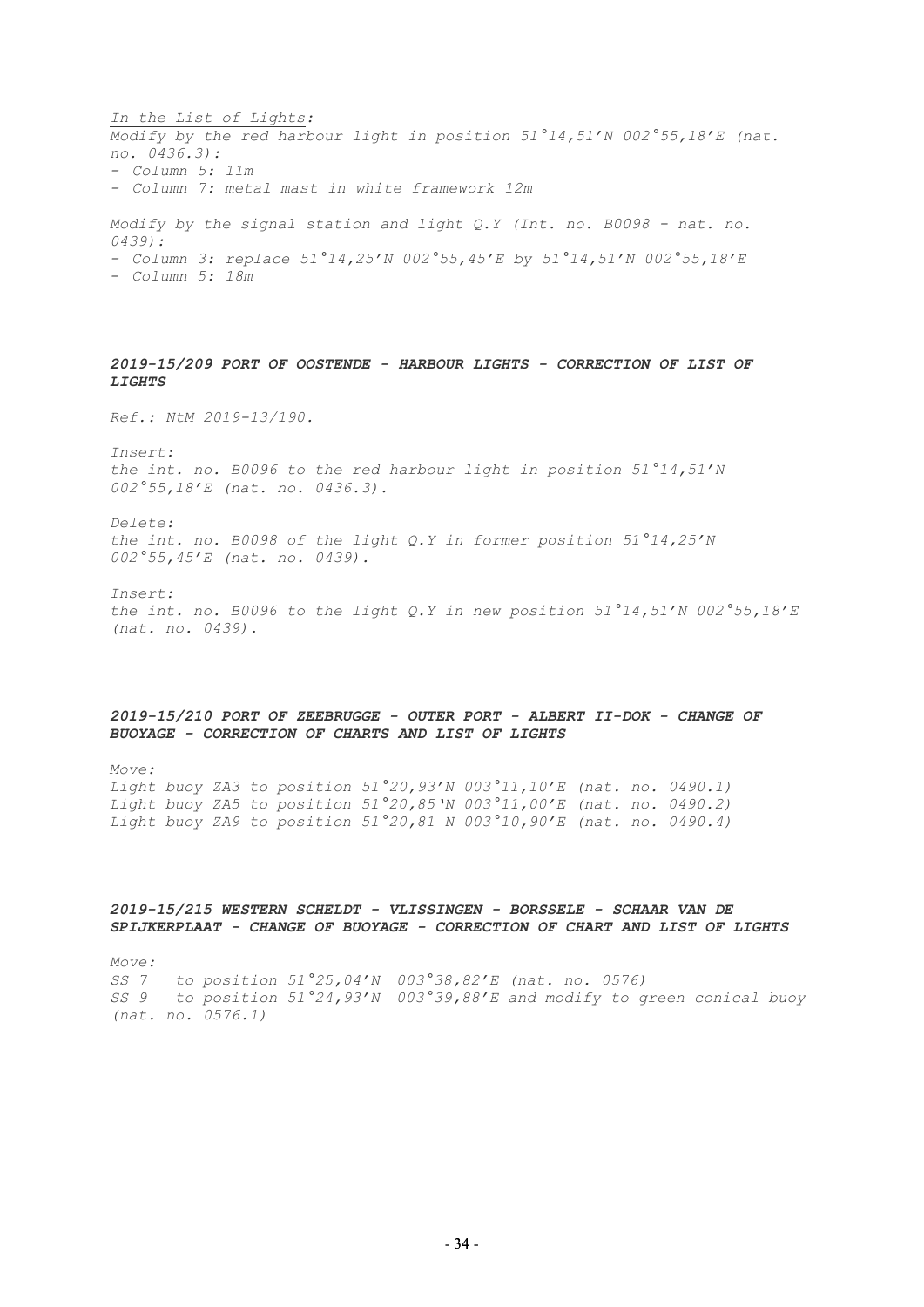## *2019-16/228 WESTERN SCHELDT - SPIJKERPLAAT - CHANGE OF BUOYAGE - BUOY 9 - CORRECTION OF CHART AND LIST OF LIGHTS*

*NtM 2018-19/219(T) is cancelled.* 

*Buoy 9 remains permanently in position 51°25,37'N 003°41,57'E (LL no.0612).* 

## *2019-17/234 APPROACH WESTERN SCHELDT - ELLEBOOG - GALGEPUT - CHANGE OF BUOYAGE - CORRECTION OF CHARTS AND LIST OF LIGHTS*

*Modify the following lightbuoys on the charts: Delete OG20, VQ.R, in position 51°27,43'N 003°31,43'E. Replace OG22, Iso.R.4s, by OG20, VQ.R, in position 51°27,27'N 003°31,66'E. Replace OG24, Iso.R.8s, by OG22, Iso.R.8s, in position 51°27,13'N 003°32,36'E.* 

*Modify the following lightbuoys in the List of Lights: OG20 (nat. no. 0232): new position 51°27,27'N 003°31,66'E. OG22 (nat. no. 0232.1): new position 51°27,13'N 003°32,36'E and modify light character into Iso.R.8s. Delete OG24 (nat. no. 0235).* 

#### *2019-17/236 CANAL GHENT-TERNEUZEN - TERNEUZEN - WEST BUITENHAVEN - LIGHTS - CORRECTION OF CHARTS AND LIST OF LIGHTS*

*Insert lights F.Y with range 1 NM, on the following locations:* 

*Pile 2* in position 51°20,24'N 003°48,49'E (Int. no. B0249.5 - nat. no. 0685.1)<br>*Pile 4* in position 51°20,17'N 003°48,55'E (Int. no. B0249.8 - nat. no. 0685.2) *Pile 4 in position 51°20,17'N 003°48,55'E (Int. no. B0249.8 - nat. no. 0685.2) Pile 6 in position 51°20,09'N 003°48,61'E (Int. no. B0250.3 - nat. no. 0685.3) Mooring pile 13 in position 51°20,06'N 003°48,66'E (Int. no. B0250.7 - nat. no. 0685.4) Mooring pile 23 in position 51°19,94'N 003°48,76'E (Int. no. B0250.9 - nat. no. 0685.5)* 

## *2019-19/251 WESTERN SCHELDT - EVERINGEN - CHANGE OF BUOYAGE - CORRECTION OF CHART AND LIST OF LIGHTS*

*Move: Red can buoy E12 to position 51°21,70'N 003°52,05'E, light character VQ.R (LL 0631.1). Red spar buoy E12A to position 51°21,91'N 003°52,40'E, light character Iso.R.2s (LL 0631.5).* 

## *2019-26/318 APPROACH WESTERN SCHELDT - OOSTGAT - CHANGE OF BUOYAGE - CORRECTION OF CHART AND LIST OF LIGHTS*

*Move:* 

*Red can buoy "OG 20" to position 51°27,28'N 003°31,57'E, with light character VQ.R (LL nat. no 0232). Red can buoy "OG 22" to position 51°27,16'N 003°32,26'E, with modified light character Iso.R.4s (LL nat. no 0232.1).* 

*Add:* 

*Red can buoy "OG 24", in position 51°27,02'N 003°32,73'E, with light character Iso.R.8s (LL nat. no 0232.2).*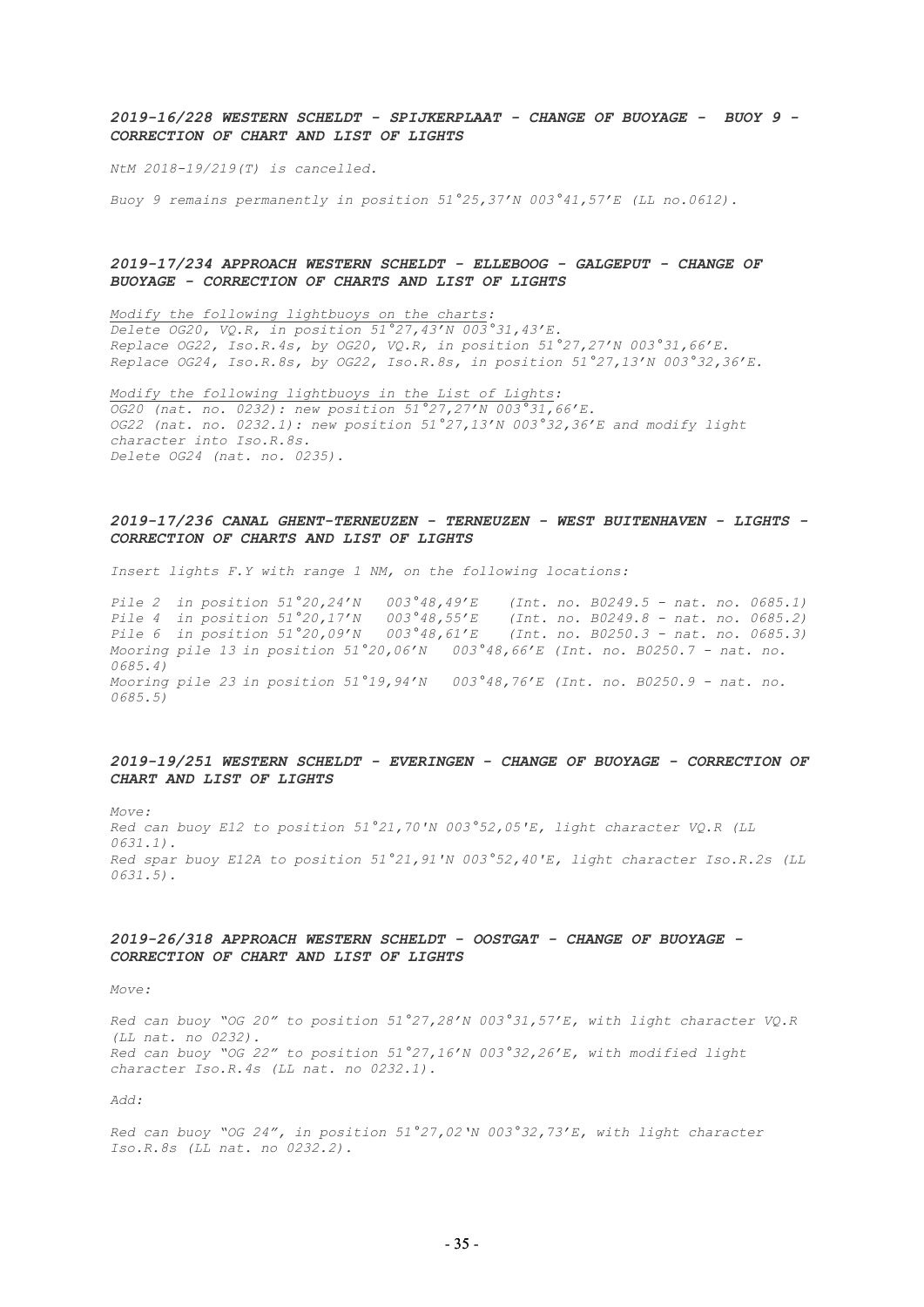## *2020*

### *2020-03/107 COASTAL ROUTE - VICINITY DUNKERQUE - WRECKS - DEPTH - BUOY - CORRECTION OF CHART AND LIST OF LIGHTS*

*Replace depth 19,7 of wreck in position 51°03,24'N 002°09,97'E by 19,5. Replace depth 6,9 of wreck in position 51°03,08'N 002°10,62'E by 6,2. Replace depth 14,7 of wreck in position 51°03,44'N 002°11,02'E by 14,3. Replace depth 15,7 of wreck in position 51°03,42'N 002°11,91'E by 15. Replace depth 11,6 of wreck in position 51°03,80'N 002°14,72'E by 11,2.* 

*Insert depth 13,7 in position 51°03,46'N 002°11,45'E.* 

*Move buoy DW20 with light Fl.R.4s (LL nat. no. 0334) from position 51°03,62'N 002°12,03'E to position 51°03,61'N 002°11,66'E.* 

#### *2020-08/152 WINDFARMS - THORNTONBANK-WESTPIT - NORTHER - LIGHTS AND FOG SIGNALS - CORRECTION OF CHARTS AND LIST OF LIGHTS*

*Insert:* 

*Light Fl(3)Y.15s with range 5M and fog signal Horn Mo(U)15s with range 2M on turbines in positions: NRT B4 51°30,76'N 002°56,33'E (nat. light no. 0055.1) NRT J4 51°34,29'N 003°02,02'E (nat. light no. 0055.2) NRT G4 51°32,67'N 003°04,76'E (nat. light no. 0055.3) NRT D4 51°29,42'N 002°58,41'E (nat. light no. 0055.4) Light Fl.Y.7,5s with range 2M and fog signal Horn Mo(U)15s with range 2M on turbines in positions:* 

*NRT A2 51°31,57'N 002°58,25'E (nat. light no. 0055.5) NRT E2 51°30,32'N 003°01,07'E (nat. light no. 0055.6)* 

*Light Fl.Y.7,5s with range 2M on turbines in positions: NRT K3 51°32,72'N 003°00,42'E (nat. light no. 0055.7) NRT H4 51°33,39'N 003°03,51'E (nat. light no. 0055.8) NRT F4 51°31,82'N 003°03,78'E (nat. light no. 0055.9) NRT E4 51°31,02'N 003°02,70'E (nat. lichtnr. 0055.10)* 

## *2020-08/157 PORT OF ZEEBRUGGE - NEW LIGHTS INWARD BREAKWATERS - CORRECTION OF CHARTS AND LIST OF LIGHTS*

*Insert on the inward western breakwater: Light with character F.G in position 51°21,61'N 003°11,25'E (nat. light no. 0471)* 

*Insert on the inward eastern breakwater: Light with character F.R in position 51°21,56'N 003°12,28'E (nat. light no. 0473)* 

## *2020-08/158 PORT OF ZEEBRUGGE - ALBERT II-DOK - CHANGE OF QUAY AND BUOYAGE - CORRECTION OF CHARTS AND LIST OF LIGHTS*

*Modify: The dashed line (quay in construction) within a full line (quay finished) between the positions 51°20,88'N 003°10,93'E and 51°20,98N 003°11,13'E.* 

*Move:*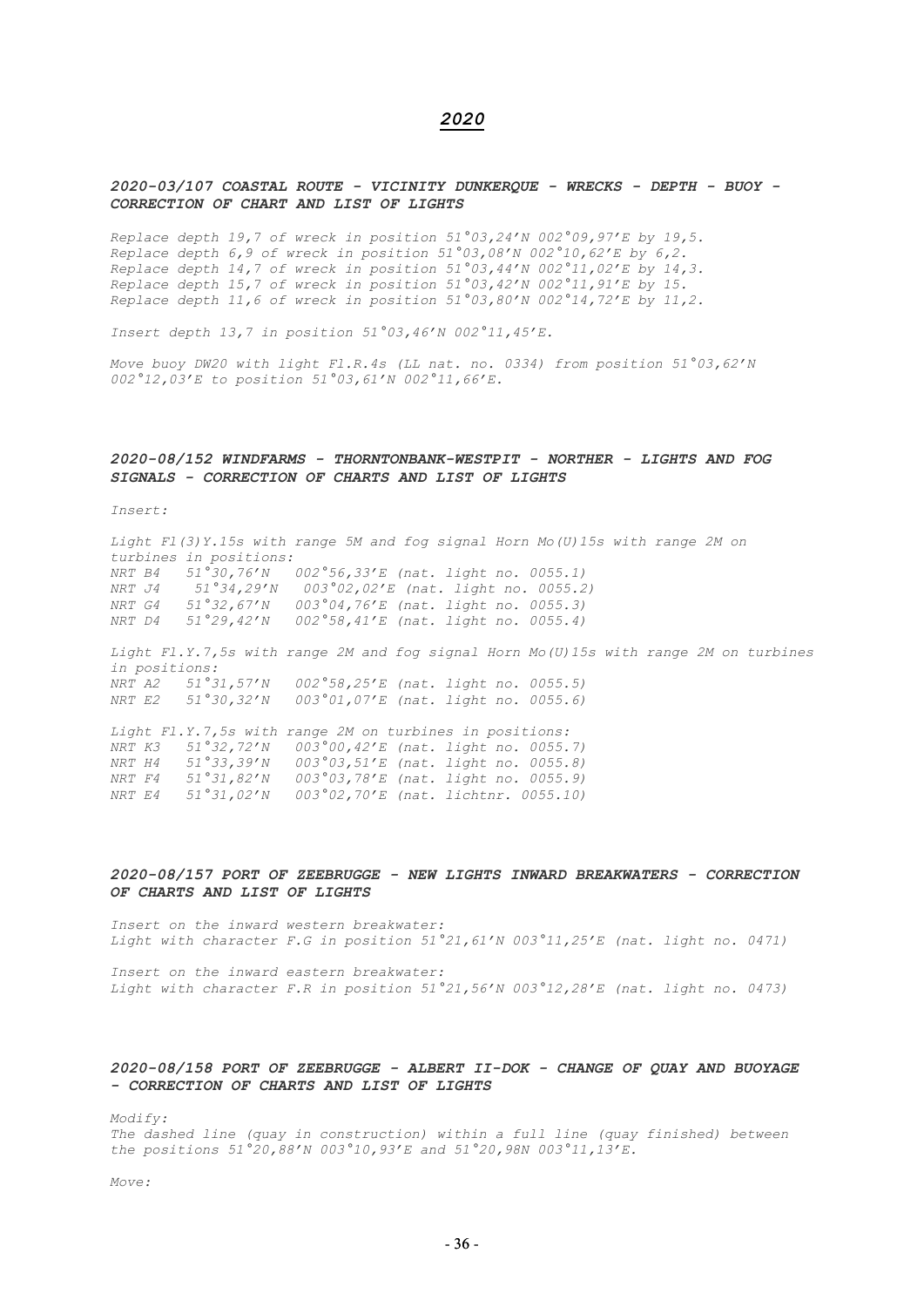*The text "In uitvoering" in position 51°20,86'N 003°10,83'N to position 51°20,81'N 003°10,74'N.* 

*Move: Lightbuoy ZA3 to position 51°20,85'N 003°11,00'E (nat. no. 0490.1). Lightbuoy ZA5 to position 51°20,73'N 003°10,76'E (nat. no. 0490.2).* 

*Delete:* 

*Lightbuoy ZA9 in position 51°20,81'N 003°10,90'E (nat. no. 0490.4).* 

## *2020-09/164 BLIGHBANK - THORNTONBANK - OSY PLATFORM - SAFETY ZONE AND AIDS TO NAVIGATION - CORRECTION OF CHART AND LIST OF LIGHTS*

*NtM 2018-25/278(T) is cancelled.* 

*Insert on chart:* 

*In position 51°34,942'N 002°52,115'E:* 

- *platform (INT1 L2) with name OSY-OS1ST*
- *magenta light flare*
- *symbol INT1 S3.3 with Racon(D) and AIS*

*A circular safety zone with access prohibited (INT1 N2.2) with a radius of 515 m around this position.* 

The access to this safety zone is forbidden excepted for specific cases as mentioned *in the Royal Decree of 4 February 2020, publication 27.02.2020.* 

*Insert in the List of Lights: Column 1: 0045 Column 2: OSY-OS1ST Column 3: 51°34,942'N 002°52,115'E Column 4: Mo(U)W.15s Mo(U)R.15s Horn Mo(U)30s Column 5: 27 Column 6: W 10 R 3 Column 7: Energy Platform Column 8: There are 2 white lights and 2 red lights each with the same character to enhance the visibility from all directions (lights synchron - 360° coverage). Visible by night and poor visibility. Racon(D). AIS MMSI 992051092 with name "OSY-OS1ST".*

#### *2020-10/178 WINDFARMS - NORTHWESTER 2 - LIGHTS AND FOG SIGNALS - CORRECTION OF LIST OF LIGHTS*

*The following turbines are fitted with a light Fl(3)Y.15s with range 5 NM and a fog signal Horn Mo(U)15s with range 2 NM: NW2 A04 51°42,56'N 002°46,91'E (nat. light no 0027.1) NW2 D04 51°41,30'N 002°43,41'E (nat. light no 0027.2) NW2 F04 51°39,50'N 002°45,07'E (nat. light no 0027.3) NW2 A01 51°41,35'N 002°46,19'E (nat. light no 0027.4) NW2 C02 51°41,97'N 002°44,80'E (nat. light no 0027.5) NW2 E02 51°40,56'N 002°44,04'E (nat. light no 0027.6)*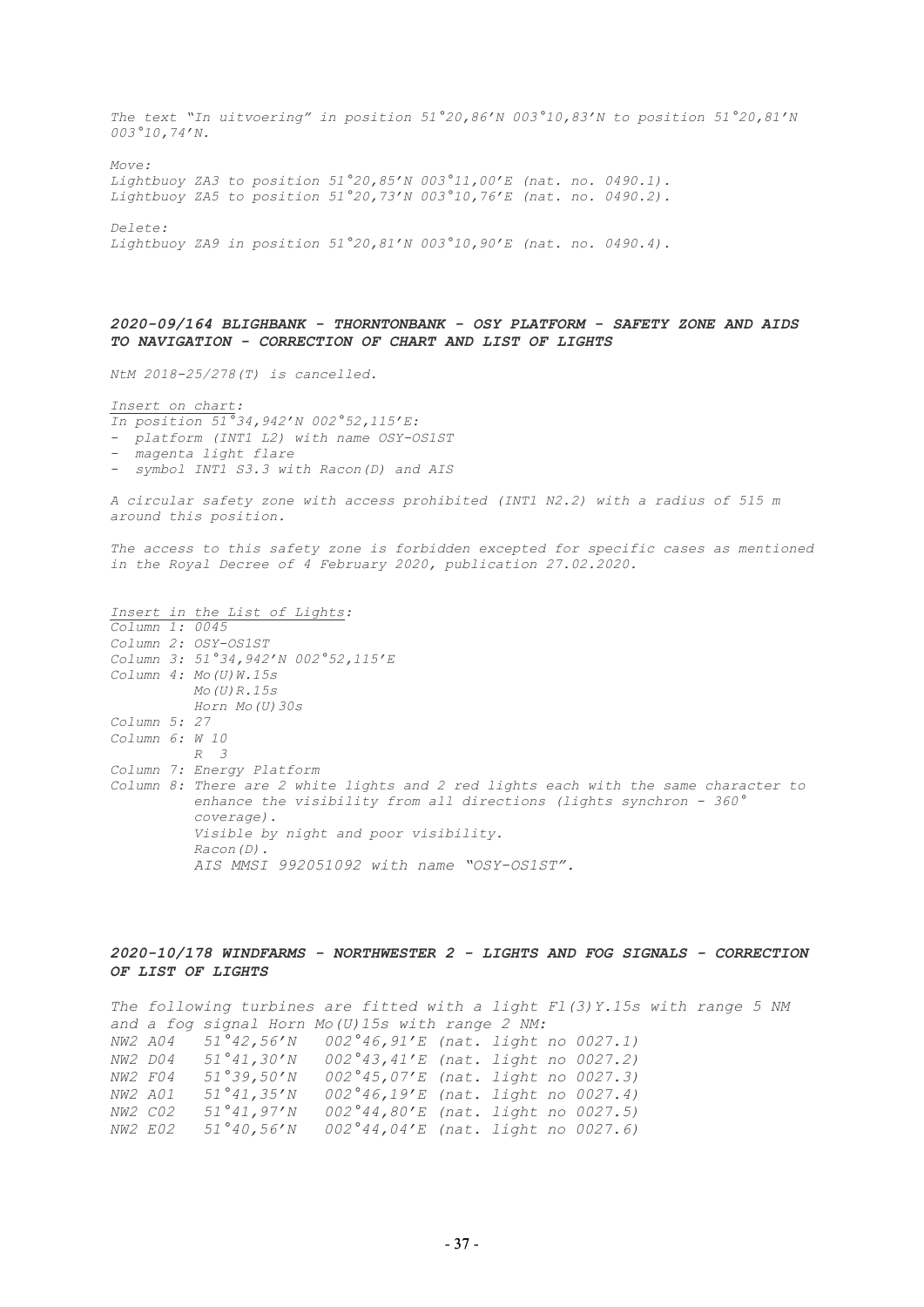*2020-10/181 PORT OF ZEEBRUGGE - LIGHTS INWARD BREAKWATERS - CORRECTION OF LIST OF LIGHTS*

*Ref.: NtM 2020-08/157*

*Light in position 51°21,61'N 003°11,25'E (nat. light no 0471) Light in position 51°21,56'N 003°12,28'E (nat. light no 0473)*

*Insert in the List of Lights for these 2 lights: Column 5: 11,7 Column 6: 2 Column 7: steel tube mast, height 6 m, alternating red and white.* 

## *2020-11/203 WINDFARMS - BLIGHBANK-THORNTONBANK - HAVEN ZEEBRUGGE - INTERNATIONAL LIGHT NO'S - CORRECTION OF LIST OF LIGHTS*

*Add international light numbers to the lights in the following positions:* 

*Port of Zeebrugge*

*Light 51°21,61'N 003°11,25'E (nat. no 0471): int. no B0123.5 Light 51°21,56'N 003°12,28'E (nat. no 0473): int. no B0122.5*

*Blighbank-Thorntonbank OSY-OS1ST platform 51°34,95'N 002°52,11'E (nat. no 0045): int. no B0147.9*

#### *Wind farm Norther*

*NRT B4 51°30,76'N 002°56,33'E (nat. no 0055.1): int. no B0149.38 NRT J4 51°34,29'N 003°02,02'E (nat. no 0055.2): int. no B0149.39 NRT G4 51°32,67'N 003°04,76'E (nat. no 0055.3): int. no B0149.4 NRT D4 51°29,42'N 002°58,41'E (nat. no 0055.4): int. no B0149.41 NRT A2 51°31,57'N 002°58,25'E (nat. no 0055.5): int. no B0149.42 NRT E2 51°30,32'N 003°01,07'E (nat. no 0055.6): int. no B0149.43 NRT K3 51°32,72'N 003°00,42'E (nat. no 0055.7): int. no B0149.44 NRT H4 51°33,39'N 003°03,51'E (nat. no 0055.8): int. no B0149.45 NRT F4 51°31,82'N 003°03,78'E (nat. no 0055.9): int. no B0149.46 NRT E4 51°31,02'N 003°02,70'E (nat. no 0055.10): int. no B0149.47*

#### *2020-13/228 WINDFARMS - NORTHWESTER 2 - INTERNATIONAL LIGHT NO - CORRECTION OF LIST OF LIGHTS*

*Add international light no to the lights in the following positions:*

| NW2 A04        | 51°42,56'N | $002^{\circ}46,91^{\prime}E$ (nat. no 0027.1): int. no B0147.98    |  |  |  |
|----------------|------------|--------------------------------------------------------------------|--|--|--|
| NW2 D04        | 51°41,30'N | $002^{\circ}43,41^{\prime}E$ (nat. no 0027.2): int. no B0147.75    |  |  |  |
| NW2 F04        | 51°39,50'N | $002^{\circ}45.07^{\prime}E$ (nat. no $0027.3$ ): int. no B0147.73 |  |  |  |
| <i>NW2 A01</i> | 51°41.35'N | $002^{\circ}46.19^{\prime}E$ (nat. no $0027.4$ ): int. no B0147.78 |  |  |  |
| <i>NW2 C02</i> | 51°41.97'N | $002^{\circ}44,80'E$ (nat. no $0027.5$ ): int. no B0147.77         |  |  |  |
| <i>NW2 E02</i> | 51°40.56'N | $002^{\circ}44,04'E$ (nat. no $0027.6$ ): int. no B0147.74         |  |  |  |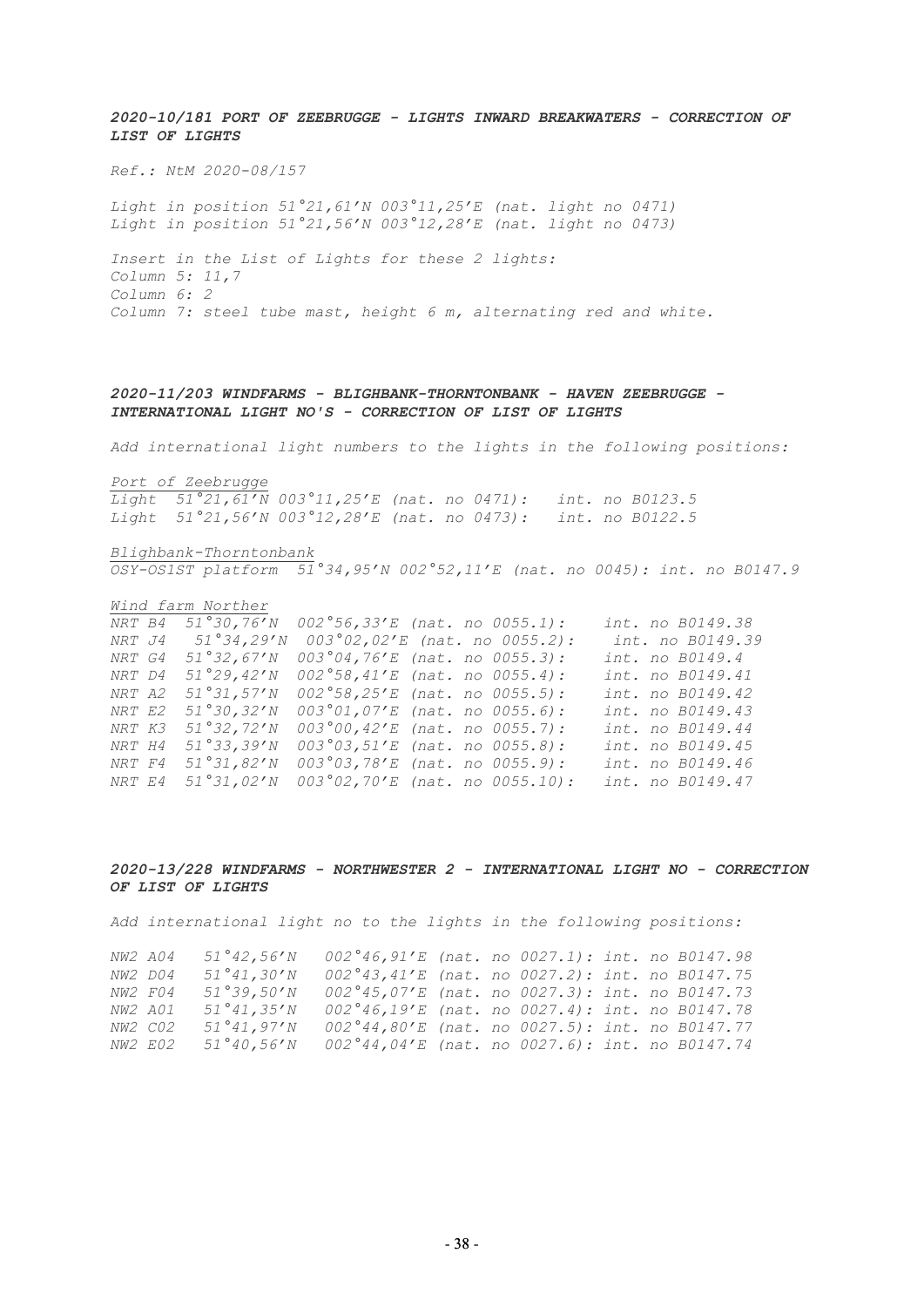## *2020-14/248 WESTERN SCHELDT - EVERINGEN - CHANGE OF BUOYAGE - CHART CORRECTION*

*Move:*

*Lightbuoy E 12 with light character VQ.R to position 51°21,65'N 003°52,19'E (LL nat.no 0631.1). Lightbuoy E 12A with light character Iso.R.2s to position 51°21,80'N 003°52,47'E (LL nat.no 0631.5).*

## *2020-15/253 PORT OF ZEEBRUGGE - OUTER PORT - WIELINGENDOK - FRONT LIGHT MOVED - CORRECTION OF CHARTS AND LIST OF LIGHTS*

*In the Wielingendok, the jetty has been extended by 40 m. Consequently, the front light (leading line 228°) has moved from position 51°21,32'N 003°10,68'E to position 51°21,34'N 003°10,71'E. New light height is 9,6 m. (int. no. B0124.18 - nat. no. 0479.1)*

## *2020-15/254 WESTERN SCHELDT - WALSOORDEN - VALKENISSE - SCHAAR VAN VALKENISSE - CHANGE OF BUOYAGE - CORRECTION OF CHARTS AND LIST OF LIGHTS*

*Move:*

*Light buoy SvV Y with light character Fl.Y.5s to position 51°22,75'N 004°05,77'E (LL nat.no. 0801.3). Light buoy SvV B with light character Fl(3)Y.10s to position 51°22,78'N 004°06,00'E (LL nat.no. 0801.4). Light buoy SvV C with light character Fl(3)Y.10s to position 51°22,35'N 004°06,19'E (LL nat.no. 0801.6).*

*Light buoy 56 with light character Iso.R.8s to position 51°22,31'N 004°05,03'E (LL nat.no. 0846). Light buoy 58 with light character Iso.R.8s to position 51°22,27'N 004°06,23'E (LL nat.no. 0847).*

*Buoy F60 to position 51°22,34'N 004°06,51'E Buoy F60A to position 51°22,41'N 004°07,16'E*

*Insert magenta dashed lines (INT 1 N1.2) between positions: 51°22,52'N 004°07,71'E 51°22,41'N 004°07,16'E 51°22,34'N 004°06,51'E 51°22,34'N 004°07,02'E 51°22,38'N 004°07,52'E*

## *2020-16/260(P) WESTERN SCHELDT - EVERINGEN AND GEUL VAN BAARLAND - NEW CHANNEL*

*Due to natural movement of sandbanks, the buoyage of the fairways 'Geul van Baarland' and 'Everingen' will change significantly. The fairway 'Geul van Baarland' will be closed. The fairway 'Everingen' will be moved in the direction of the old fairway 'Geul van Baarland'. Shipping is requested to navigate with caution. A block correction will be published as soon as possible.*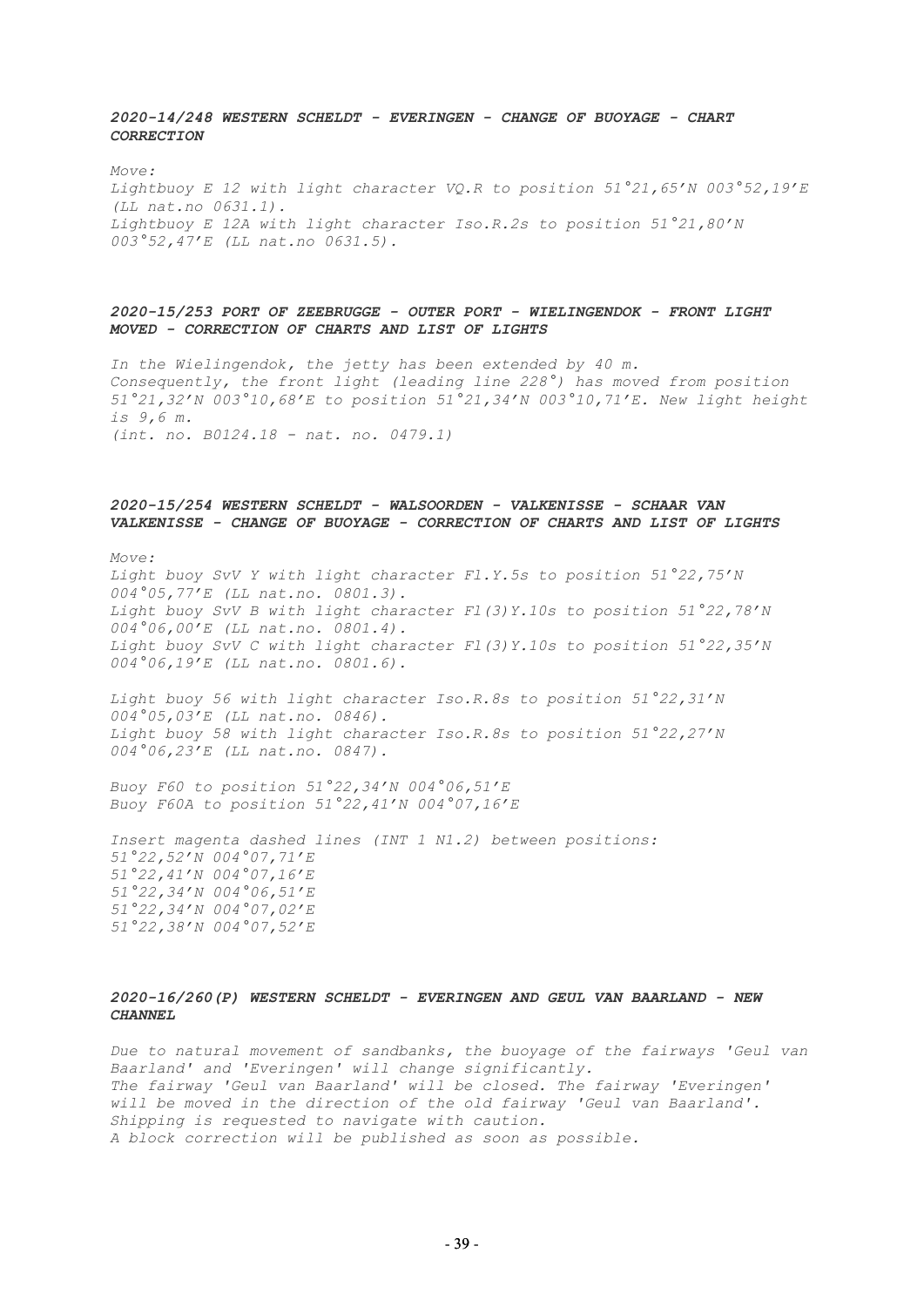## *2020-17/262 WIELINGEN - COASTAL ROUTE - ZEEBRUGGE-CADZAND - LIGHT CHARACTER MOW1/2/3 - CORRECTION OF CHARTS AND LIST OF LIGHTS*

*Modify light character of the following measuring poles from Fl(5)Y.20s into Fl(5)20s: MOW 1: 51°21,63'N 003°07,09'E (nat. 0124 - int. B0119.5) MOW 2: 51°21,77'N 003°17,40'E (nat. 0522 - int. B0120.3) MOW 3: 51°23,38'N 003°11,92'E (nat. 0130 - int. B0119.8)*

## *2020-17/268 WESTERN SCHELDT - EVERINGEN-GEUL VAN BAARLAND - CHANGE OF BUOYAGE - CORRECTION OF CHARTS AND LIST OF LIGHTS*

*NtM 2020-16/260(P) is cancelled.* 

#### *Move:*

*Green spar "E 9" to position 51°22,14'N 003°49,92'E Green conical buoy "E 11" with light character Q.G (LL nat.no. 0631.3) to position 51°21,98'N 003°51,14'E Green conical buoy "E 13" with light character Iso.G.4s (LL nat.no. 0631.2) to position 51°22,21'N 003°51,76'E Green spar "E 15" with light character Iso.G.8s (LL nat.no. 0632.3) to position 51°22,38'N 003°52,37'E Green conical buoy "E 17" with light character Q.G (LL nat.no. 0633.2) to position 51°22,58'N 003°53,03'E Green conical buoy "E 19" with light character Iso.G.4s (LL nat.no. 0633.4) to position 51°22,93'N 003°54,01'E*

*Red spar "E 6" with light character Iso.R.8s (LL nat.no. 0630) to position 51°22,47'N 003°49,81'E Red can buoy "E 8" with light character Q.R (LL nat.no. 0631) to position 51°22,19'N 003°51,07'E Red can buoy "E 10" with light character Iso.R.4s (LL nat.no. 0632.1) to position 51°22,36'N 003°51,67'E Red can buoy "E 12" with light character Iso.R.8s (LL nat.no. 0631.1) to position 51°22,50'N 003°52,27'E Red can buoy "E 14" with light character Q.R (LL nat.no. 0633) to position 51°22,72'N 003°52,88'E Red can buoy "E 16" with light character Iso.R.4s (LL nat.no. 0632.2) to position 51°22,05'N 003°53,53'E Red spar "E 18" with topmark (cylinder) to position 51°22,33'N 003°53,96'E* 

*Delete:* 

*"E 9A" in position 51°21,77'N 003°50,43'E "E 12A" with light (LL nat.no. 0631.5) in position 51°21,80'N 003°52,47'E "E 20" in position 51°23,33'N 003°53,96'E*

*"GvB 1" in position 51°22,34'N 003°51,20'E "GvB 3" in position 51°22,40'N 003°52,17'E "GvB 2" in position 51°22,85'N 003°49,58'E "GvB 4" in position 51°22,69'N 003°50,48'E "GvB 6" in position 51°22,50'N 003°51,29'E "GvB 8" in position 51°22,53'N 003°52,12'E "GvB 10" in position 51°22,76'N 003°52,83'E* 

## *Insert:*

*Green spar "E 11A" in position 51°22,08'N 003°51,47'E*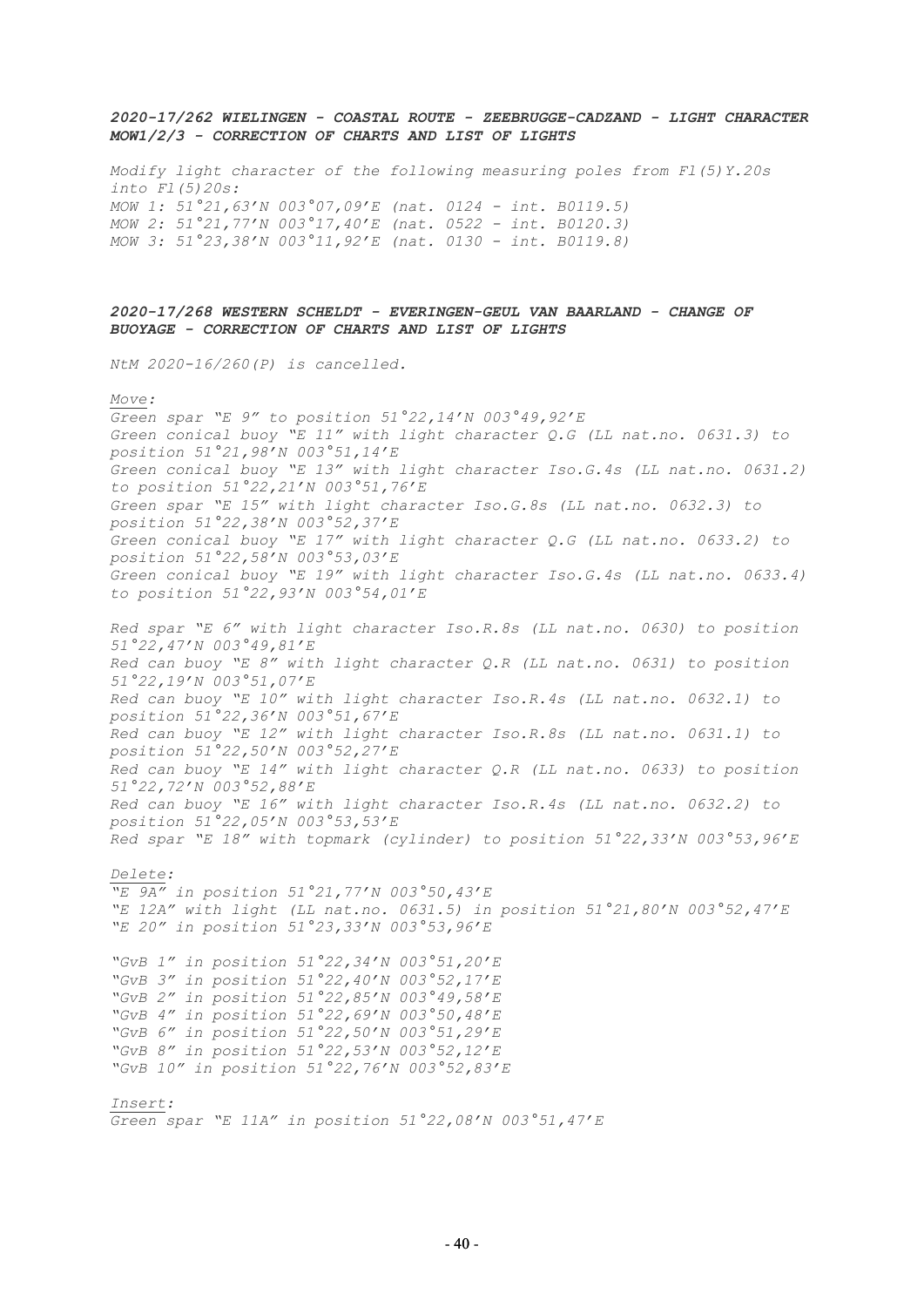## *2020-19/286 WESTERN SCHELDT - OVERLOOP VAN VALKENISSE - CHANGE OF BUOYAGE - CORRECTION OF CHARTS AND LIST OF LIGHTS*

*Move/modify: Light buoy 56 to position 51°22,285'N 004°05,355'E and modify the light character into Iso.R.4s (LL nat.no. 0846). Light buoy 58 with light character Iso.R.8s to position 51°22,279'N 004°06,354'E (LL nat.no. 0847).*

## *2020-21/301 CANAL GHENT-TERNEUZEN - TERNEUZEN - WEST-BUITENHAVEN - LIGHTING MODIFIED - CORRECTION OF CHARTS AND LIST OF LIGHT*

*Delete:*

*F.Y in position 51°20,24'N 003°48,49'E (Int. no B0249.5 - nat. no 0685.1) F.Y in position 51°20,17'N 003°48,55'E (Int. no B0249.8 - nat. no 0685.2) F.Y in position 51°20,09'N 003°48,61'E (Int. no B0250.3 - nat. no 0685.3)*

*Add:*

*F.Y in position 51°20,25'N 003°48,75'E (Int. no B0249.5 - nat. no 0685.1) F.Y in position 51°20,17'N 003°48,76'E (Int. no B0249.8 - nat. no 0685.2) F.Y in position 51°20,02'N 003°48,85'E (Int. no B0250.3 - nat. no 0685.3)*

## *2020-26/346 WESTERN SCHELDT - VLISSINGEN - BORSSELE - CHANGE OF BUOYAGE - CORRECTION OF CHART AND LIST OF LIGHTS*

*Move buoyage:*

| Buoy "3" |  | to position 51°26,3002'N 003°38,8214'E (Belg. LL 0590) |  |  |
|----------|--|--------------------------------------------------------|--|--|
| Buoy "9" |  | to position 51°25,3710'N 003°41,5710'E (Belg. LL 0612) |  |  |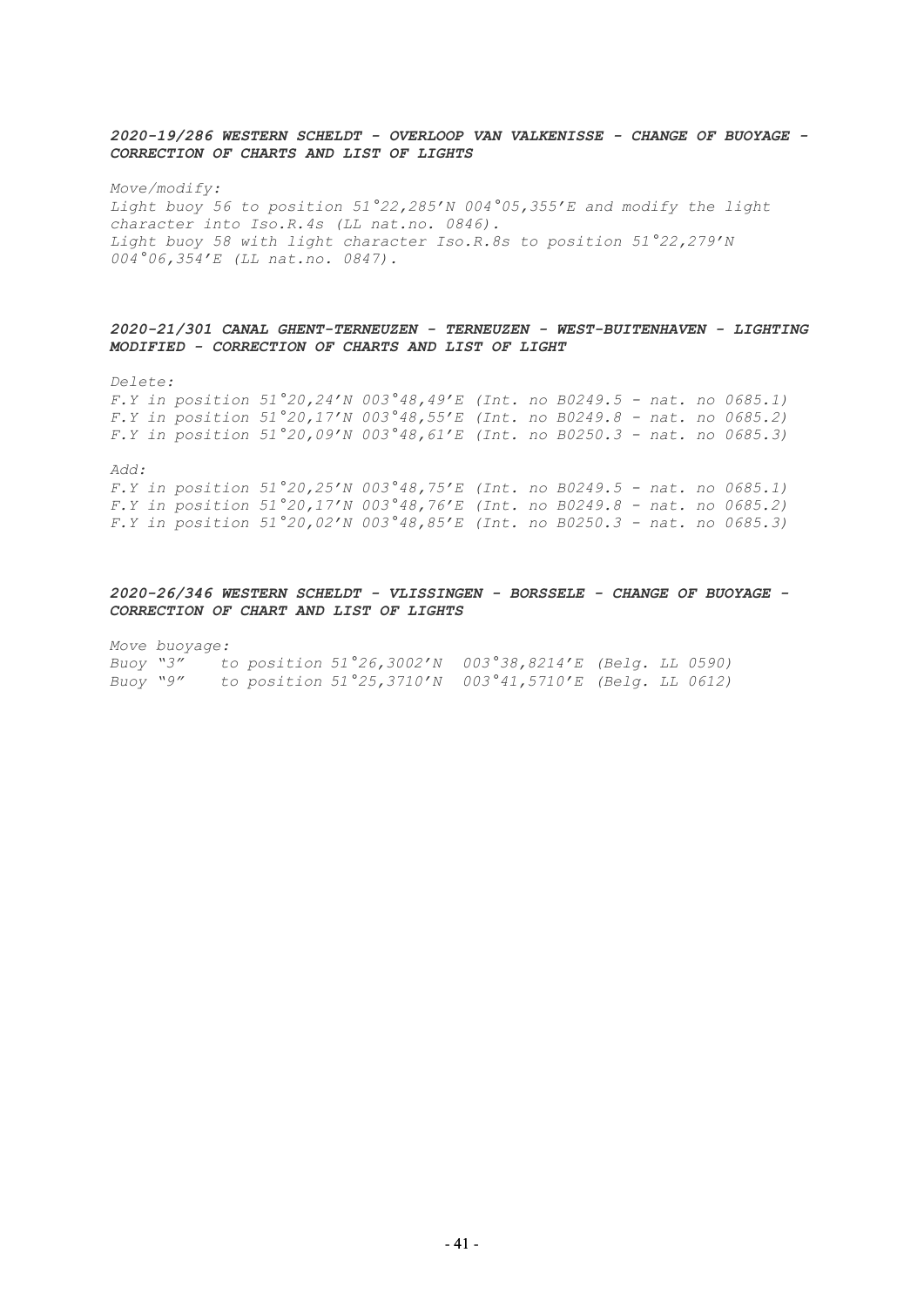## *2021*

# *2021-02/089 APPROACH WESTERSCHELDE - WESTERSCHELDE - SECTOR LIGHTS MODIFIED - CORRECTION OF CHARTS AND LIST OF LIGHTS The sectors of the following sector lights are modified. Sector light Molenhoofd in position 51°31,59'N 003°26,05'E (LL 0210 - INT B0176) - red from 311°,5 (Sergeant) to 330°,5 (light buoy OG 13) - white from 330°,5 to 348°,5 (spar OG 11) - red from 348°,5 to 0°,5 (spar DL 3) - green from 0°,5 to 034°,5 - white from 034°,5 to 036°,5 (light buoy OG 9) - green from 036°,5 to 124°,0 (light buoy OG-GR) - white from 124°,0 to 167°,5 (light buoy OG-DR) - red from 167°,5 to 198° Sector light Schone Waardin in position 51°26,54'N 003°37,91'E (LL 0564 - INT B0203) - dark from 90°,5 to 235° - red from 235° to 271° (light buoy 2) - white from 271° to 283° (light buoy 5) - green from 283° to 335° - red from 335° to 341° (wreck Stella) - green from 341° to 26° (light buoy H-SS) - white from 26° to 79° (light buoy RV 6) - red from 79° to 90°,5 (St. Jacobskerk Vlissingen) Sector light Hoedekenskerke in position 51°25,13'N 003°54,97'E (LL 0637 - INT B0268) - dark from 30° to 190° - red from 190° to 205°,5 (spar MG 6) - white from 205°,5 to 208°,5 (light buoy MG 11) - green from 208°,5 to 230°,5 (illuminated spar MG 7) - white from 230°,5 to 326° (spar MG 5) - green from 326° to 7° (spar MG 1) - white from 7° to 18°,5 (spar MG 2) - red from 18°,5 to 30° Sector light Hansweert in position 51°26,42'N 004°00,53'E (LL 0768 - INT B0286) - dark from 127°,5 to 288° - red from 288° to 302°,5 (light buoy 42) - green from 302°,5 to 316° (light buoy ZG-SvV) - white from 316° to 331°,5 (light buoy 51) - green from 331°,5 to 346° (light buoy 49) - white from 346° to 043° (light buoy 41) - red from 043° to 066° (light buoy 45A) - white from 066° to 080°,5 (light buoy 40A) - green from 080°,5 to 102°,5 (light buoy MG 19) - white from 102°,5 to 113° (light buoy MG 14) - red from 113° to 127°,5 Sector light Oude Hoofd Walsoorden in position 51°23,60'N 004°01,89'E (LL 0804 - INT B0296) - red from 132° to 177°,5 (light buoy 53A) - white from 177°,5 to 270°,5 (light buoy 48) - green from 270°,5 to 323°,5 (light buoy 50)*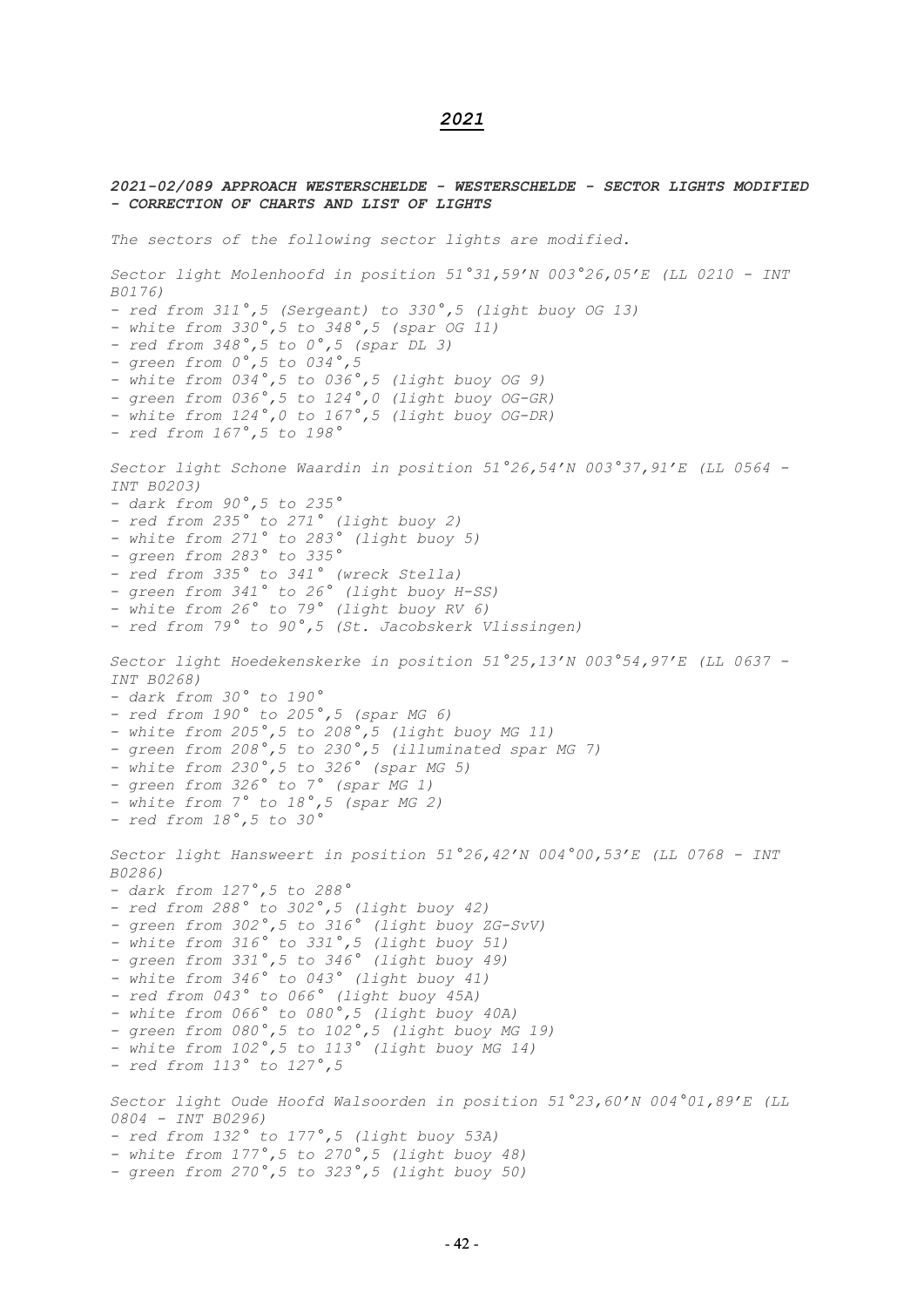*- white from 323°,5 to 336°,5 (light buoy 59) - red from 336°,5 to 012°*

*CHANGE OF BUOYS - CORRECTION OF CHART AND LIST OF LIGHTS Delete: Light buoy SvV Z (LL nat. no. 0801.5) Light buoy SvV C (LL nat. no. 0801.6) Ton F 60 Ton F 60A Insert: Yellow conical light buoy SvV Z in position 51°22,35'N 004°05,93'E, light*

*2021-03/103 WESTERSCHELDE - WALSOORDEN-VALKENISSE - SCHAAR VAN VALKENISSE -*

*character Fl.Y.5s (LL nat. no. 0801.5) South cardinal buoy "Valkenisse" in position 51°22,34'N 004°06,24'E, light character Q(6)+LFl.15s (LL nat. no. 0801.6) Ton F 58 in position 51°22,34'N 004°06,51'E Ton F 60 in position 51°22,41'N 004°07,16'E*

*Move: Light buoy SvV Y to position 51°22,69'N 004°05,83'E (LL nat. no. 0801.3) Light buoy SvV B to position 51°22,73'N 004°06,01'E (LL nat. no. 0801.4)*

### *2021-04/105 WINDFARMS - MERMAID - LIGHTS AND FOG SIGNALS - CORRECTION OF LIST OF LIGHTS*

*Insert:* 

*Light Mo(U)Y.16s with range 5M and fog signal Horn Mo(U)30s with range 2M on turbines in positions: MB3 51°42,36'N 002°42,38'E (nat. no. 0019.1) MA3 51°41,60'N 002°43,08'E (nat. no. 0019.2) MF4 51°42,93'N 002°46,82'E (nat. no. 0019.3) MF5 51°43,39'N 002°46,86'E (nat. no. 0019.4) MC5 51°44,32'N 002°45,22'E (nat. no. 0019.5) MC2 51°43,67'N 002°42,82'E (nat. no. 0019.6)*

*Light Fl.Y.4s with range 2M on turbine in position: MF2 51°42,54'N 002°45,02'E*

## *2021-04/107 WINDFARMS - SEASTAR - LIGHTS AND FOG SIGNALS - CORRECTION OF CHARTS AND LIST OF LIGHTS*

*Insert:* 

*Light Mo(U)Y.16s with range 5M and fog signals Horn Mo(U)30s with range 2M on turbines in positions: SB3 51°36,91'N 002°48,98'E (nat. no. 0021.1) SA5 51°36,49'N 002°50,48'E (nat. no. 0021.2) SC4 51°39,87'N 002°52,75'E (nat. no. 0021.3) SF5 51°38,94'N 002°54,31'E (nat. no. 0021.4)*

*Light Fl.Y.4s with range 2M on turbines in position:*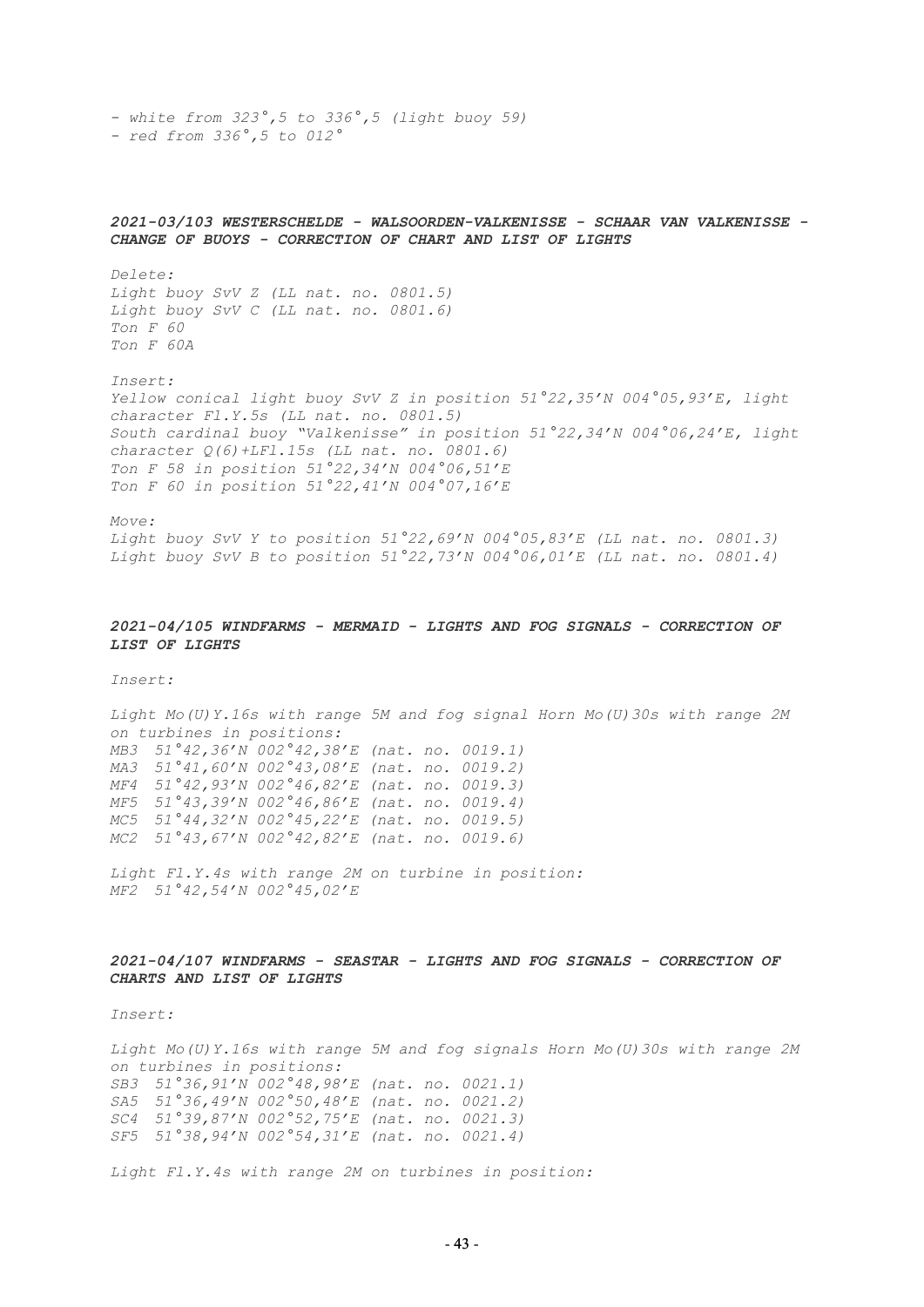*SC1 51°38,13'N 002°50,43'E SC2 51°38,73'N 002°51,18'E SA3 51°36,97'N 002°51,81'E SF3 51°37,84'N 002°52,91'E*

## *2021-04/110 APPROACH WESTERSCHELDE - OOSTGAT - LEADING LIGHTS KAAPDUIN - CORRECTION OF CHARTS AND LIST OF LIGHTS*

*The arcs of visibility of the leading lights line Kaapduinen has been adjusted.*

*Front light (B0184 - 0225.1) in position 51°28,47'N 003°30,98'E: Arc of visibility (white sector): 15°, visible from 122,5° to 137,5°.*

*Rear light (B0184.1 - 0225.2) in position 51°28,40'N 003°31,13'E: Arc of visibility (white sector): 15°, visible from 122,5° to 137,5°.*

## *2021-07/144 WESTERSCHELDE - SCHAAR VAN SPIJKERPLAAT - CHANGE OF BUOYS - CORRECTION OF CHARTS AND LIST OF LIGHTS*

*Move:*

*Green light buoy SS 7 to position 51°25,13'N 003°38,61'E with light character Iso.G.8s (LL 0576). Green light buoy SS 9 to position 51°25,10'N 003°39,81'E with light character Iso.G.4s (LL 0576.1) and delete topmark. Green light buoy SS 11 to position 51°24,69'N 003°40,58'E with light character Iso.G.8s (LL 0576.2) and change buoy shape into pillar.*

## *2021-07/145 WESTERSCHELDE - HONTE - BUOY 2C - CORRECTION OF CHART EN LIST OF LIGHTS*

*NtM 2018-24/277(T) is cancelled.*

*The light buoy 2C remains in position 51°24,94'N 003°43,18'E.*

## *2021-07/146(T) WESTERSCHELDE - TERNEUZEN - WORKING ACTIVITIES WEST-BUITENHAVEN*

*Temporary delete: Harbour light F.G in position 51°20,60'N 003°48,58'E (LL 0684 - B0248).*

*Add:*

*Pole with light "F.G" in position 51°20,64'N 003°48,60'E. North cardinal buoy in position 51°20,70'N 003°48,45'E with light character "VQ".*

*There is a forbidden sailing area on the westside of the West-Buitenhaven.*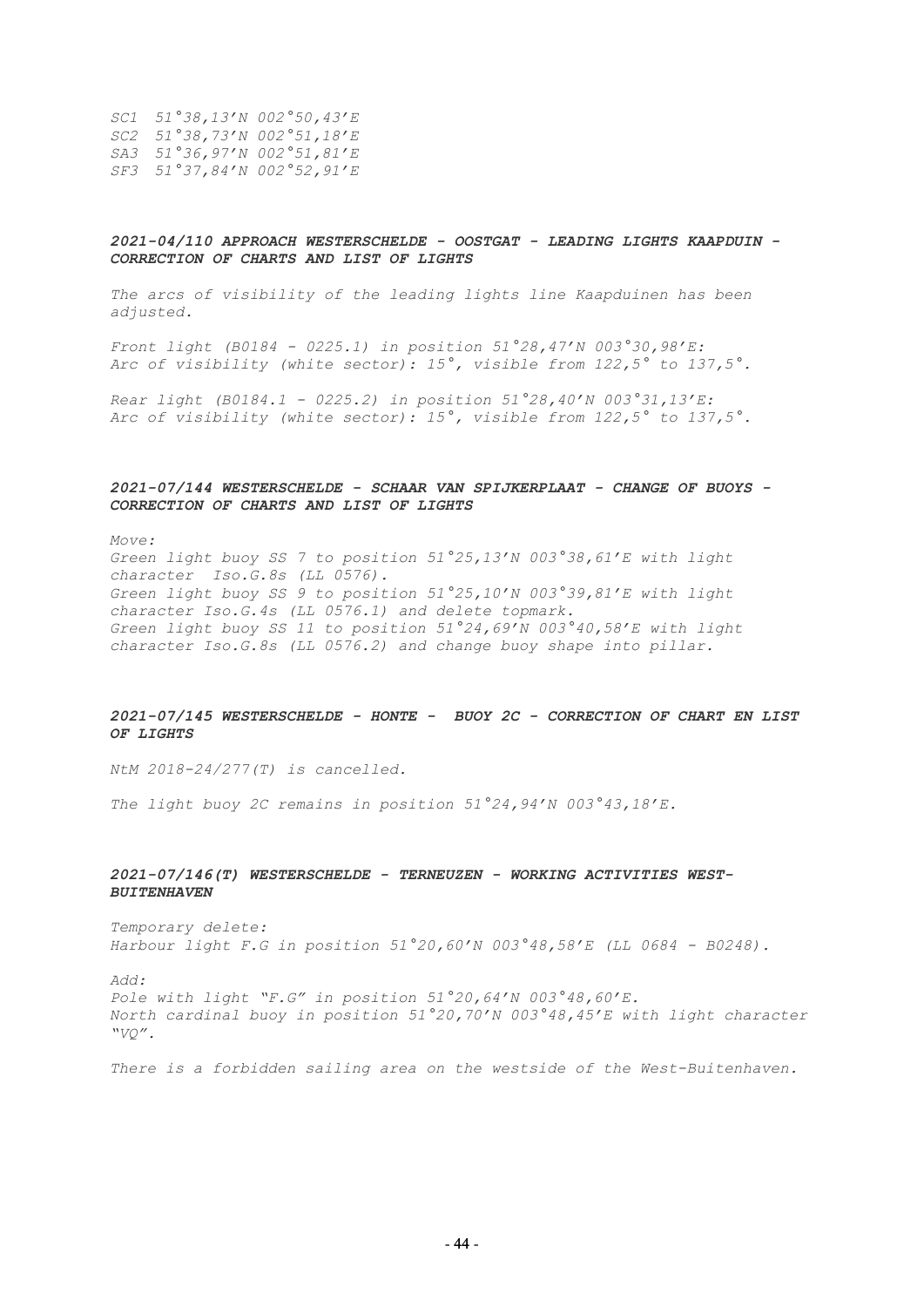*2021-07/147 WESTERSCHELDE - GAT VAN OSSENISSE - ADD LIGHT - CORRECTION OF CHARTS AND LIST OF LIGHTS*

*Add:*

*Light character Iso.G.4s on buoy 31 in position 51°22,14'N 003°55,66'E (LL 0728).*

## *2021-10/168 WINDFARMS - MERMAID - NAT. AND INT. LIGHT NO - CORRECTION OF LIST OF LIGHTS*

*Add nat. and int. light no.: Turbine MA3 51°41,60'N 002°43,08'E (nat. no. 0019.2): int. no. B0147.755 Turbine MB3 51°42,36'N 002°42,38'E (nat. no. 0019.1): int. no. B0147.76 Turbine MC5 51°44,32'N 002°45,22'E (nat. no. 0019.5): int. no. B0148.03 Turbine MF5 51°43,39'N 002°46,86'E (nat. no. 0019.4): int. no. B0148.04 Turbine MC2 51°43,67'N 002°42,82'E (nat. no. 0019.6): int. no. B0147.765 Turbine MF2 51°42,54'N 002°45,02'E (nat. no. 0019.7): int. no. B0147.768 Turbine MF4 51°42,93'N 002°46,82'E (nat. no. 0019.3): int. no. B0148.02*

## *2021-10/169 WINDFARMS - SEASTAR - NAT. AND INT. LIGHT NO - CORRECTION OF LIST OF LIGHTS*

*Add nat. and int. light no.: Turbine SB3 51°36,91'N 002°48,98'E (nat. no. 0021.1): int. no. B0148.78 Turbine SC4 51°39,87'N 002°52,75'E (nat. no. 0021.3): int. no. B0148.55 Turbine SC1 51°38,13'N 002°50,43'E (nat. no. 0021.5): int. no. B0148.82 Turbine SC2 51°38,73'N 002°51,18'E (nat. no. 0021.6): int. no. B0148.87 Turbine SF5 51°38,94'N 002°54,31'E (nat. no. 0021.4): int. no. B0148.88 Turbine SF3 51°37,84'N 002°52,91'E (nat. no. 0021.7): int. no. B0148.905 Turbine SA5 51°36,49'N 002°50,48'E (nat. no. 0021.2): int. no. B0148.915 Turbine SA3 51°36,97'N 002°51,81'E (nat. no. 0021.8): int. no. B0148.918*

#### *2021-10/181 WESTERSCHELDE - TERNEUZEN-HANSWEERT - GAT VAN OSSENISSE - CHANGE OF BUOYS - CORRECTION OF CHARTS AND LIST OF LIGHTS*

*Change: Buoy 31 with light character Iso.G.4s (LL 0728) in position 51°22,14'N 003°55,66'E from spar to green conical.*

#### *2021-14/204 WESTERSCHELDE - VLISSINGEN-BORSSELE - CHANGE OF BUOYS - CORRECTION OF CHARTS AND LIST OF LIGHTS*

*Move buoy SS 8 with light character Iso.R.4s (LL nat. no 0577) in position 51°25,32'N 003°39,83'E to position 51°25,42'N 003°39,83'E.*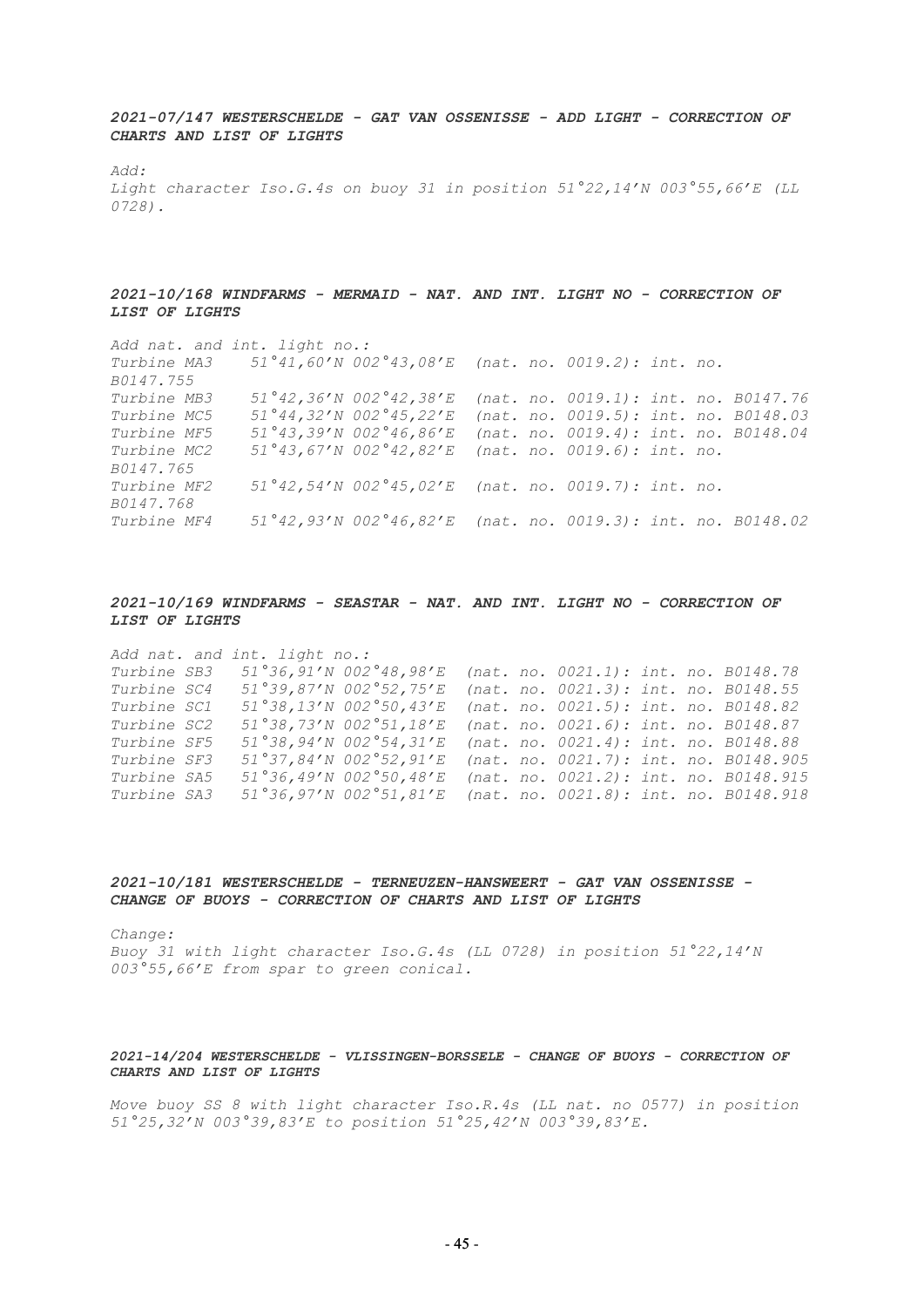*2021-15/208 WESTERSCHELDE - WALSOORDEN-VALKENISSE - SCHAAR VAN VALKENISSE - LIMITED FAIRWAY AND SHIPPING MEASURES - CHANGE OF BUOYAGE - CORRECTION OF CHARTS AND LIST OF LIGHTS The Schaar van Valkenisse is becoming shallower and very unstable. The Schaar van Valkenisse is not a reliable channel because of rapid changes in depths. The following measures are immediately in force: Upwards: The Schaar van Valkenisse is not recommended for upbound shipping because there is a limited possibility of returning if a ship is in this channel and because of the nautical complex crossing with the main channel. The water level and the last minimum sounded depth can be requested from the Hansweert Vessel Traffic Control Centre on VHF channel 65, in case shipping wants to make use of this channel on its own responsibility. There is a draught restriction with a minimum keel clearance of 6 dm throughout the Schaar van Valkenisse. Downwards: The passage through the Schaar van Valkenisse is not recommended for downwards shipping from 2 hours before low tide Bath to 2 hours after low tide Bath. There is a draught restriction with a minimum keel clearance of 6 dm throughout the entire Schaar van Valkenisse. The water level and last minimum sounded depth can be requested at the Zandvliet Traffic Control Centre on VHF channel 12. Change: - "SvV X", Fl.Y.5s (LL nat. no. 0801.1) in position 51°23,14'N 004°05,36'E to "SvV W". - "SvV Y", Fl.Y.5s (LL nat. no. 0801.3) in position 51°22,69'N 004°05,83'E to "SvV X". Insert: - "SvV Y", yellow spar, Fl.Y.5s in position 51°22,44'N 004°06,05'E. Move: - "SvV Z", Fl.Y.5s (LL nat. no. 0801.5) in position 51°22,35'N 004°05,93'E to position 51°22,35'N 004°06,03'E. 2021-19/229 PORT OF OOSTENDE - HARBOUR LIGHT Charts: Change: text "F.G.9m3M" near position 51°14,44'N 002°54,97'E in "F.G.19m11M" Insert: text "Horn Mo(U)" near position 51°14.44'N 002°54.97'E List of lights: Change at int. no B0095 - nat. no 0436.2: Column 3: "51 14.44 N 2 54.96 E" in "51 14.44 N 2 54.97 E" Column 5: "9" in "19" Column 6: "3" in "11"*

*Column 7: "groene mast" in "groene toren"*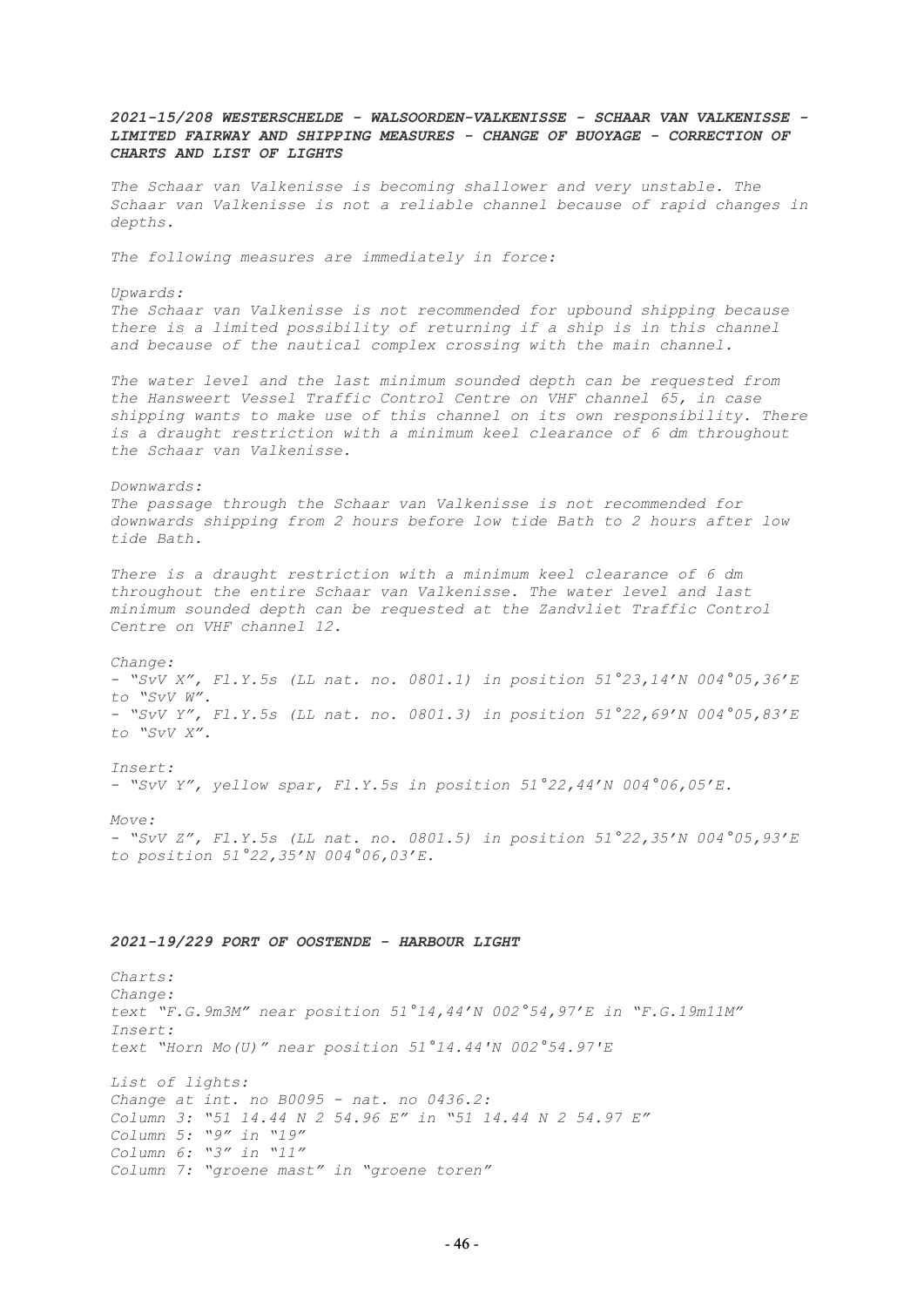*2021-19/234 WESTERSCHELDE - TERNEUZEN-HANSWEERT - BUOY AND LIGHT NtM 2021-07/146(T) is cancelled. Delete: - Pole with light "F.G" in position 51°20,64'N 003°48,60'E - North cardinal buoy in position 51°20,70'N 003°48,45'E Insert: - Light "F.G" (LL 0684 - B0248) in position 51°20,61'N 003°48,47'E 2021-20/242 APPROACH WESTERSCHELDE - BUOYS Delete: - VH2 in position 51°24,34'N 003°33,90'E - VH8 in position 51°23,28'N 003°36,52'E - VH10 in position 51°23,28'N 003°36,94'E Insert: - VH2, red spar, cylinder as topmark, Iso 2s in position 51°24,41'N 003°33,72'E - VH8, red spar, cylinder as topmark in position 51°23,30'N 003°36,48'E - VH10, red spar, in position 51°23,32'N 003°36,94'E In the list of lights: - Change at nat. no. 0566 (VH2) Column 3: 51 24,34 N 3 33,90 E in 51 24,41 N 3 33,72 E 2021-20/245 WESTERSCHELDE - WALSOORDEN-VALKENISSE - BUOYS AND FIETSPAD MOER Delete: - Valkenisse in position 51°22,34'N 004°06,24'E - F58 in position 51°22,34'N 004°06,51'E - F60 in position 51°22,41'N 004°07,16'E - SvV X in position 51°22,69'N 004°05,83'E - SvV Y in position 51°22,44'N 004°06,05'E - SvV Z in position 51°22,35'N 004°06,03'E Insert: - SvV C, yellow spar, in position 51°22,44'N 004°06,20'E - Valkenisse, south cardinal pillar with topmark, Q(6)+LFl.15s in position 51°22,34'N 004°06,27'E - F58, yellow conical, lying cross as topmark, radar reflector in position 51°22,33'N 004°06,57'E - F60, yellow spar, radar reflector in position 51°22,39'N 004°07,13'E - SvV X, yellow conical, FL.Y.5s in position 51°22,69'N 004°05,85'E - SvV Y, yellow spar, FL.Y.5s in position 51°22,43'N 004°06,07'E - SvV Z, yellow conical, FL.Y.5s in position 51°22,35'N 004°06,07'E*

*Fietspad Moer follows the buoys F58 and F60.*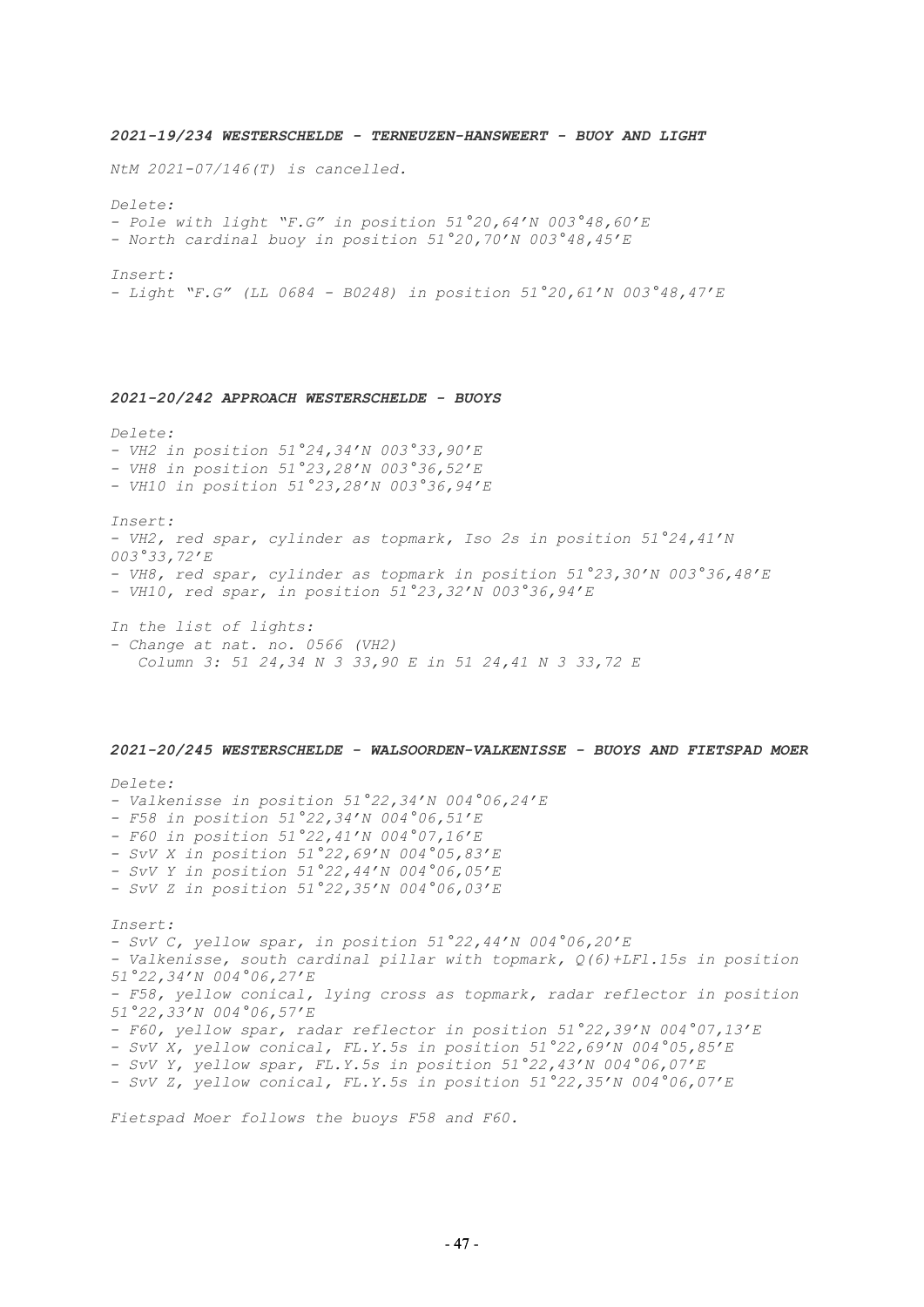*In the list of lights: - Change at nat. no. 0801.1 (SvV X) Column 3: 51 22,69 N 4 05,83 E in 51 22,69 N 4 05,85 E - Change at nat. no. 0801.5 (SvV Z) Column 3: 51 22,35 N 4 06,03 E in 51 22,35 N 4 06,07 E*

#### *2021-21/252 WESTERSCHELDE - TERNEUZEN-HANSWEERT - BUOY*

*Move:*

*- Buoy 6 (LL nat.nr. 0648) from position 51°23,48'N 003°42,87'E to position 51°23,45'N 003°42,94'E*

#### *2021-21/254 WESTERSCHELDE - WALSOORDEN-VALKENISSE - BUOY*

*Move:*

*- Buoy SvV Z (LL nat.nr. 0801.5) from position 51°22,35'N 004°06,07'E to position 51°22,35'N 004°06,13'E*

## *2021-22/259 WESTERSCHELDE - VALKENISSE-SAEFTINGE - LIGHT*

*Insert:*

*- Green light Iso.8s at buoy 83 A (LL nat.no. 0895) in position 51°21,76'N 004°13,22'E*

#### *2021-23/265 WESTERSCHELDE - WALSOORDEN-VALKENISSE - BUOYS AND LIGHTS*

*Delete: - Buoy SvV 1 in position 51°24,59'N 004°02,88'E - Buoy SvV 3 in position 51°24,21'N 004°03,57'E - Buoy SvV 5 in position 51°23,89'N 004°04,33'E - Buoy SvV 7 in position 51°23,51'N 004°04,97'E - Buoy SvV W in position 51°23,14'N 004°05,36'E - Buoy SvV X (LL nat.nr. 0801.1) in position 51°23,14'N 004°05,36'E - Buoy SvV Y (LL nat.nr. 0801.3) in position 51°22,43'N 004°06,07'E - Buoy SvV Z (LL nat.nr. 0801.5) in position 51°22,35'N 004°06,13'E - Buoy ZG-SvV (LL nat.nr. 0792.1) in position 51°25,33'N 004°02,21'E Insert: - 42 A, can red, Q.R in position 51°25,33'N 004°02,21'E - 56 A, can red, in position 51°22,30'N 004°05,95'E*

*- SvV-O, east cardinal spar, Q(3)W.10s, topmark in position 51°22,42'N 004°06,11'E*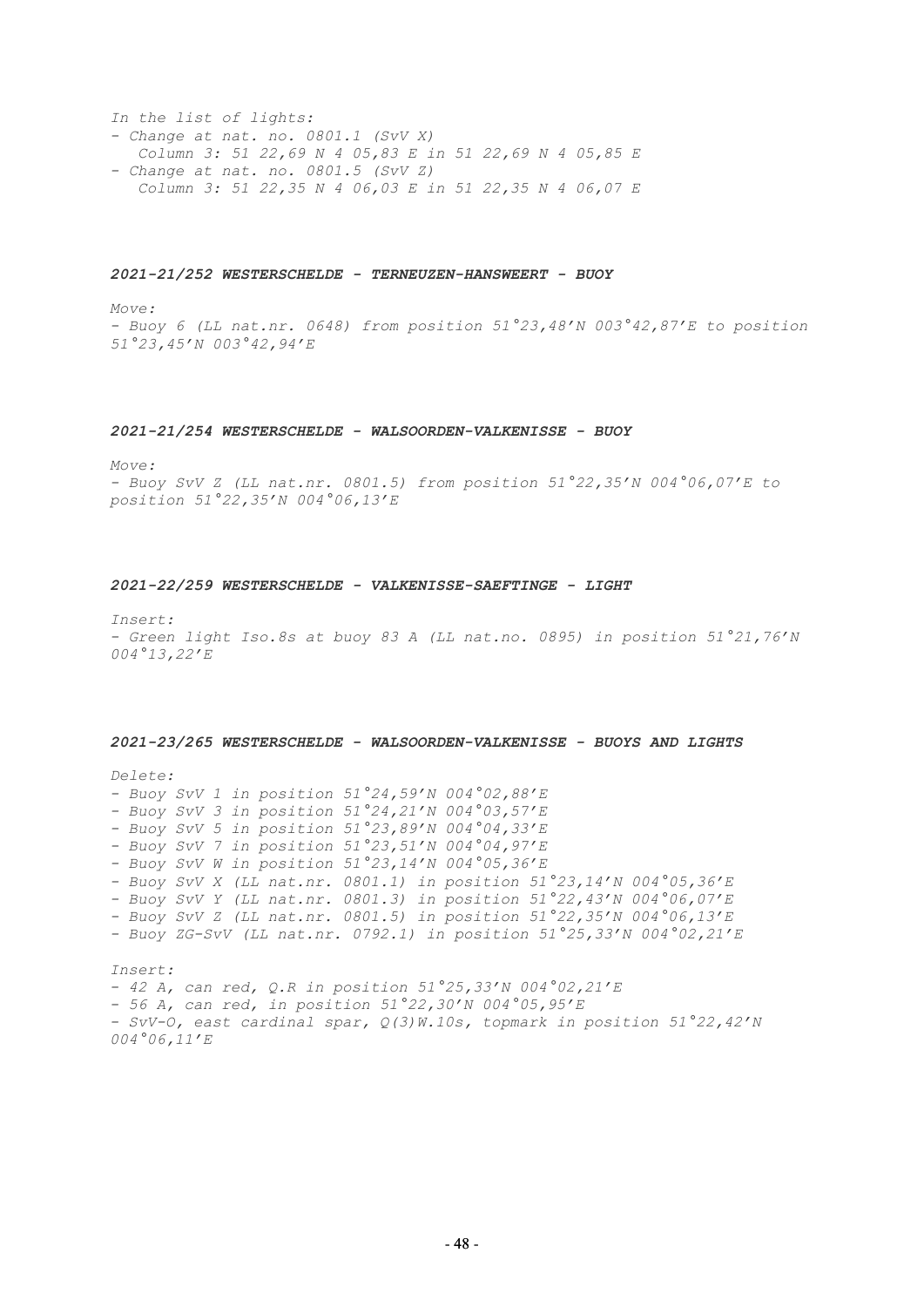#### *2021-24/268 BENEDEN-ZEESCHELDE - REDE ANTWERPEN - LIGHTS*

*Delete: Front light Oosterweel (LL int. no. B0392 - nat. no. 1056) in position 51°14,28'N 004°23,89'E Rear light Oosterweel (LL int. no. B0392.1 - nat. no. 1058) in position 51°14,28'N 004°24,04'E Leading lights line 091°*

## *2021-24/269 APPROACH WESTERSCHELDE - LIGHTS*

*101: light Sergeant (LL int. no. B0174.1 - nat. no. 0218) in position 51°30,28'N 003°28,41'E*

*Delete: Sector light arms and band*

*Insert: Yellow light flare*

*104/09: light Eendragtpolder (LL int. no. B0262 - nat. no. 0714) in position 51°21,40'N 003°54,27'E*

*Delete: Sector light arms and bands*

*Insert: Yellow light flare*

*104/09 and 104/08: light Schore (LL int. no. B0282 - nat. no. 0754.1) in position 51°27,18'N 003°59,42'E*

*Delete: Sector light arms and bands*

*Insert: Yellow light flare*

#### *2021-26/277 PORT OF OOSTENDE - HARBOUR LIGHT*

*Charts: Change: text "F.R.9m3M" near position 51°14,52'N 002°55,18'E in "F.R.19m11M" List of lights: Change at int. no. B0096 - nat. no. 0436.3 (OOSTENDE Oostdam): Column 3: "51 14,51 N 2 55,18 E" in "51 14,52 N 2 55,18 E" Column 5: "11" in "19" Column 6: "3" in "11" Column 7: "metalen mast in wit vakwerk 12m" in "rode toren"*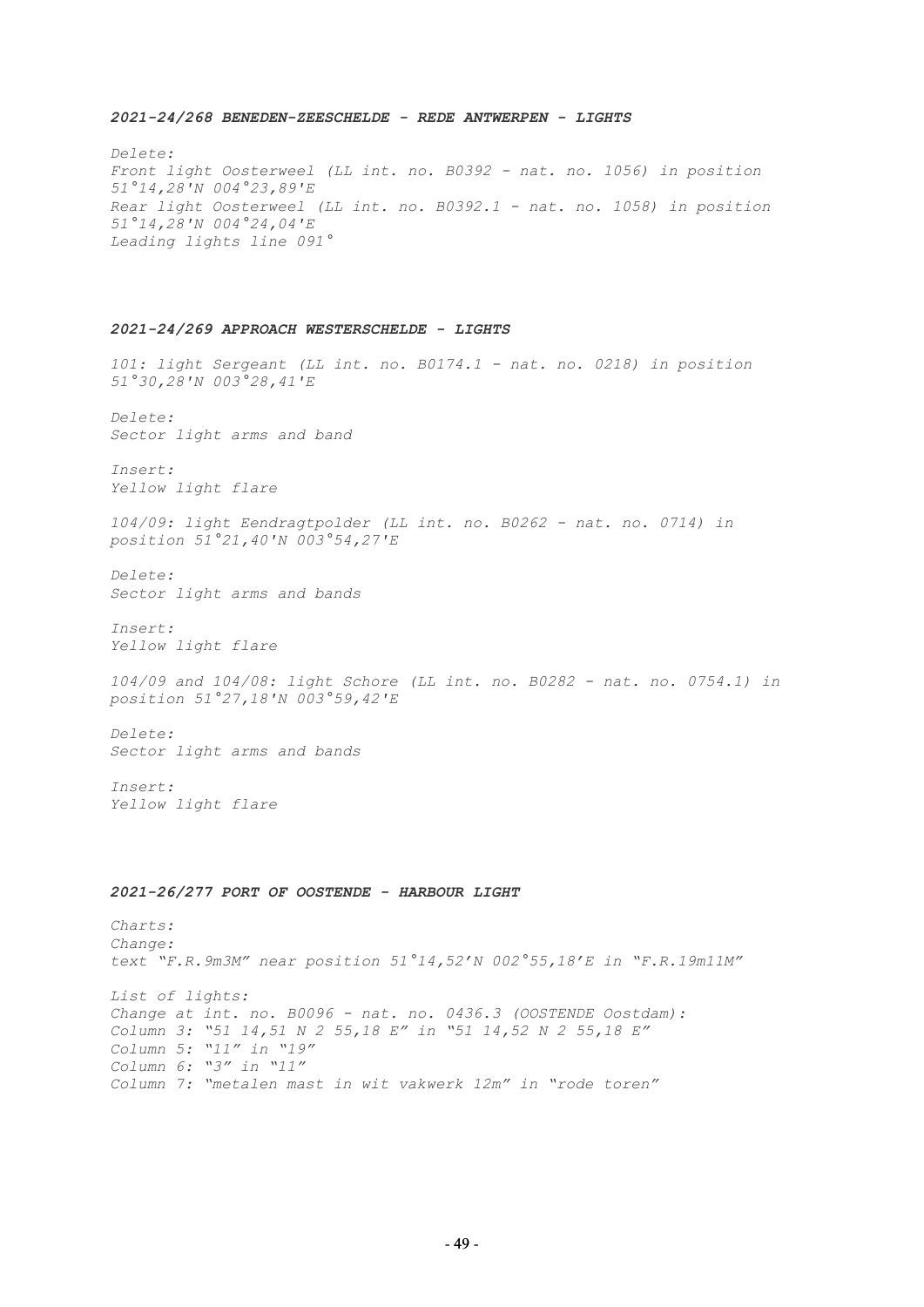*2021-26/285 WESTERSCHELDE - TERNEUZEN-HANSWEERT - BUOYS*

*Move: - Buoy E 7 (LL nat. no. 0630) from position 51°22,47'N 003°49,01'E to position 51°22,26'N 003°49,35'E - Buoy E 11 (LL nat. no. 0631.3) from position 51°21,98'N 003°51,14'E to position 51°21,91'N 003°51,06'E - Buoy E 13 (LL nat. no. 0631.2) from position 51°22,21'N 003°51,76'E to position 51°22,15'N 003°51,80'E - Buoy E 15 (LL nat. no. 0632.3) from position 51°22,38'N 003°52,37'E to position 51°22,31'N 003°52,42'E - Buoy E 17 (LL nat. no. 0633.2) from position 51°22,58'N 003°53,03'E to position 51°22,53'N 003°53,07'E - Buoy E 8 (LL nat. no. 0631) from position 51°22,19'N 003°51,07'E to position 51°22,17'N 003°51,07'E - Buoy E 10 (LL nat. no. 0632.1) from position 51°22,36'N 003°51,67'E to position 51°22,33'N 003°51,65'E - Buoy ZE 1 from position 51°22,37'N 003°48,06'E to position 51°22,31'N 003°48,01'E - Buoy ZE 2 from position 51°22,43'N 003°48,28'E to position 51°22,39'N 003°48,34'E Delete: - Buoy E 9 in position 51°22,14'N 003°49,92'E - Buoy E 6 in position 51°22,47'N 003°49,81'E - Buoy E 11A in position 51°22,08'N 003°51,47'E - Buoy E-ZE in position 51°22,61'N 003°48,26'E Insert: - Buoy E 9, conical green, Iso.G.8s in position 51°21,98'N 003°50,23'E - Buoy E 6, can red, Iso.R.8s in position 51°22,37'N 003°50,52'E - Buoy E 4A, can red, Iso.R.4s in position 51°22,68'N 003°49,66'E*

*- Buoy E-ZE, north cardinal pillar, Q, topmark in position 51°22,55'N 003°48,44'E*

#### *2021-26/286(T) WESTERSCHELDE - WALSOORDEN-VALKENISSE - BUOYS*

*NtM 2021-23/264 cancelled.*

*Delete: - Buoy Valkenisse (LL nat. no. 0801.6) in position 51°22,34'N 004°06,27'E - Buoy SvV B (LL nat. no. 0801.4) in position 51°22,73'N 004°06,01'E - Buoy SvV C in position 51°22,44'N 004°06,20'E - Buoy SvV O in position 51°22,42'N 004°06,11'E Insert: - Buoy Valkenisse, north cardinal spar, Q(6)+LFl.15s, topmark in position 51°22,34'N 004°06,06'E - Buoy SVV-D, yellow spar, Fl(3)Y.10s in position 51°22,47'N 004°05,64'E - Buoy SVV-C, yellow spar, Fl(3)Y.10s in position 51°22,62'N 004°05,53'E - Buoy SVV-B, yellow spar, Fl(3)Y.10s in position 51°22,84'N 004°05,48'E - Buoy SVV-Z, yellow spar in position 51°22,47'N 004°05,50'E - Buoy SVV-O, east cardinal pillar, Q(3)10s, topmark in position 51°23,03'N 004°05,36'E*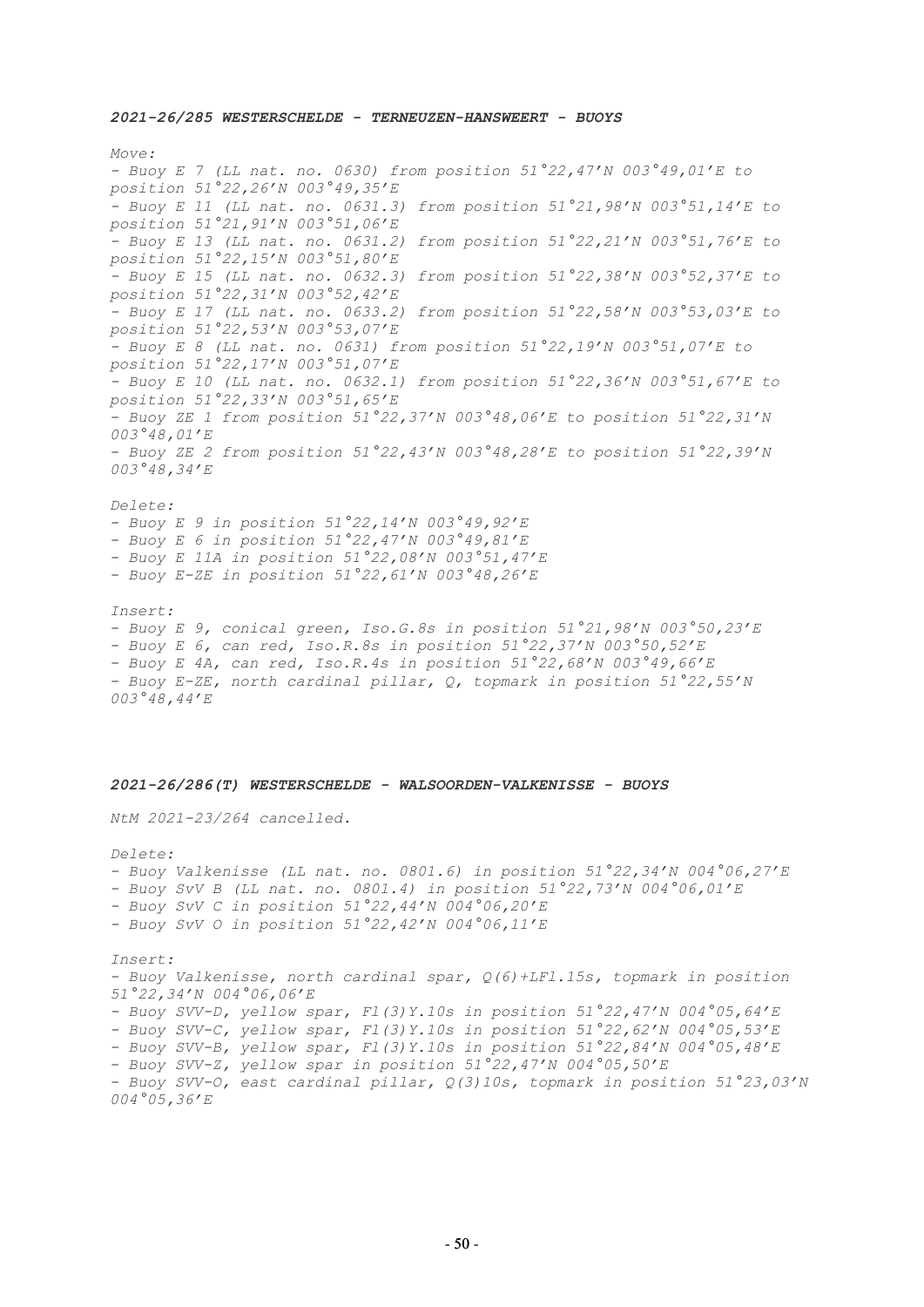# *2022*

#### *2022-02/084 PORT OF OOSTENDE - DREDGED AREA - BUOY - LIGHTS*

*Charts:* 

*Insert accompanying block. Pay attention to the scale when printing, see printer settings.* 

*List of Lights:* 

*Delete: Buoy "OH8", LL nat. no. 0438.8* 

| Insert: |  |
|---------|--|
| Column  |  |

| Insert:<br>Column | (1)     | (2)                              | (3)                             | '4)       |
|-------------------|---------|----------------------------------|---------------------------------|-----------|
|                   | 0438.10 | <i>OOSTENDE</i><br>Halve Maan    | 51 14,25 N<br>$2\;\;55,41\;\;E$ | $O$ . $R$ |
|                   | 0438.11 | <i>OOSTENDE</i><br>Visserijsluis | 51 14,09 N<br>2 55,57 $E$       | $O$ . $R$ |

#### *2022-02/100 APPROACH WESTERSCHELDE - LIGHTS*

*101 (INT 1474) and 104/10:* 

*Light De Nolle (LL int. no. B0188 - nat. no. 0239) in position 51°26,95'N 003°33,12'E Delete: Sector light arms and bands Insert: Yellow light flare Oc.9s Front light Sardijngeul (LL int. no. B0192.1 - nat. no. 0248.2) in position 51°26,30'N 003°34,56'E Delete: Sector light arms and bands Insert: Yellow light flare Oc.5s Light Boulevard de Ruyter (LL int. no. B0200 - nat. no. 0552) in position 51°26,37'N 003°34,52'E Delete: Sector light arms and bands* 

*Insert: Red light flare Iso.R.3s* 

*D11:* 

*Light De Nolle (LL int. no. B0188 - nat. no. 0239) in position 51°26,95'N 003°33,12'E Change: Magenta light flare into a yellow light flare Oc.9s Front light Sardijngeul (LL int. no. B0192.1 - nat. no. 0248.2) in position 51°26,30'N 003°34,56'E Change: Magenta light flare into a yellow light flare Oc.5s Light Boulevard de Ruyter (LL int. no. B0200 - nat. no. 0552) in position 51°26,37'N 003°34,52'E Change:*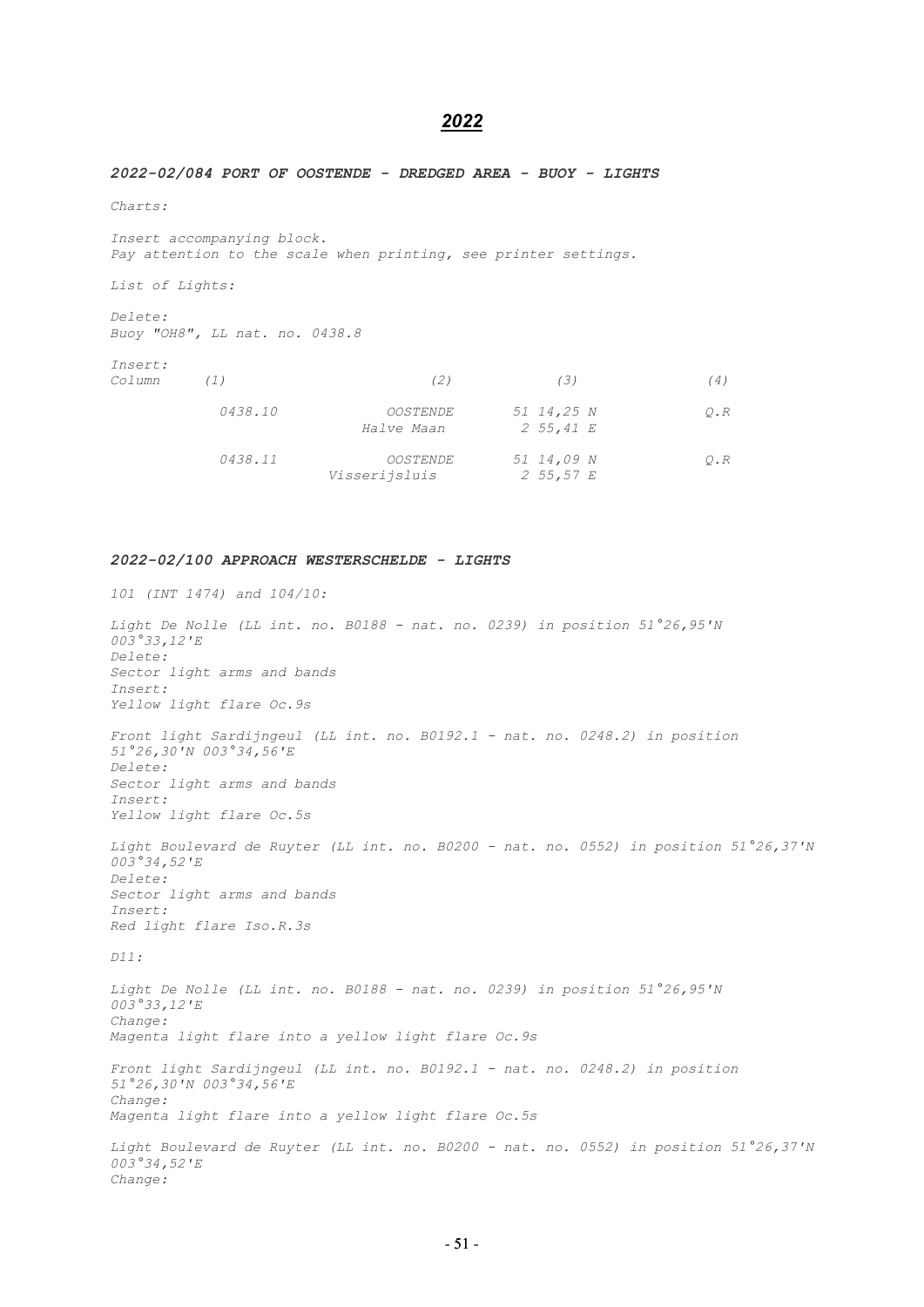*Magenta light flare into a red light flare Iso.R.3s*

#### *2022-02/102 WESTERSCHELDE - TERNEUZEN-HANSWEERT - BUOYS - LIGHT*

*Delete:*

*- Buoy 27C in position 51°21,11'N 003°53,44'E - Sector light Margarethapolder (LL int. no. B0258 - nat. no. 0712) in position 51°20,96'N 003°53,11'E*

*Move:*

*- Buoy 27B (LL nat. no. 0710) from position 51°20,83'N 003°52,50'E to position 51°20,77'N 003°52,32'E*

*Insert:*

*- Buoy 27C, green spar, Iso.G.2s in position 51°20,99'N 003°53,11'E - Buoy 27D, green conical, Iso.G.4s in position 51°21,12'N 003°53,42'E*

#### *2022-04/112 WESTERSCHELDE - WALSOORDEN-VALKENISSE - BUOYS*

*Delete:*

*- Buoy SvV A (LL nat. no. 0801.2) in position 51°23,21'N 004°05,59'E*

- *- Buoy 56A in position 51°22,30'N 004°05,95'E*
- *- Buoy Valkenisse in position 51°22,34'N 004°06,06'E*
- *- Buoy F 62 in position 51°22,52'N 004°07,72'E*

*Insert:*

*- Buoy SVV-Y, yellow spar in position 51°22,84'N 004°05,36'E - Buoy Valkenisse, south cardinal spar, Q(6)+LFl.15s in position 51°22,44'N 004°05,51'E - Buoy SVV-A, yellow can, Fl(3)Y.10s in position 51°23,13'N 004°05,67'E - Buoy F 56A, yellow spar, St Andrew's cross as topmark in position 51°22,38'N 004°05,86'E - Buoy 56A, red spar in position 51°22,29'N 004°05,87'E - Buoy F 58A, yellow spar in position 51°22,36'N 004°06,92'E Move: - Buoy F 56 from position 51°22,41'N 004°05,32'E to position 51°22,44'N 004°05,35'E - Buoy SVV-B from position 51°22,84'N 004°05,48'E to position 51°22,84'N 004°05,47'E - Buoy SVV-Z from position 51°22,47'N 004°05,50'E to position 51°22,57'N 004°05,47'E - Buoy SVV-C from position 51°22,62'N 004°05,53'E to position 51°22,58'N 004°05,56'E - Buoy SVV-D from position 51°22,47'N 004°05,64'E to position 51°22,44'N 004°05,69'E - Buoy F 58 from position 51°22,33'N 004°06,57'E to position 51°22,32'N 004°06,39'E - Buoy F 60 from position 51°22,39'N 004°07,13'E to position 51°22,45'N 004°07,50'E - Buoy 62 from position 51°22,49'N 004°08,04'E to position 51°22,50'N 004°08,11'E*

*Buoy SVV-O stays in position 51°23,03'N 004°05,36'E.*

## *2022-04/113 KANAAL GENT-TERNEUZEN - LIGHTS*

*105/06 Change: - Iso.8s into Iso.4s at light (LL nat. no. 1319.1) in position 51°14,46'N 003°48,85'E - Iso.8s into Iso.4s at light (LL nat. no. 1322) in position 51°13,47'N 003°48,26'E - Iso.8s into Iso.4s at light (LL nat. no. 1319.3) in position 51°13,43'N 003°48,44'E*

*105/07*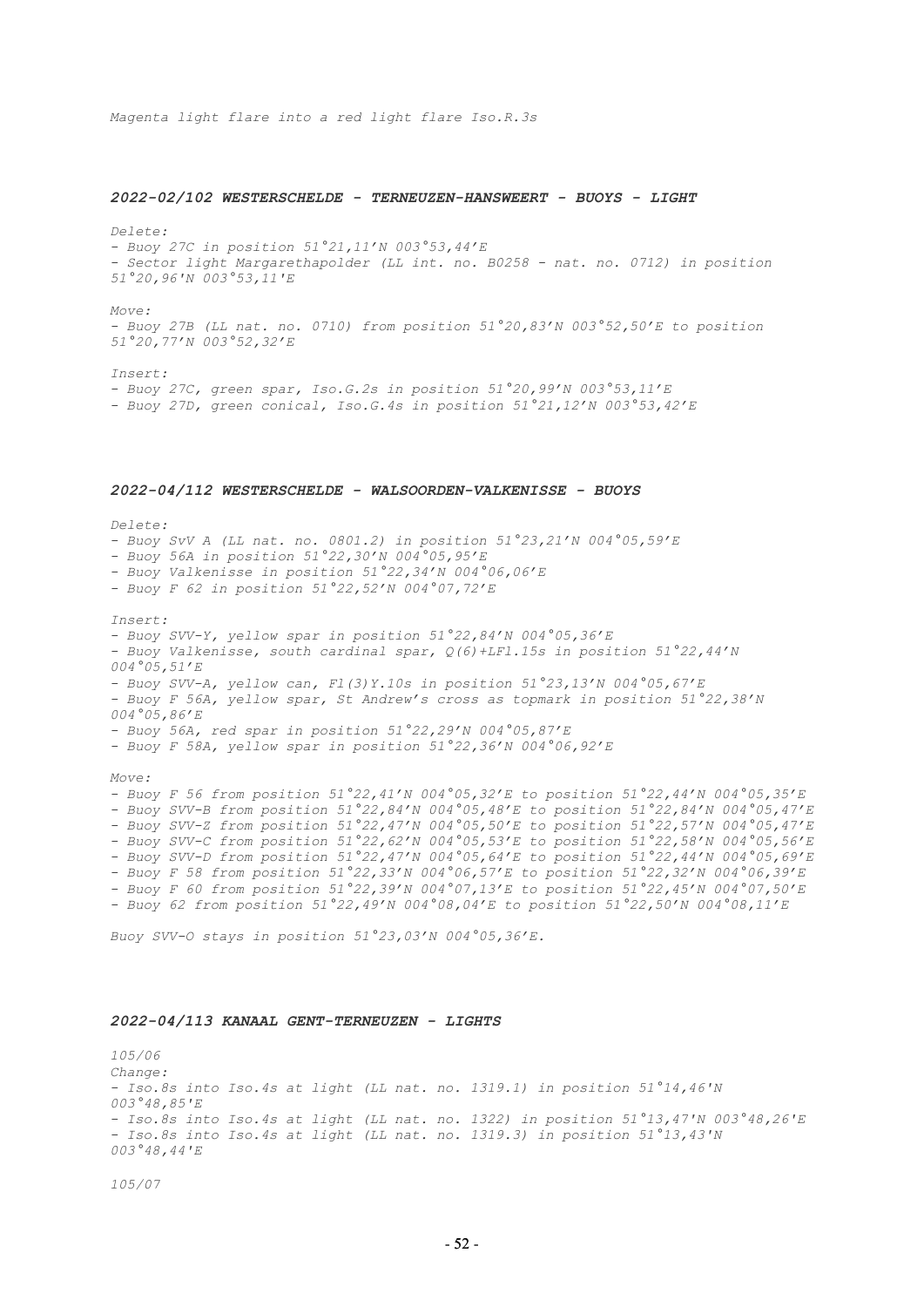*Change: - Iso.8s into Iso.4s at light (LL nat. no. 1310) in position 51°15,63'N 003°49,83'E - Iso.8s into Iso.4s at light (LL nat. no. 1310.1) in position 51°15,60'N 003°49,98'E - Iso.8s into Iso.4s at light (LL int. no. B0252.594 - nat. no. 1308.1) in position 51°16,20'N 003°50,42'E 105/07, 105/08 Change: - Iso.8s into Iso.4s at light (LL int. no. B0252.592 - nat. no. 1308) in position 51°16,22'N 003°50,28'E 105/08 Change: - Iso.8s into Iso.4s at light (LL int. no. B0252.577 - nat. no. 1307.2) in position 51°16,94'N 003°50,30'E - Iso.8s into Iso.4s at light (LL int. no. B0252.578 - nat. no. 1307.3) in position 51°16,97'N 003°50,46'E 105/08, 105/09 Change: - Iso.8s into Iso.4s at light (LL nat. no. 1305.2) in position 51°17,93'N 003°49,96'E 105/09 Change: - Iso.8s into Iso.4s at light (LL nat. no. 1305.3) in position 51°17,95'N 003°50,10'E*

#### *2022-05/118 APPROACH WESTERSCHELDE - LIGHTS*

*101 (INT 1474), D11: Change: - Oc.9s into Oc.9s6m2M at light De Nolle (LL int. no. B0188 - nat. no. 0239) in position 51°26,95'N 003°33,12'E*

*101 (INT 1474): Change: - Oc.5s into Oc.5s10m2M at rear light Sardijngeul (LL int. no. B0192.1 - nat. no. 0248.2) in position 51°26,30'N 003°34,56'E - Iso.R.3s into Iso.R.3s11m2M at light Boulevard de Ruyter (LL int. no. B0200 - nat. no. 0552) in position 51°26,37'N 003°34,52'E*

#### *2022-05/120 KANAAL GENT-TERNEUZEN - SAS VAN GENT - LIGHT*

*Change: - Iso.8s into Iso.4s at light (LL int. no. B0252.628 - nat. no. 1319) in position 51°14,51'N 003°48,73'E*

#### *2022-05/121 WESTERSCHELDE - TERNEUZEN-HANSWEERT - LIGHTS*

*Change:*

*- Column 3 at nat. no. 0630 (E 6): 51 22,47 N 3 49,81 E into 51 22,37 N 3 50,52 E - Column 3 at nat. no. 0630.1 (E 7): 51 22,47 N 3 49,01 E into 51 22,26 N 3 49,35 E*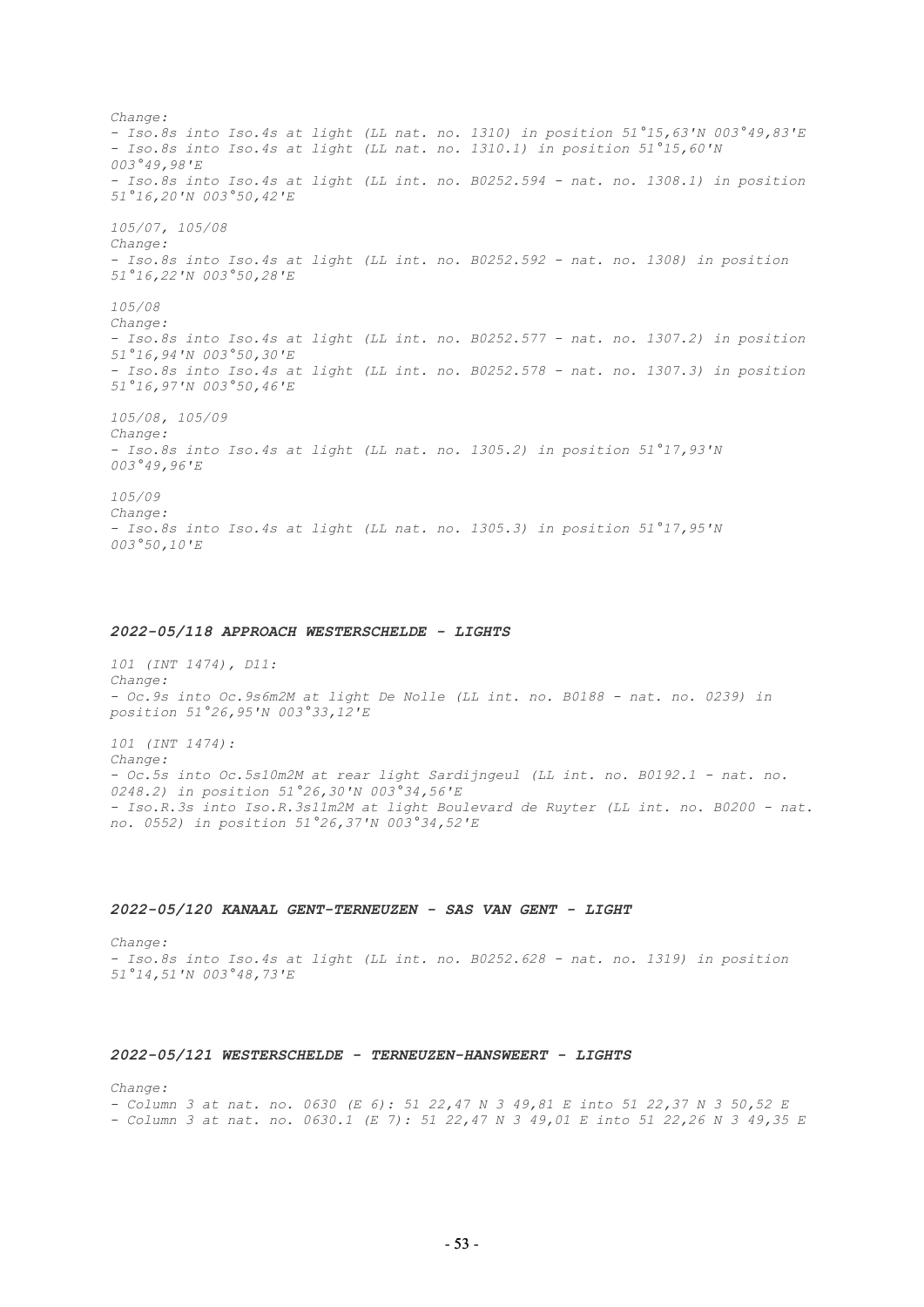#### *2022-06/127 COASTAL ROUTE - OOSTENDE-ZEEBRUGGE - LIGHT*

*Change:*

*- Fl.G.4s at buoy OostendeBk-E (LL nat. no. 0272) in position 51°17,35'N 002°51,92'E into Fl(4)G.20s*

#### *2022-06/130 WESTERSCHELDE - VALKENISSE-SAEFTINGE - BUOYS - ANCHORAGE AREA*

*Delete:*

*- Border anchorage area Marlemon between the buoys MA 5/MA 3/MA 1/NvB\_MA*

*Move:*

*- Buoy MA 1 (LL nat. no. 0856.2) from position 51°22,59'N 004°09,44'E to position 51°22,56'N 004°09,51'E - Buoy MA 3 from position 51°22,73'N 004°09,81'E to position 51°22,71'N 004°09,85'E*

*Insert:*

*- Buoy F 65, yellow spar, St Andrew's cross as topmark in position 51°22,03'N 004°07,07'E*

*- Buoy F 65A, yellow spar, in position 51°22,12'N 004°08,19'E*

*- Buoy F 67, yellow spar, in position 51°22,24'N 004°08,68'E*

*- Buoy F 69, yellow spar, in position 51°22,39'N 004°09,12'E*

*- Buoy 69A, green spar, Iso.G.4s in position 51°22,62'N 004°09,42'E*

*- Border anchorage area Marlemon between the buoys MA 5/MA 3/MA 1/69A/NvB-MA*

#### *2022-08/150 WESTERSCHELDE - TERNEUZEN-HANSWEERT - BUOYS*

*Delete:* 

*- Buoy E 16 (LL nat. no. 0632.2) in position 51°23,05'N 003°53,53'E* 

*- Buoy E 18 in position 51°23,33'N 003°53,96'E* 

*- Buoy E 19 (LL nat. no. 0633.4) in position 51°22,93'N 003°54,01'E* 

*- Buoy E 21 in position 51°23,27'N 003°54,35'E* 

*Insert:* 

*- Buoy E 16, red spar, cylinder as topmark in position 51°23,06'N 003°53,47'E* 

*- Buoy E 18, red can, Iso.R.4s in position 51°23,33'N 003°53,96'E* 

*- Buoy E 19, green spar, cone as topmark in position 51°22,87'N 003°53,84'E* 

*- Buoy E 21, green conical, Iso.G.4s in position 51°23,27'N 003°54,35'E* 

*Move:* 

*- Buoy MG 2 from position 51°23,83'N 003°54,28'E to position 51°23,85'N 003°54,25'E*

#### *2022-08/151 KANAAL GENT-TERNEUZEN - TERNEUZEN - POSTS - LIGHT*

*104/09, 105/10 Delete: - Post in position 51°20,14'N 003°48,78'E - Post in position 51°20,12'N 003°48,79'E - Post in position 51°20,10'N 003°48,80'E - Post in position 51°20,08'N 003°48,82'E - Post in position 51°20,06'N 003°48,83'E - Post in position 51°20,03'N 003°48,84'E - Post in position 51°20,02'N 003°48,85'E 105/10 Delete: - Light (LL nat. no. 0685.3 - int. no. B0250.3) in position 51°20,02'N 003°48,85'E*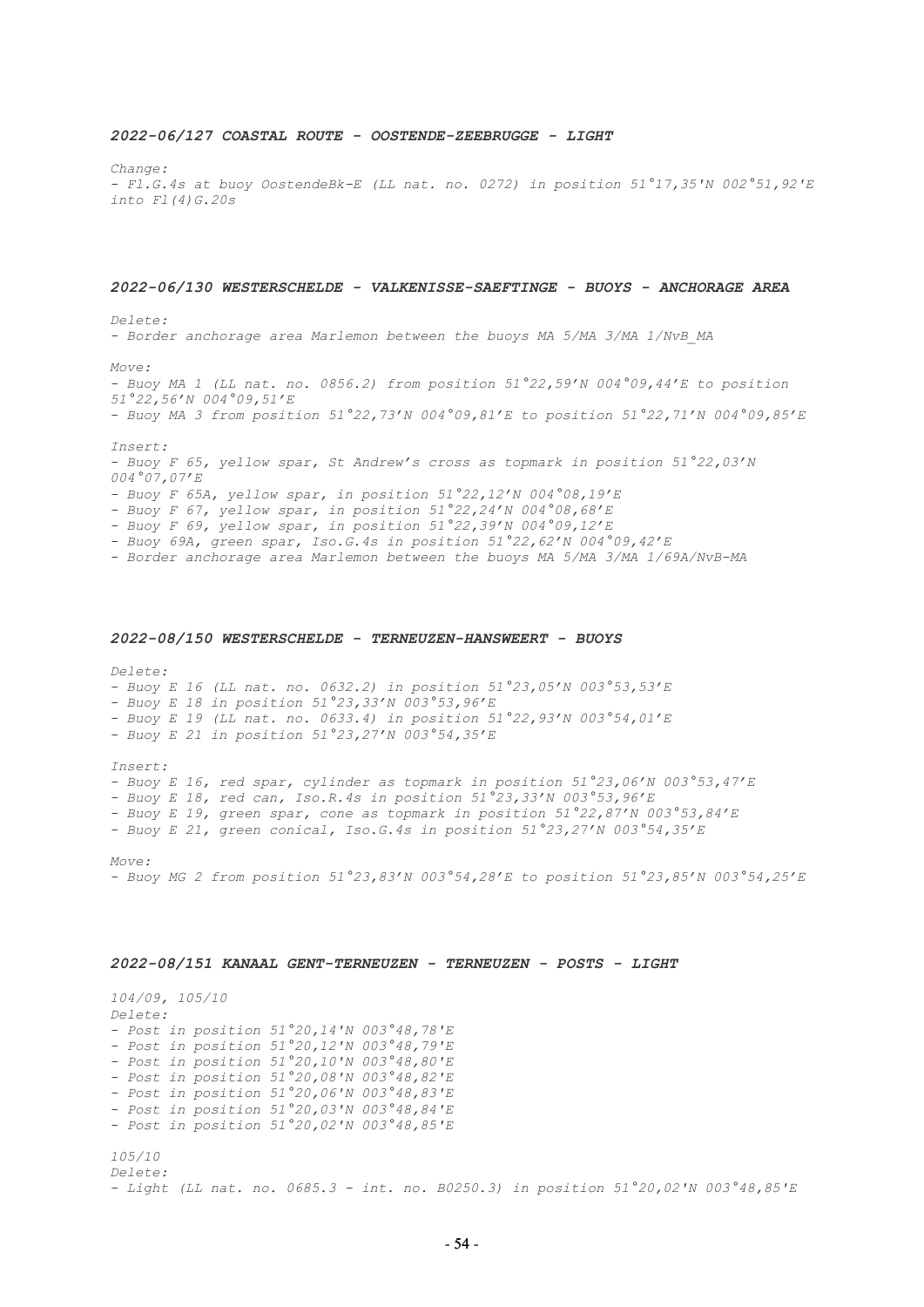*105/10, 105/09 Delete: - Post in position 51°19,35'N 003°49,38'E - Post in position 51°19,31'N 003°49,40'E*

#### *2022-09/159 BOVEN-ZEESCHELDE - RUPELMONDING - BUOY*

*Move: - Buoy 124 (LL nat. no. 1084) from position 51°07,52'N 004°18,64'E to position 51°07,51'N 004°18,68'E 2022-10/168 WESTERSCHELDE - VLISSINGEN-BORSSELE - BUOYS 101 (INT 1474), 104/10 Delete: - Buoy SS 3 in position 51°25,04'N 003°37,30'E - Buoy SS 2 in position 51°25,64'N 003°37,63'E - Buoy SS 4 (LL nat. no. 0573) in position 51°25,23'N 003°37,82'E - Buoy SS 5 in position 51°24,71'N 003°38,04'E Insert: - Buoy ARV 5, yellow spar, St Andrew's cross as topmark in position 51°24,71'N 003°38,04'E 104/10 Delete: - Buoy SS 6 in position 51°25,33'N 003°38,76'E Insert: - Buoy SS 2, red can, Q.R in position 51°25,50'N 003°37,92'E - Buoy SS 3, green conical, Q.G in position 51°25,13'N 003°38,50'E - Buoy SS 4, red spar in position 51°25,52'N 003°39,22'E - Buoy SS 5, green conical, Iso.G.8s in position 51°25,17'N 003°39,26'E 104/10, 104/09 Delete: - Buoy SS 9 (LL nat. no. 0576.1) in position 51°25,09'N 003°39,81'E - Buoy SS 8 (LL nat. no. 0577) in position 51°25,41'N 003°39,83'E Insert: - Buoy SS 7, green spar, cone as topmark, Iso.G.4s in position 51°25,05'N 003°39,94'E - Buoy SS 6, red spar, Iso.R.4s in position 51°25,34'N 003°40,12'E Change: - Buoy SS 11 (LL nat. no. 0576.2) in position 51°24,69'N 003°40,58'E into buoy SS 9 104/09 Delete: - Buoy SS 10 in position 51°24,89'N 003°40,84'E - Buoy SS 12 (LL nat. no. 0577.1) in position 51°24,36'N 003°41,43'E Insert: - Buoy SS 8, red spar in position 51°24,96'N 003°40,94'E - Buoy SS 10, red spar, cylinder as topmark, Q.R in position 51°24,37'N 003°41,46'E*